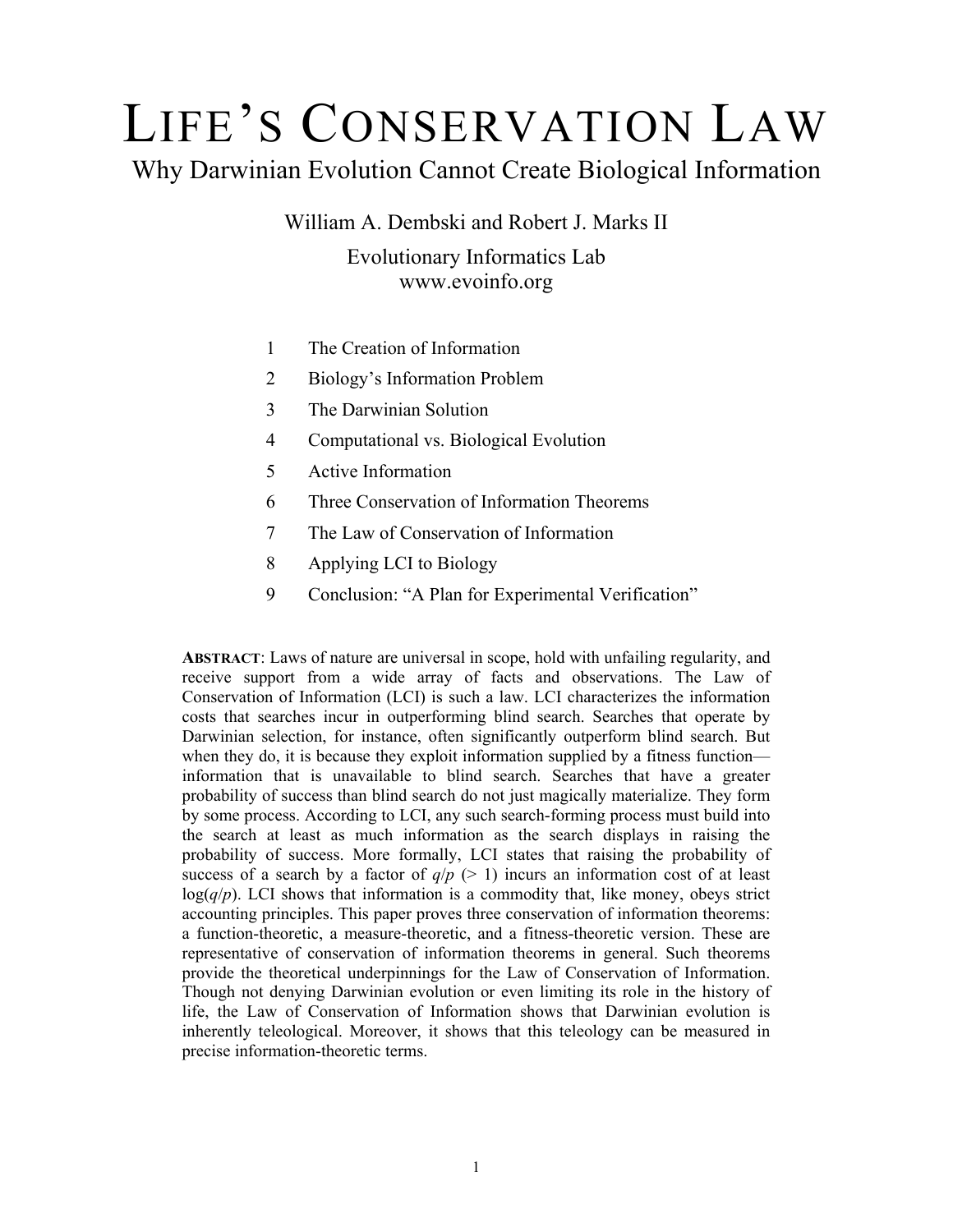### **1 The Creation of Information**

Any act of intelligence requires searching a space of possibilities to create information. The preceding sentence illustrates this very point. In formulating it, we searched a space of letter sequences. Most such sequences are gibberish (unpronounceable arrangements of random letters). Of those that are meaningful, most are not in English. Of those that are in English, most have nothing to do with information theory or intelligent design. Only by successively eliminating vast swatches of this search space did we succeed in locating the first sentence of this paper, thereby creating a unique sentence in the history of the English language. Each such reduction of possibilities constitutes an information-generating act. Together, these reductions constitute a search that identifies one possibility (the first sentence of this paper) to the exclusion of others.

Information identifies possibilities to the exclusion of others. Unless possibilities are excluded, no information can be conveyed. To say "it's raining or it's not raining" is uninformative because that statement excludes no possibilities. On the other hand, to say "it's raining" excludes the possibility "it's not raining" and therefore conveys information. Tautologies, because they are true regardless, can convey no information. We don't need to be informed of them because we can figure them out on our own.

Information presupposes multiple live possibilities. Robert Stalnaker puts it this way: "Content requires contingency. To learn something, to acquire information, is to rule out possibilities. To understand the information conveyed in a communication is to know what possibilities would be excluded by its truth."<sup>1</sup> Fred Dretske elaborates: "Information theory identifies the amount of information associated with, or generated by, the occurrence of an event (or the realization of a state of affairs) with the reduction in uncertainty, the elimination of possibilities, represented by that event or state of affairs."<sup>2</sup>

According Douglas Robertson, the defining feature of intelligent agents is their ability, as an act of free will, to create information.<sup>3</sup> G. K. Chesterton elaborated on this insight: "Every act of will is an act of self-limitation. To desire action is to desire limitation. In that sense every act is an act of self-sacrifice. When you choose anything, you reject everything else.... Every act is an irrevocable selection and exclusion. Just as when you marry one woman you give up all the others, so when you take one course of action you give up all the other courses."4 Intelligence creates information.

But is intelligence the only causal power capable of creating information? Darwin's main claim to fame is that he is supposed to have provided a mechanism that could create information without the need for intelligence. Interestingly, he referred to this mechanism as "natural selection." Selection, as understood before Darwin, had been an activity confined to intelligent agents. Darwin's great coup was to attribute the power of selection to nature—hence "natural selection."

Nature, as conceived by Darwin and his followers, acts without purpose—it is nonteleological and therefore unintelligent. As evolutionary geneticist Jerry Coyne puts it in opposing intelligent design, "If we're to defend evolutionary biology, we must defend it as a science: a *nonteleological* theory in which the panoply of life results from the action of natural selection and genetic drift acting on random mutations."<sup>5</sup> But why do Coyne and fellow Darwinists insist that evolutionary biology, to count as science, must be nonteleological.<sup>6</sup> Where did that rule come from? The wedding of teleology with the natural sciences is itself a wellestablished science—it's called engineering. Intelligent design, properly conceived, belongs to the engineering sciences.

But to return to the point at hand, does nature really possess the power to select and thereby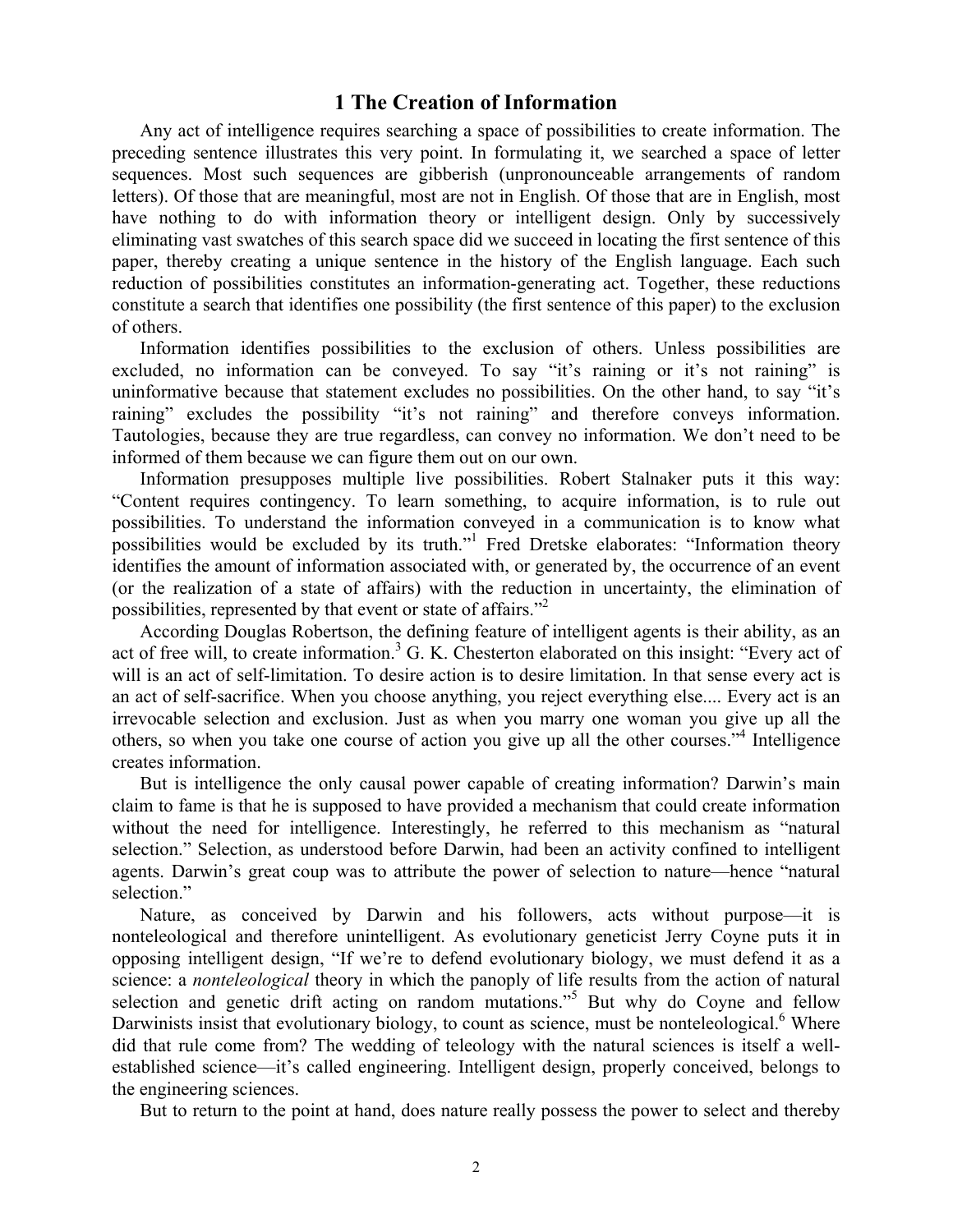create information? To answer this question, we need to turn to the relation between matter and information. The matter-information distinction is old and was understood by the ancient Greeks. For them, there was matter, passive or inert stuff waiting to be arranged; and there was information, active stuff that did the arranging.<sup>7</sup> This distinction provides a useful way of carving up experience and making sense of the world. Left here, it is uncontroversial. Nonetheless, it becomes controversial once we add another dimension to it, that of nature and design:



Designing intelligences are not the only agents capable of putting information into matter. Nature, too, has this capacity. Consider the difference between raw pieces of wood and an acorn. Raw pieces of wood do not have the power to assemble themselves into a ship. For raw pieces of wood to form a ship requires a designer to draw up a blueprint and then take the pieces of wood and, in line with the blueprint, fashion them into a ship. But where is the designer that causes an acorn to develop into a full-grown oak tree? The acorn possesses the power to transform itself into an oak tree.

Nature and design therefore represent two different ways of producing information. Nature produces information internally. The acorn assumes the form it does through powers it contains within itself—the acorn is a seed programmed to produce an oak tree. Accordingly, the acorn does not create its information from scratch. Rather, it expresses already existing information, which it derived from previous generations of oak trees. By contrast, a ship assumes the form it does through powers external to it—a designing intelligence needs to intentionally arrange the pieces of wood to form a ship.

Not only did the ancient Greeks know about the distinction between information and matter, but they also knew about the distinction between design and nature. Thus Aristotle characterized design as consisting of capacities external to objects that are needed to bring about their form. On the other hand, he saw nature as consisting of capacities internal to objects that enable them to transform themselves without outside help. Thus, in Book XII of the *Metaphysics*, Aristotle wrote, "[Design] is a principle of movement in something other than the thing moved; nature is a principle in the thing itself."8 In Book II of the *Physics* Aristotle referred to design as completing "what nature cannot bring to a finish."<sup>9</sup>

The Greek word here translated "design" is *techne*, from which we get our word technology. In translations of Aristotle's work, the English word most commonly used to translate *techne* is "art" (in the sense of "artifact"). Design, art, and *techne* are synonyms. The essential idea behind these terms is that information is conferred on an object from outside it and that the materials that make up the object lack the power to organize themselves into it. Thus, apart from that outside information, the object cannot assume the form it does. For instance, raw pieces of wood do not by themselves have the power to form a ship.

This contrasts with nature, which does have the power within itself to express information. Thus, in Book II of the *Physics*, Aristotle wrote, "If the ship-building art were in the wood, it would produce the same results by nature."<sup>10</sup> In other words, if raw pieces of wood had the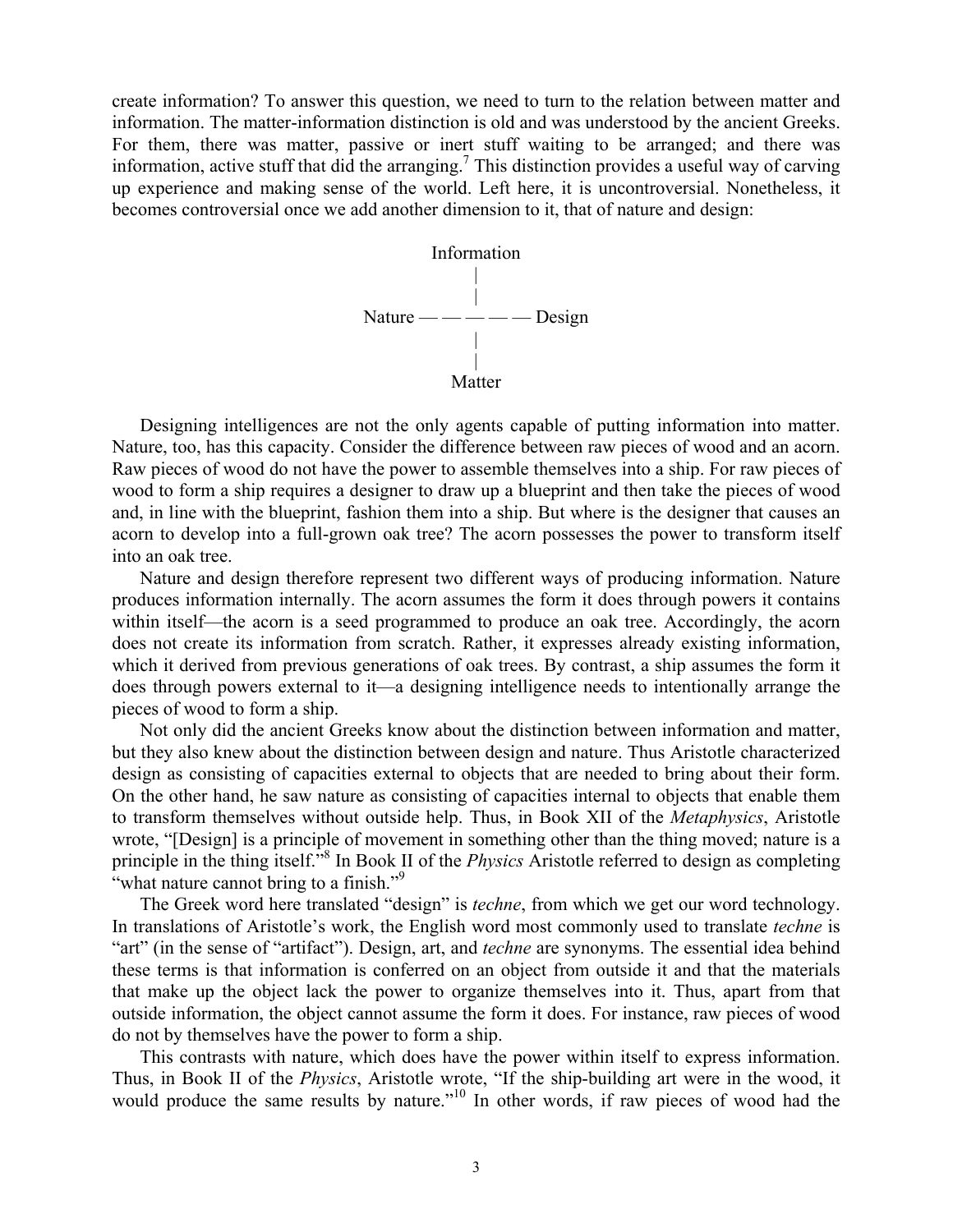capacity to form ships, we would say that ships come about by nature. The Greek word here translated "nature" is *phusis*, from which we get our word physics. The Indo-European root meaning behind *phusis* is growth and development. Nature produces information not by imposing it from outside but by growing or developing informationally rich structures from the capacities inherent in a thing. Consider again the acorn. Unlike wood that needs to be fashioned by a designer to form a ship, acorns produce oak trees naturally—the acorn simply needs a suitable environment in which to grow.

Aristotle claimed that the art of ship-building is not in the wood that makes up a ship. In same vein, the art of sentence-making is not in the letters of the alphabet out of which sentences are constructed. Likewise, the art of statue-making is not in the stone out of which statues are made. Each of these cases requires a designer. So too, the theory of intelligent design contends that the art of life-making is not in the physical stuff that constitutes life. Instead, life-making requires a designer.

The central issue in the scientific debate over intelligent design and biological evolution can therefore be stated as follows: Is nature complete in the sense of possessing all the resources it needs to bring about the information-rich biological structures we see around us or does nature also require some contribution of design to bring about those structures? Darwinian naturalism argues that nature is able to create all its own information and is therefore complete. Intelligent design, by contrast, argues that nature is merely able to reexpress existing information and is therefore incomplete.

To argue for nature's incompleteness seems to presuppose a fundamental distinction between intelligent and natural causes. Can't intelligent causes be fully natural? As the scientific community understands them, natural causes operate according to deterministic and nondeterministic laws and can be characterized in terms of chance, necessity, and their combination.<sup>11</sup> To be sure, if one is more liberal about what one means by natural causes and includes among them end-directed (teleological) processes that are not reducible to chance and necessity (as Aristotle and the ancient Stoics did by endowing nature with immanent teleology), then our claim that natural causes are incomplete dissolves.

But for many in the scientific community, natural causes are at heart nonteleological and therefore unintelligent. Natural causes, when suitably coordinated, may exhibit intelligence. Thus animals might be viewed as purely natural objects that act as intelligent causes to achieve ends. But the teleology they exhibit is, from a naturalistic perspective, the result of a long and blind evolutionary process whose nuts-and-bolts causal processes are nonteleological. Given naturalism, natural causes bring about intelligent causes but are not themselves intelligent. On this view, intelligent causes are always reducible to nonteleological natural causes, ultimately to the motions and interactions of particles governed by forces of attraction and repulsion.

The challenge of intelligent design, and of this paper in particular, is to show that when natural systems exhibit intelligence by producing information, they have in fact not created it from scratch but merely shuffled around existing information. Nature is a matrix for expressing already existent information. But the ultimate source of that information resides in an intelligence not reducible to nature. The Law of Conservation of Information, which we explain and justify in this paper, demonstrates that this is the case. Though not denying Darwinian evolution or even limiting its role as an immediate efficient cause in the history of life, this law shows that Darwinian evolution is deeply teleological. Moreover, it shows that the teleology inherent in Darwinian evolution is scientifically ascertainable—it is not merely an article of faith.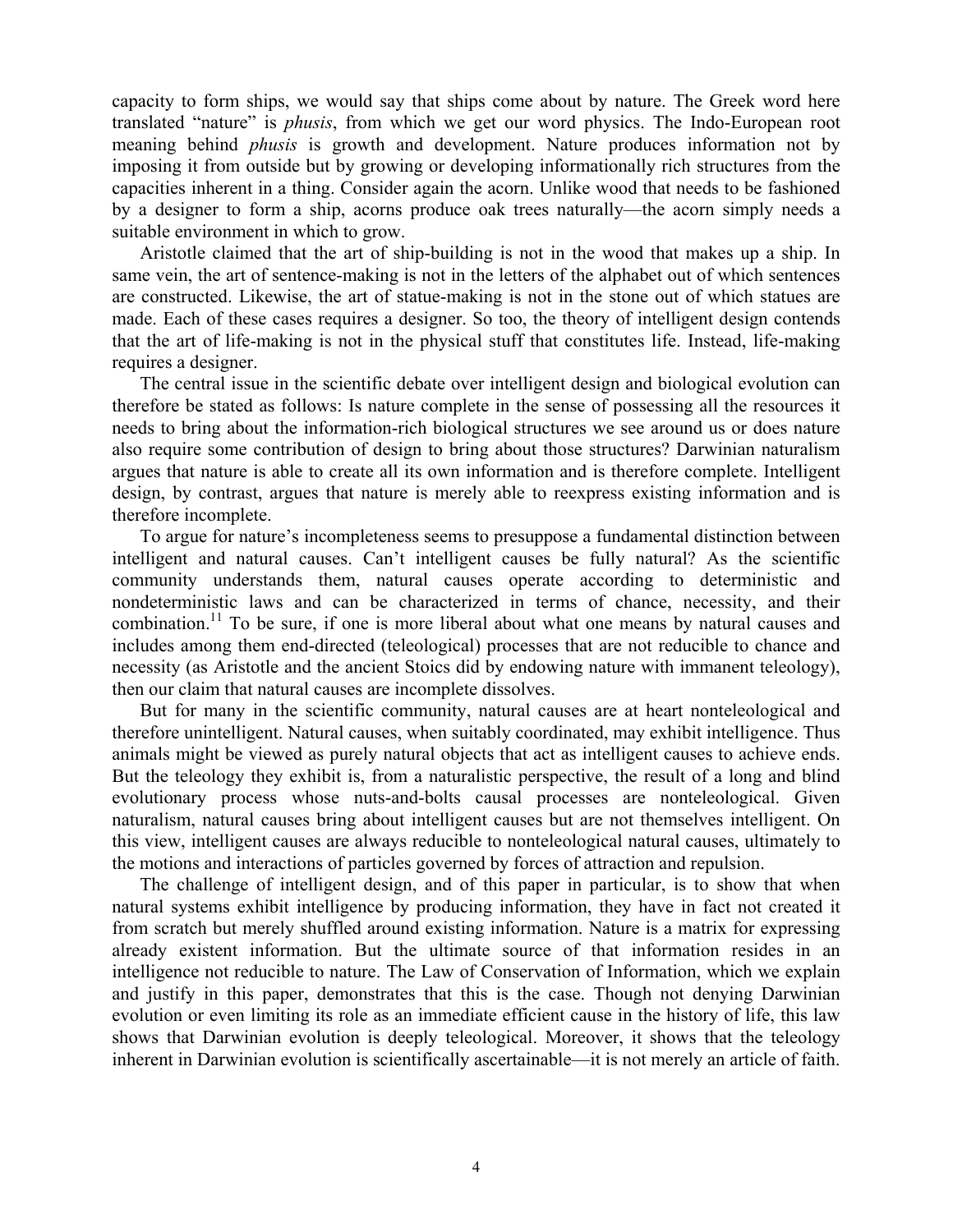#### **2 Biology's Information Problem**

Caltech president and Nobel Prize-winning biologist David Baltimore, in describing the significance of the Human Genome Project, stated, "Modern biology is a science of information."12 Biologists now recognize the crucial importance of information to understanding life and, especially, its origin. Origin-of-life researcher and fellow Nobel Prize winner Manfred Eigen equated the problem of life's origin with uncovering "the origin of information."<sup>13</sup> Biologists John Maynard Smith and Eörs Szathmáry have explicitly placed information at the center of developmental and evolutionary biology: "A central idea in contemporary biology is that of information. Developmental biology can be seen as the study of how information in the genome is translated into adult structure, and evolutionary biology of how the information came to be there in the first place."<sup>14</sup>

Given the importance of information to biology, the obvious question is, How does biological information arise? For matter to be alive it must be suitably structured. A living organism is not a mere lump of matter. Life is special, and what makes it special is how its matter is arranged into very specific forms. In other words, what makes life special is information. Where did the information necessary for life come from?

The emergence of life constitutes a revolution in the history of matter. A vast gulf separates the organic from the inorganic world, and that gulf is properly characterized in terms of information. The matter that makes up the bricks of your house and the matter that makes up your body is essentially the same. Nevertheless, the arrangement of that matter—the information—differs vastly in these two cases. Biology's information problem is therefore to determine whether (and, if so, how) purely natural forces are able to bridge the gulf between the organic and inorganic worlds as well as the gulfs between different levels of complexity within the organic world. Conversely, biology's information problem is to determine whether (and, if so, how) design is needed to complement purely natural forces in the origin and subsequent development of life.

But how can we determine whether nature has what it takes to produce life? The sheer commonness of life on earth tends to lull us into complacency. We look around and see life everywhere. But there was a time when the earth contained no multi-celled organisms like us. Before that, the earth contained no life at all, not even single-celled forms. And earlier still, there was no earth at all, no sun or moon or sister planets. Indeed, if physicists are right, there was a time when there were no stars or galaxies but only elementary particles like quarks densely packed at incredibly hot temperatures. That would coincide with the moment just after the Big Bang.

Suppose we go back to that moment. Given the history of the universe since then, we could say—in retrospect—that all the possibilities for complex living forms like us were in some sense present at that earlier moment in time (much as many possible statues are in some sense present in a block of marble). From that early state of the universe, galaxies and stars eventually formed, then planet earth, then single-celled life forms, and finally life forms as complicated as us. But that still doesn't tell us how we got here or whether nature had sufficient creative power to produce us apart from design. Nature provides a necessary condition for our existence. The question is whether it also provides a sufficient condition.

As philosopher Holmes Rolston points out, humans are not invisibly present in primitive single-celled organisms in the same way that an oak tree is secretly present in an acorn. The oak tree unfolds in a lawlike or programmatic way from an acorn. But the same cannot be said for the grand evolutionary story that places single-celled organisms at one end and humans at the other ("monad to man" evolution). There's no sense in which human beings or any other multi-celled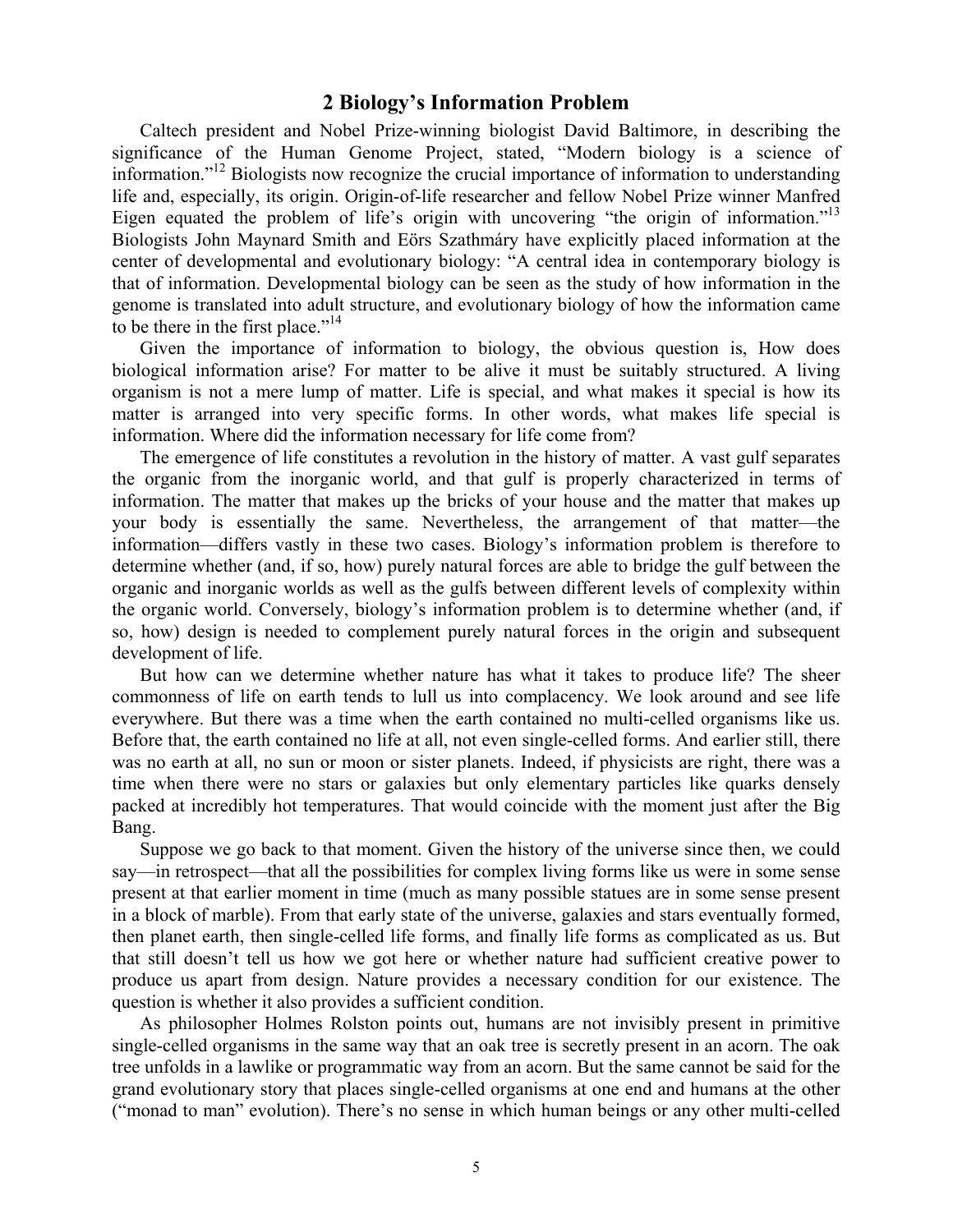organisms are latent in single-celled organisms, much less in nonliving chemicals. For Rolston, the claim that life is somehow already present or lurking in nonliving chemicals or that complex biological systems are already present or lurking in simple biological systems is "an act of speculative faith."<sup>15</sup>

Speculative faith is not science. It is unscientific simply to assert that nature possesses the causal powers capable of producing living forms. Rather, science has the job of demonstrating whether nature actually does possess such causal powers. Moreover, we do not have the luxury, like Aristotle and many ancient philosophers, of thinking that life and the universe has always been here. Advances in astrophysics and geology show that the earth has not been here forever and that the early earth was a tempestuous cauldron that rendered it uninhabitable. Yet somehow, from fairly simple inorganic compounds on the early lifeless earth, life forms requiring the precisely coordinated activity of information-rich biomacromolecules emerged. How did that happen? How could it have happened?

#### **3 The Darwinian Solution**

Karl Marx is said to have joked that the twenty-six letters of the alphabet were his soldiers for conquering the world.<sup>16</sup> Yet to be successful, these soldiers required Marx's supervision. Left to themselves, the letters of the alphabet are inert. Mere alphabetic characters do not have the power to transform themselves into Marx's *Das Kapital*. Marx plus the letters of the alphabet, however, do have that power. But that raises the question how Marx himself came to be.

From a Darwinian perspective, any designing intelligence, such as Marx, results from a long and blind evolutionary process. Nature, without the need of any intelligence, starts off from a lifeless earth and, over the course of natural history, produces life forms that eventually evolve into human beings like Karl Marx, who then write economic treatises like *Das Kapital*. Within Darwinian naturalism, only natural forces, principally natural selection acting on random variations, control the evolutionary process. Designing intelligences may evolve out of that process but play no role in guiding or controlling it.

Theistic evolutionists attempt to make room for God within this Darwinian scheme by claiming that God created the universe so that Darwinian processes would produce living forms. Accordingly, God brings about the natural forces that produce living things but makes sure not to interfere with those forces once they are in operation. Though logically possible, theistic evolution offers no compelling reason for thinking that nature is a divine creation. As Francisco Ayala put it, "It was Darwin's greatest accomplishment to show that the directive organization of living beings can be explained as the result of a natural process, natural selection, without any need to resort to a Creator or other external agent."<sup>17</sup> Darwinian evolution, far from requiring a creator God, is perfectly happy with a natural world that is entirely self-sufficient.

Theistic evolutionists think Darwin got nature right and then adapt their theology to suit Darwinian science. Proponents of intelligent design, by contrast, ask the logically prior question of whether Darwin did in fact get nature right. Indeed, why should we think that natural forces, apart from intelligent guidance, have the power to create biological information? Darwin attempted to resolve this question by providing a naturalistic mechanism (natural selection acting on random variations) that could effectively account for the production of biological information.

Some of Darwin's followers consider this mechanism so effective that it makes unnecessary any intelligence behind biology. Thus Richard Dawkins even went so far as to state, "Darwin made it possible to be an intellectually fulfilled atheist."18 Others, like Francis Collins, think that an intelligence (for him, the Christian God) set up the conditions that make it possible for the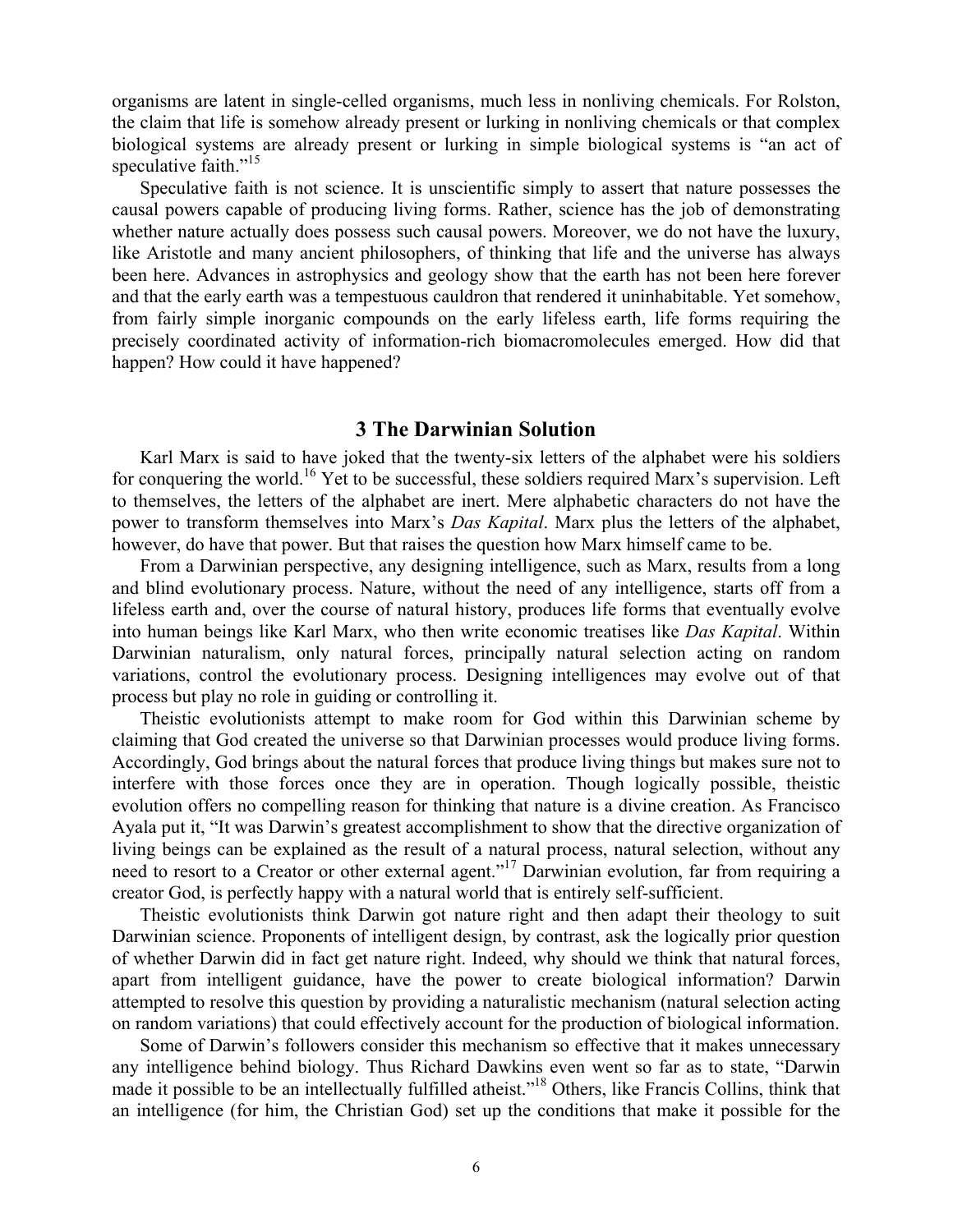Darwinian mechanism to bring about biological information. This view, according to Collins, "makes it possible for the scientist-believer to be intellectually fulfilled and spiritually alive."<sup>19</sup> Yet for Collins and other theistic evolutionists, God's hand is nowhere evident in the evolutionary process. Atheistic and theistic evolution join hands in proclaiming that purposeful design in biology is *scientifically undetectable*. 20

How does the Darwinian mechanism replace intelligence in its account of biological information? Richard Dawkins uses an evolutionary algorithm to illustrate how the Darwinian mechanism is supposed to create information apart from intelligence.<sup>21</sup> For convenience, we refer to this example as Dawkins's WEASEL. He starts with the following target sequence:

#### METHINKS•IT•IS•LIKE•A•WEASEL

(he considers only capital Roman letters and spaces, spaces represented here by bullets—thus 27 possibilities at each location in a symbol string 28 characters in length).

If we tried to attain this target sequence by pure chance (for example, by randomly shaking out scrabble pieces consisting solely of letters and spaces), the probability of getting it on a given try would be around 1 in  $10^{40}$ , and, correspondingly, it would take on average about  $10^{40}$  tries to stand a better than even chance of getting it.<sup>22</sup> Thus, if we depended on pure chance to attain this target sequence, we would in all likelihood be unsuccessful. To generate the linguistic information in Dawkins's target sequence, pure chance is simply not up to the task.

Now the beauty of the Darwinian mechanism (it is a deceptive beauty) is that it is supposed to circumvent the limitations of pure chance. Thus, in place of pure chance, Dawkins considers the following evolutionary algorithm: (i) Start out with a randomly selected sequence of 28 capital Roman letters and spaces, e.g.,

#### WDL•MNLT•DTJBKWIRZREZLMQCO•P

(ii) randomly alter individual letters and spaces in the current sequence; (iii) keep those newly formed sequences that match more letters in the target sequence, discarding the rest. This algorithm exemplifies the Darwinian mechanism: step (ii) corresponds to the random variations that supply the raw potential for the evolutionary process; step (iii) corresponds to the selection of those variants that are better fitted to their environment (in this case, those letter sequences that match the target sequence more closely).

In very short order this algorithm converges to Dawkins's target sequence. In *The Blind Watchmaker*, he summarizes a particular run of the algorithm that in a mere 43 steps converged to the target sequence:  $23$ 

- (1) WDL•MNLT•DTJBKWIRZREZLMQCO•P
- (2) WDLTMNLT•DTJBSWIRZREZLMQCO•P ...
- (10) MDLDMNLS●ITJISWHRZREZ●MECS●P
- (20) MELDINLS•IT•ISWPRKE•Z•WECSEL
- (30) METHINGS•IT•ISWLIKE•B•WECSEL
- $(40)$  METHINKS $\bullet$ IT $\bullet$ IS $\bullet$ LIKE $\bullet$ I $\bullet$ WEASEL
- (43) METHINKS•IT•IS•LIKE•A•WEASEL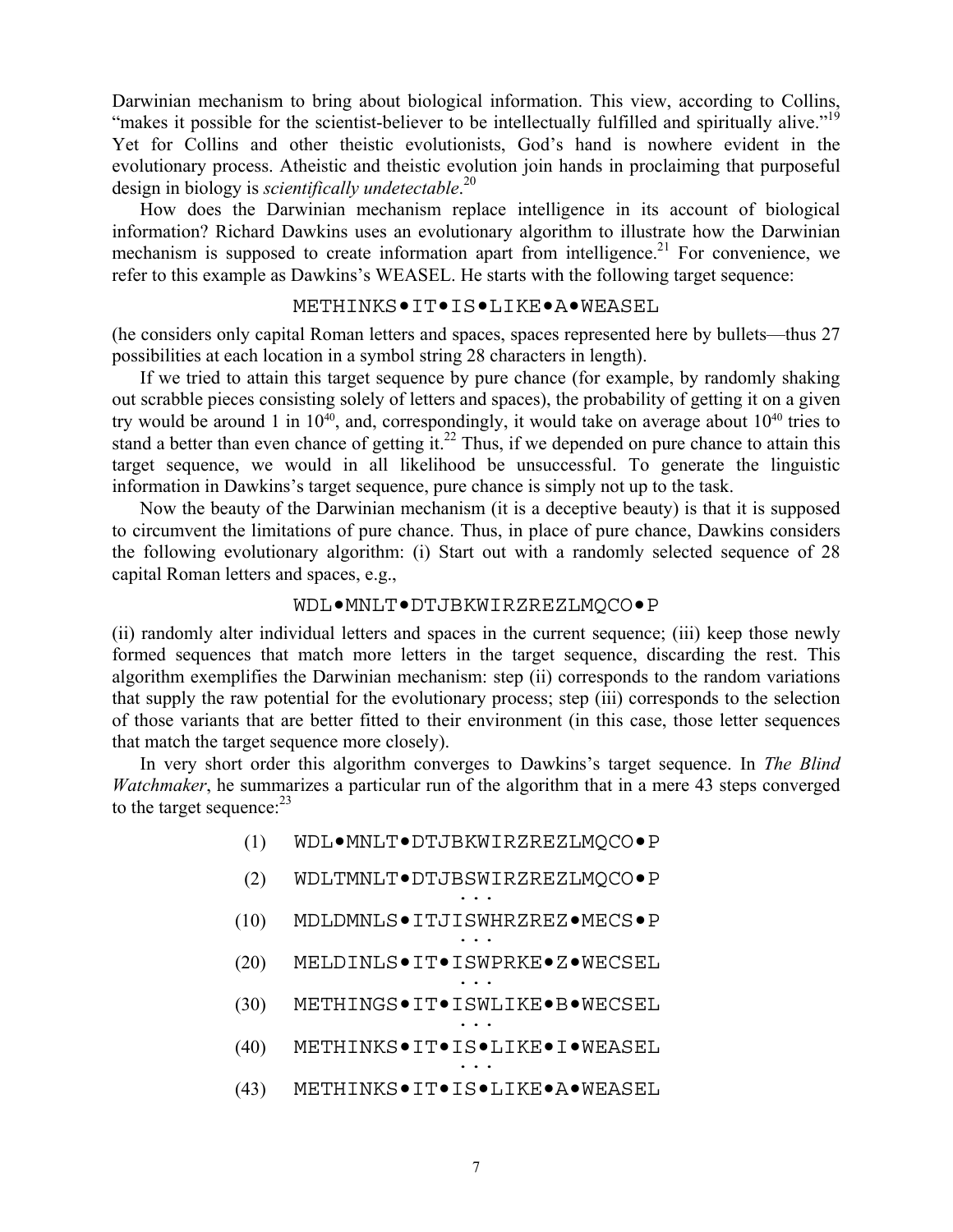Thus, in place of  $10^{40}$  tries on average for pure chance to produce the target sequence, by employing the Darwinian mechanism it now takes on average less than 100 tries to produce it. In short, a search effectively impossible for pure chance becomes eminently feasible for the Darwinian mechanism.

So does Dawkins's evolutionary algorithm demonstrate the power of the Darwinian mechanism to create biological information? No. Clearly, the algorithm was stacked to produce the outcome Dawkins was after. Indeed, because the algorithm was constantly gauging the degree of difference between the current sequence from the target sequence, the very thing that the algorithm was supposed to create (i.e., the target sequence METHINKS•IT•IS• LIKE•A•WEASEL) was in fact smuggled into the algorithm from the start. The Darwinian mechanism, if it is to possess the power to create biological information, cannot merely veil and then unveil existing information. Rather, it must create novel information from scratch. Clearly, Dawkins's algorithm does nothing of the sort.

Ironically, though Dawkins uses a targeted search to illustrate the power of the Darwinian mechanism, he denies that this mechanism, as it operates in biological evolution (and thus outside a computer simulation), constitutes a targeted search. Thus, after giving his METHINKS•IT•IS•LIKE•A•WEASEL illustration, he immediately adds: "Life isn't like that. Evolution has no long-term goal. There is no long-distant target, no final perfection to serve as a criterion for selection."24 Dawkins here fails to distinguish two equally valid and relevant ways of understanding targets: (i) targets as humanly constructed patterns that we arbitrarily impose on things in light of our needs and interests and (ii) targets as patterns that exist independently of us and therefore regardless of our needs and interests. In other words, targets can be extrinsic (i.e., imposed on things from outside) or intrinsic (i.e., inherent in things as such).

In the field of evolutionary computing (to which Dawkins's METHINKS•IT•IS• LIKE•A•WEASEL example belongs), targets are given extrinsically by programmers who attempt to solve problems of their choice and preference. Yet in biology, living forms have come about without our choice or preference. No human has imposed biological targets on nature. But the fact that things can be alive and functional in only certain ways and not in others indicates that nature sets her own targets. The targets of biology, we might say, are "natural kinds" (to borrow a term from philosophy). There are only so many ways that matter can be configured to be alive and, once alive, only so many ways it can be configured to serve different biological functions. Most of the ways open to evolution (chemical as well as biological evolution) are dead ends. Evolution may therefore be characterized as the search for alternative "live ends." In other words, viability and functionality, by facilitating survival and reproduction, set the targets of evolutionary biology. Evolution, despite Dawkins's denials, is therefore a targeted search after all.

#### **4 Computational vs. Biological Evolution**

In the known physical universe, the number of elements that can be sampled (or queried) from a search space is always strictly limited. At the time of this writing, the fastest computer is the \$133-million IBM Roadrunner supercomputer at Los Alamos that operates at 1.059 petaflops (i.e., just over a thousand trillion floating point operations per second).<sup>25</sup> If we imagine each floating point operation as able to take a sample of size 1, then this computer, even when run over the duration of the physical universe (circa 12 billion years), would be able to sample at most  $m = 10^{34}$  elements from the search space. It is estimated that the total number of organisms, both single-celled and multi-celled, that have existed on the earth over its duration (circa 4.5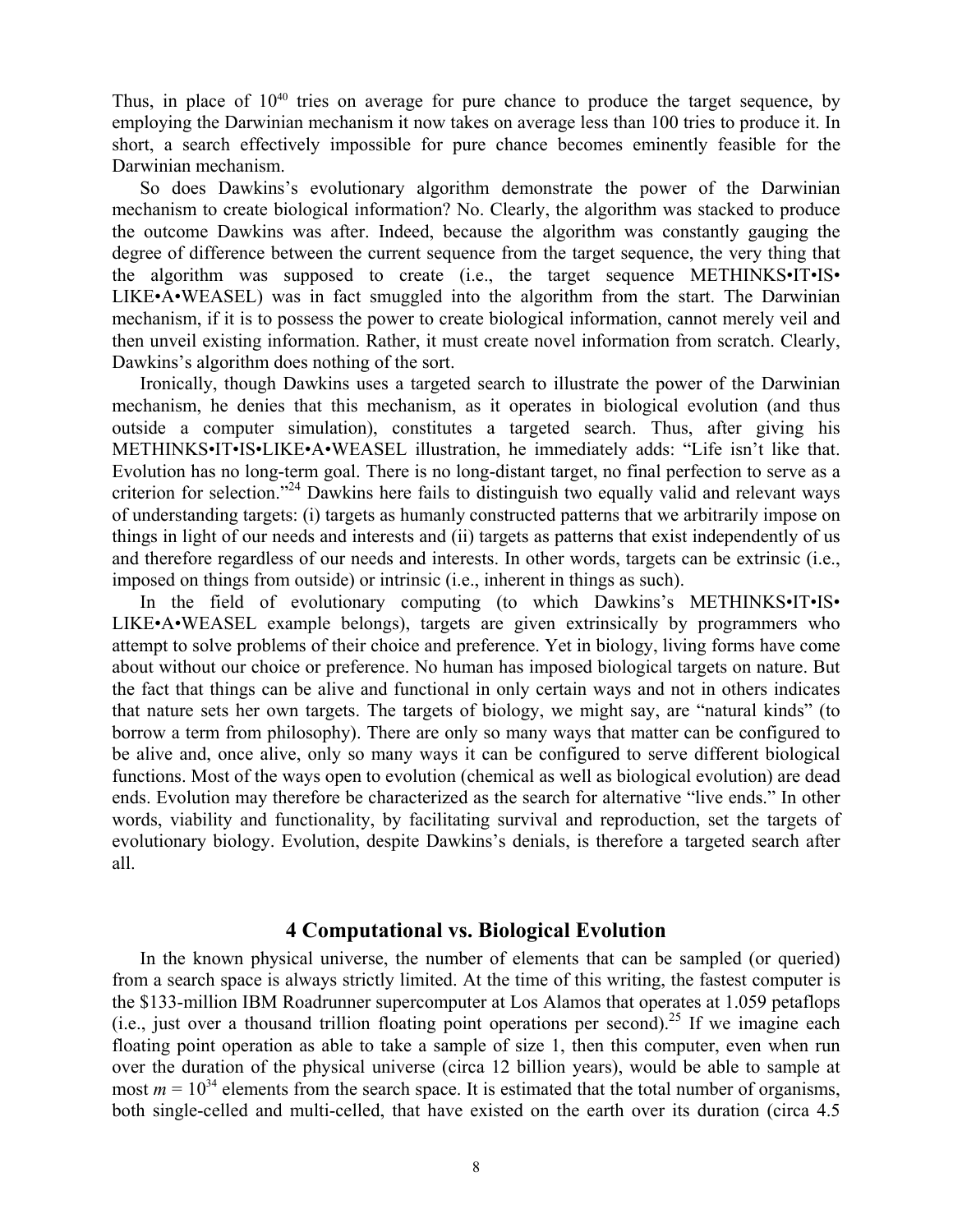billion years) is  $m = 10^{40}$ .<sup>26</sup> Thus it would take a million Roadrunner supercomputers running the duration of the universe to sample as many "life events" as have occurred on the earth.

Throughout this paper, we treat *m* as the upper limit on the number of elements that a given search can sample or query. Is there an upper limit to such upper limits? From examining the computational capacity of the universe at large, quantum computational theorist Seth Lloyd has shown that  $10^{120}$  is the maximal number of bit operations that the known, observable universe could have performed throughout its entire multi-billion year history.<sup>27</sup> Thus, as the upper limit on the number of elements that a given search can sample,  $m$  cannot exceed  $10^{120}$ , which sets an absolute limit on the sample size of any search.

Most search spaces that come up in the formation of biological complexity are far too large to be searched exhaustively. Take the search for a very modest protein, one that is, say, 100 amino acids in length (most proteins are several hundreds of amino acids in length). The space of all possible protein sequences that are 100 amino acids in length has size  $20^{100}$ , or approximately  $1.27 \times 10^{130}$ , which exceeds Lloyd's limit. For this space, finding a particular protein via blind search corresponds to a 1 in  $10^{130}$  improbability. Exhaustively or blindly searching a space this size to find a target this small is utterly beyond not only present computational capacities but also the computational capacities of the universe as we know it.

Biochemist Robert Sauer has used a technique known as *cassette mutagenesis* to determine how much variation proteins can tolerate in their amino acids without disrupting function. His results show that taking this variation into account raises the probability of forming a 100 subunit functional protein to 1 in  $10^{65}$ . But given  $10^{65}$  atoms in our galaxy, this probability is still vanishingly small. Add to this that most proteins are not 100 but 250 to 300 amino acids in length and also that most proteins exist and operate in complexes requiring multiple proteins, and any prospect for blind search effectively exploring biological configuration space disappears.<sup>28</sup>

Fortunately for evolutionary theory, Darwinian processes operating by natural selection are available to take the place of blind search and, so the theory contends, able to overcome its limitations. Darwinian search is thus supposed to counteract the vast improbabilities that at first blush seem to undermine the formation of biological complexity. Yet evolution, even when conceived as a Darwinian search, seems a terribly inefficient search strategy. All the significant innovations in biological form and complexity attributable to evolution are supposed to have taken thousands or even millions of years. Direct experimental verification of the ability of biological evolution to produce large-scale organismal change thus seems effectively impossible.

To accelerate the poky pace of biological evolution, early computer scientists recommended replacing the test-tube with the computer. Pioneers of evolutionary computing in the 1960s proposed that computer simulations could overcome the difficulty of demonstrating Darwinian evolution in the biology lab. "The Darwinian idea that evolution takes place by random hereditary changes and selection," wrote Nils Barricelli in 1962, "has from the beginning been handicapped by the fact that no proper test has been found to decide whether such evolution was possible and how it would develop under controlled conditions."29

Whereas biological evolution occurred in deep time and therefore could not be observed, computers could model evolutionary processes in real time and thus render their behavior observable and open to experimental control. As J. L. Crosby put it back in the mid 1960s, "In general, it is usually impossible or impracticable to test hypotheses about evolution in a particular species by the deliberate setting up of controlled experiments with living organisms of that species. We can attempt to partially to get around this difficulty by constructing [computer] models representing the evolutionary system we wish to study, and use these to test at least the theoretical validity of our ideas."30 Or, as Heinz Pagels summarized the matter two decades later,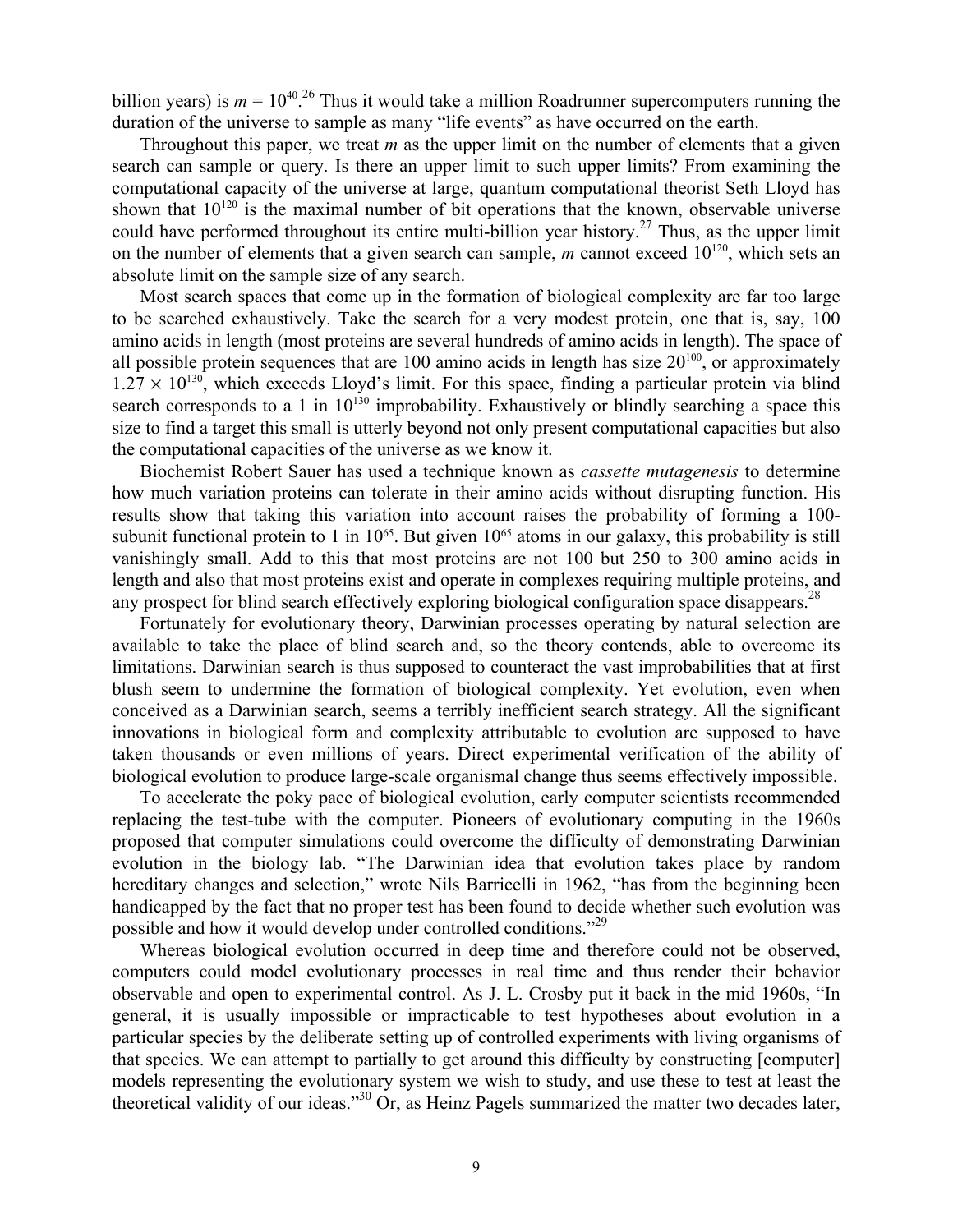"The only way to see evolution in action is to make computer models" because "in real time these changes take aeons, and experiment is impossible.<sup>331</sup>

In the last two decades, however, confidence that computational evolution elucidates biological evolution has waned. Why is that? The short answer is that programmers can cook computer simulations to achieve any evolutionary result they want. Take intelligent-design critic Robert Pennock's work on the computer program AVIDA. AVIDA, written by Christoph Adami, uses selection to evolve certain types of logic functions, which are viewed as virtual organisms. From the performance of this program, Pennock infers that evolutionary processes operating in nature can produce complex biological functions.32 Yet other computer programs, such as MESA, suggest that natural selection will have difficulty evolving features that need to form simultaneously for selective advantage. From MESA, Pennock might just as well have inferred that certain types of biological complexity (such as Michael Behe's irreducibly complex molecular machines) may be unevolvable by Darwinian means.<sup>33</sup> So which program gives the better insight into biological evolution, AVIDA, which seems to confirm it, or MESA, which seems to disconfirm it?

It's in large measure because computer programs can be manipulated to prove any evolutionary result one wants that ICAM was started. ICAM stands for the Institute for Complex Adaptive Matter.<sup>34</sup> Its mission is to understand how real-world material systems (as opposed to silicon-world virtual systems) become complex and adaptive. Talk to most working biologists, and they will tell you that computer simulations do not shed much light on actual biological evolution. Richard Lenski, Pennock's collaborator on AVIDA, can appreciate this point.

Lenski is best known not for his work on computer programs that simulate biological evolution, but rather for his work as a straight-up biologist trying to evolve populations of bacteria in the lab. For many years, Lenski has cultured bacteria and placed them under selection pressure. He ran one experiment for 20,000 generations (if we think of the average generation time for humans as 20 years, then his experiment on bacteria corresponds to 400,000 years of human evolution, which is significant even on evolutionary time scales).<sup>35</sup> What did Lenski find in his experiments with these bacteria (i.e., with real, as opposed to virtual, organisms)? Did he find that his bacteria evolved novel irreducibly complex molecular machines of the sort that Michael Behe regards as indicating intelligent design.<sup>36</sup> Not at all. Lenski observed some small scale changes, but nothing remarkable. And yet, when Lenski turned to computer simulations, he found that virtual organisms are much easier to evolve than real ones, requiring only a few hundred generations to form novel complex structures.<sup>37</sup>

Our ability to manipulate computer simulations of evolution has bred skepticism of the whole enterprise. Back around 1990, when artificial life was the most widely discussed form of computational evolution, John Maynard Smith called it "fact-free science."38 For David Berlinski, that skepticism has since turned to cynicism:

Computer simulations of Darwinian evolution fail when they are honest and succeed only when they are not. Thomas Ray has for years been conducting computer experiments in an artificial environment that he designated Tierra. Within this world, a shifting population of computer organisms meet, mate, mutate, and reproduce. Sandra Blakeslee, writing for the *New York Times*, reported the results under the headline "Computer 'Life Form' Mutates in an Evolution Experiment: Natural Selection is Found at Work in a Digital World." Natural selection found at work? I suppose so, for as Blakeslee observes with solemn incomprehension, "the creatures mutated but showed only modest increases in complexity." Which is to say, they showed nothing of interest at all. This *is* natural selection at work, but it is hardly work that has worked to intended effect.<sup>39</sup>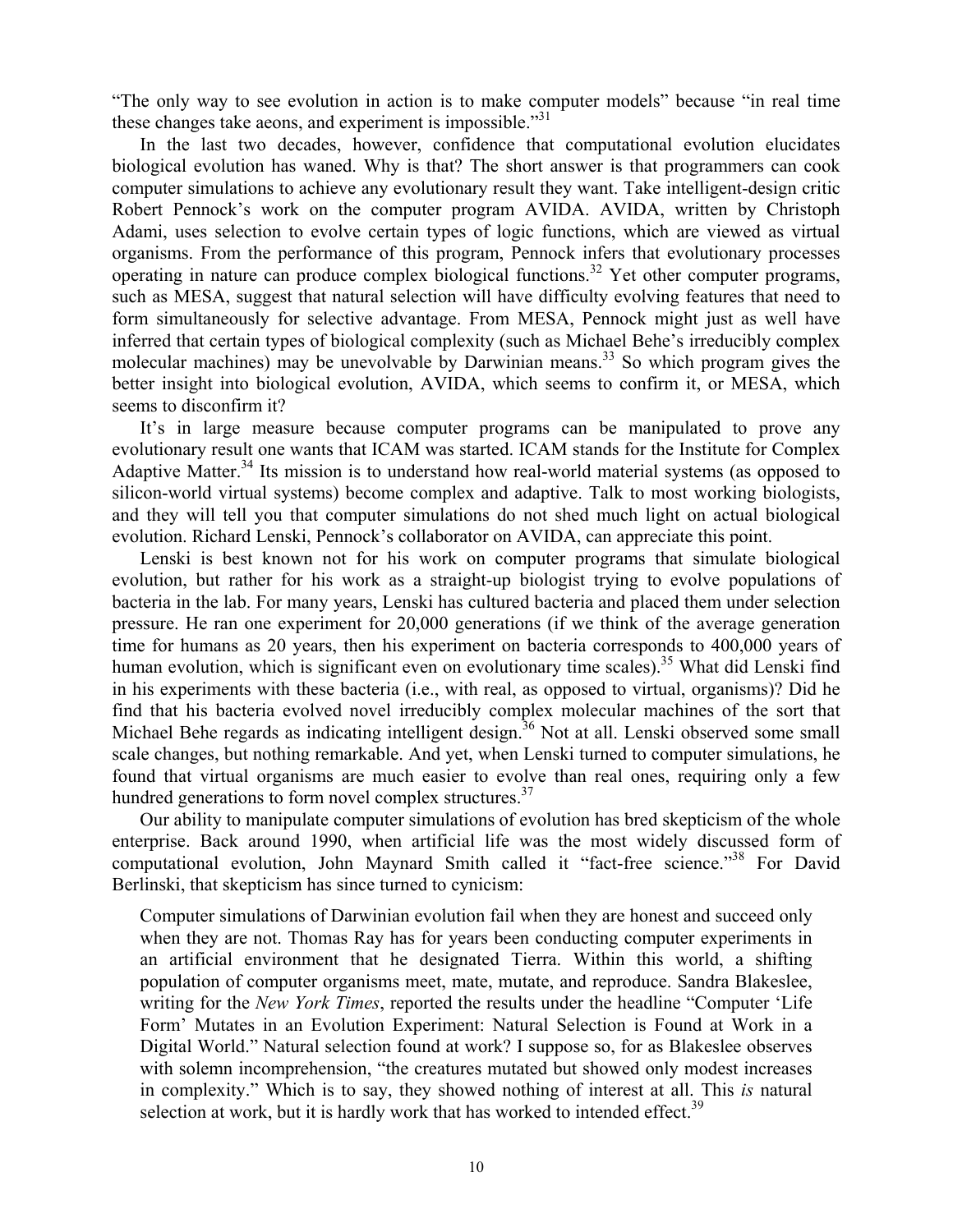Berlinski raises here an important question: what does it mean for a computer simulation of Darwinian evolution to succeed? For proponents of Darwinian evolution, success means that the simulations produce the types of structures and exhibit the types of capacities that biological evolution is supposed to have displayed in the course of natural history. Christoph Adami's AVIDA, Thomas Ray's Tierra, and, Thomas Schneider's *ev* (Schneider's program attempts to model the evolution of nucleotide binding sites) are thus supposed to constitute successes.<sup>40</sup> Indeed, as proponents of Darwinian evolution, Adami, Ray, and Schneider have a stake in seeing their simulations confirm standard evolutionary theory.

But critics of Darwinian evolution also write computer simulations. We've mentioned MESA (by William Dembski, John Bracht, and Micah Sparacio), but there are also others, for instance, Mendel's Accountant (by John Sanford and John Baumgardner) as well as the tongue-in-cheek MutationWorks (posted anonymously online). $41$  For such programs, success means showing that the simulation, despite efforts by the programmers to faithfully model biological evolution, produces no novel information or, worse yet, degrades existing information (as with Mendel's Accountant). Proponents of Darwinian evolution dismiss such simulations, claiming that their failure to evolve biologically relevant information merely reflects a failure of the programs to capture biological reality. Of course, critics of Darwinian evolution turn this criticism around, charging that only by cooking the books do Darwinists get their programs to produce biologically relevant information. Hence Berlinski's claim that these programs fail when they are honest.

Although it may seem as though we have reached an impasse, there is a way forward in this debate. Both sides have accepted a common presupposition, namely, that it is possible to model Darwinian evolutionary processes mathematically. Indeed, it better be possible to model evolution mathematically if it is to constitute an exact science.<sup>42</sup> Yet the common presupposition that Darwinian processes can be modeled mathematically raises a logically prior question. We have considered whether particular mathematical models of Darwinian evolution can produce the sort of information we find in biological systems. Some appear capable of producing it, others not. The resulting debate centers on whether these models were tendentiously manipulated to achieve a desired result. But the logically prior question is whether, and in what sense, mathematical models of Darwinian processes allow for the production of biologically relevant information at all. The remainder of this paper takes up this question.

### **5 Active Information**

Kenneth Miller, in reviewing Thomas Schneider's work on the computer simulation *ev*, attempts to account for the apparent increase in information that results from that algorithm. "What's needed to drive this increase?" he asks. "Just three things: selection, replication, and mutation." He continues,

Where's the new information coming from? Perhaps the investigator is sneaking it into the system at the start? No chance of that, since the starting sequences are completely randomized. Maybe there's hidden information in the program itself? Not likely. Schneider has made the source code of his program open for inspection, and there isn't even a hint of such nonsense. Did Schneider rig the parameters of the program to get the results he wanted? Not at all. In fact, changing the program in just about any way still results in an increase in measurable information, so long as we keep those three elements—selection, replication, and mutation—intact. Where the information "comes from" is, in fact, from the selective process itself. $^{43}$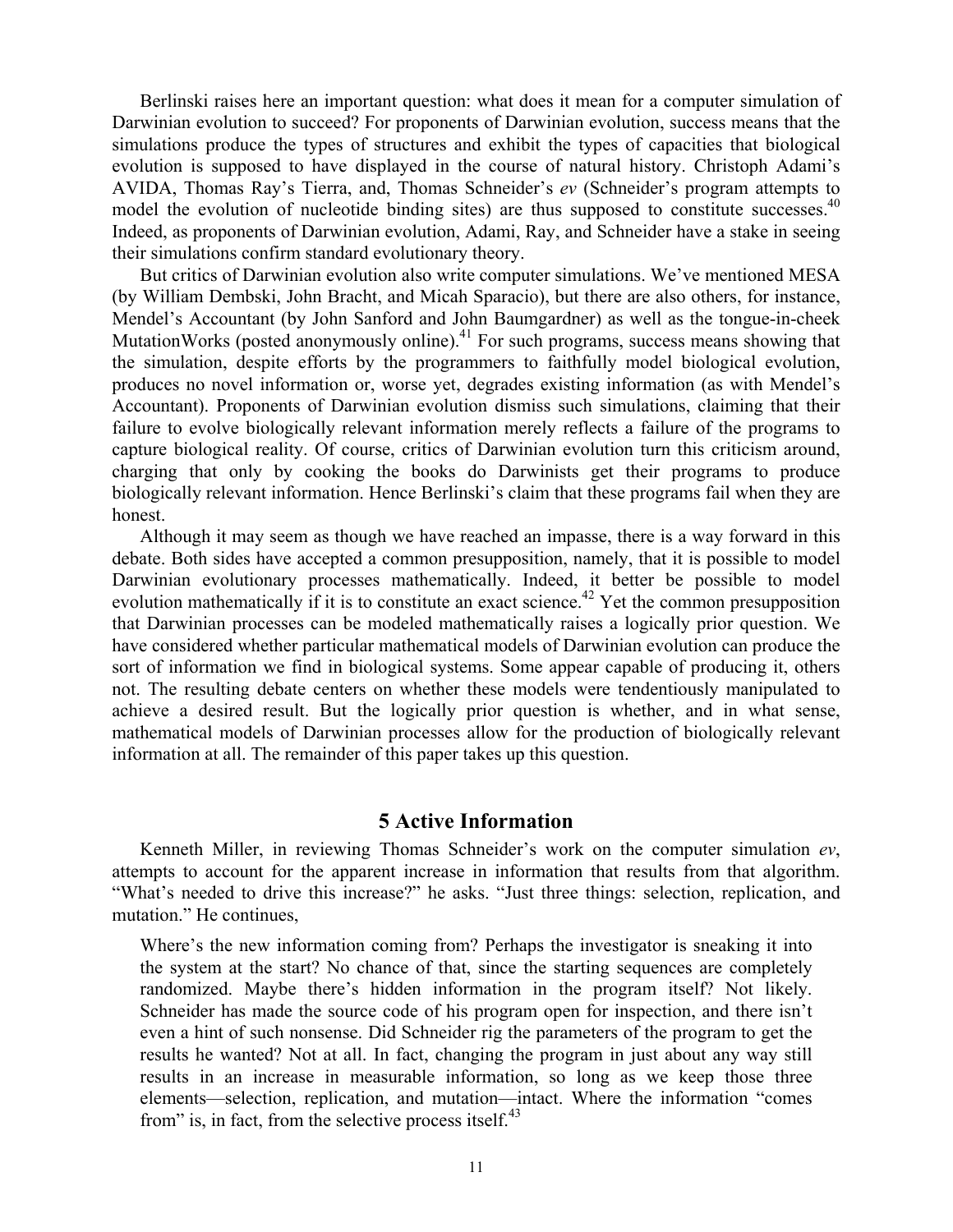This passage is remarkable for conceding what it seems to deny. The details of Schneider's simulation are not important here. We have argued elsewhere that *ev* is not nearly as free of investigator interference as Miller (or Schneider) makes out.<sup>44</sup> But let's grant, for the sake of argument, that Miller is right in denying investigator interference with the operation of the program. His claim that the information comes from the selective process is then correct but, in context, misleading. Miller suggests that *ev,* and evolution in general, outputs more information than it inputs. In fact, selective processes input as much information from the start as they output at the end. In Schneider's *ev*, for instance, the selective process inputted prior information in the form of a precisely specified error-counting function that served as a fitness measure.<sup>45</sup> Thus, instead of producing information in the sense of generating it from scratch, evolutionary processes produce it in the much weaker sense of merely shuffling around preexisting information.

The view that algorithms cannot create information but only shuffle it around is longstanding and well-established. Over 50 years ago, Leon Brillouin, a pioneer in information theory, made that very point: "The [computing] machine does not create any new information, but it performs a very valuable transformation of known information."46 Nobel prize-winning biologist Peter Medawar made the same point in the 1980s: "No process of logical reasoning—no mere act of mind or computer-programmable operation—can enlarge the information content of the axioms and premises or observation statements from which it proceeds."<sup>47</sup>

To see that Darwinian processes produce information only in the weaker sense of shuffling preexisting information rather than in the stronger sense of generating it from scratch, we need some way of measuring the information outputted by evolutionary processes. This we have provided in a series of technical papers forthcoming in the computational intelligence literature.<sup>48</sup> Yet the basic idea is straightforward. Consider again Dawkins's WEASEL. What allowed his evolutionary algorithm to converge so quickly on the target phrase METHINKS•IT•IS• LIKE•A•WEASEL is that a fitness function gauging distance from that phrase was embedded in the algorithm (indeed, the very target phrase was itself stored in the algorithm). But in that case, fitness functions gauging distance from any other string of letters and spaces could just as well have been substituted for the one Dawkins used; and with those other fitness functions, the algorithm could have converged on any sequence whatsoever.

So the target sequence METHINKS•IT•IS•LIKE•A•WEASEL initially had very small probability  $p$  (roughly 1 in 10<sup>40</sup>) of arising by pure chance from a single query; and it has probability *q* (close to 1) of arising from Dawkins's evolutionary algorithm in a few dozen queries. But that algorithm requires a precisely specified fitness function that gauges distance from a target sequence, and such a fitness function can be built on any sequence of 28 letters and spaces (and not just on METHINKS•IT•IS•LIKE•A•WEASEL). So how many such fitness functions exist? Roughly  $10^{40}$ . And what's the probability of finding Dawkins's fitness function (which gauges distance from METHINKS•IT•IS•LIKE•A•WEASEL) among all these other possible fitness functions? Roughly 1 in 1040.

Indeed, without grammatico-semantic structures on this space of fitness functions (and if such structures exist in the background and constrain the choice of fitness functions, where did that information come from?), the probability distribution on this space is uniform and the probability itself is  $p$ , or roughly 1 in  $10^{40}$ . So the gain in probability associated with Dawkins's evolutionary algorithm readily finding the target sequence (i.e., *q* in place of *p*) is offset by the improbability of finding the fitness function that gauges distance from that sequence (i.e., *p*). Dawkins's algorithm, far from explaining how METHINKS•IT•IS•LIKE•A•WEASEL could be produced with high probability, simply raises the new problem of how one overcomes the low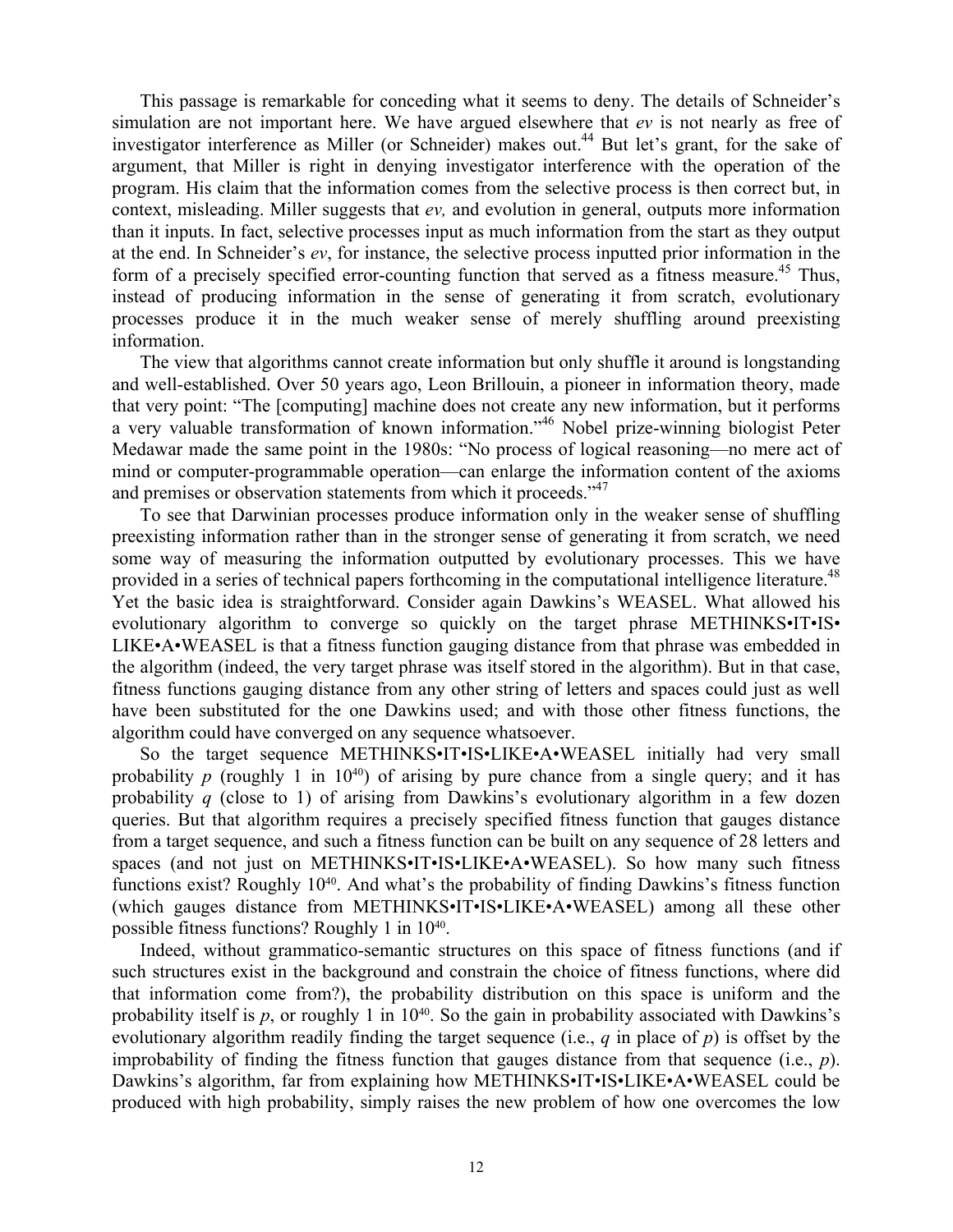probability of finding the right fitness function for his algorithm. Dawkins has thus filled one hole by digging another.<sup>49</sup>

Simulations such as Dawkins's WEASEL, Adami's AVIDA, Ray's Tierra, and Schneider's *ev* appear to support Darwinian evolution, but only for lack of clear accounting practices that track the information smuggled into them. These programs capitalize on ignorance of how information works. The information hidden in them can be uncovered through a quantity we call *active information*. Active information is to informational accounting what the balance sheet is to financial accounting. Just as the balance sheet keeps track of credits and debits, so active information keeps track of inputs and outputs of information, making sure that they receive their proper due. Information does not magically materialize. It can be created by intelligence or it can be shunted around by natural forces. But natural forces, and Darwinian processes in particular, do not create information. Active information enables us to see why this is the case.

Active information tracks the difference in information between a baseline blind search, which we call the *null search*, and a search that does better at finding the target, which we call the *alternative search*. Consider therefore a search for a target *T* in a search space  $\Omega$  (assume for simplicity that  $\Omega$  is finite). The search for *T* begins without any special structural knowledge about the search space that could facilitate locating *T*. Bernoulli's principle of insufficient reason therefore applies and we are in our epistemic rights to assume that the probability distribution on  $\Omega$  is uniform, with probability of *T* equal to *p* = |*T*|/| $\Omega$ |, where |\*| is the cardinality of \*.<sup>50</sup> We assume that *p* is so small that a blind or null search over  $\Omega$  for *T* (i.e., a search for *T* by uniform random sampling of  $Ω$ ) is extremely unlikely to succeed. Success demands that in place of a blind search, an alternative search *S* be implemented that succeeds with a probability *q* that is considerably larger than *p*.

Whereas *p* gauges the inherent difficulty of locating the target *T* via a blind search, *q* gauges the difficulty of locating *T* via the alternative search *S*. The question then naturally arises how the blind or null search that locates *T* with probability *p* gave way to the alternative search *S* that locates *T* with probability *q*. In the WEASEL, for instance, Dawkins starts with a blind search whose probability of success in one query is roughly 1 in  $10^{40}$ . This is  $p$ . He then implements an alternative search (his evolutionary algorithm) whose probability of success in a few dozen queries is close to 1. This is *q*.

Dawkins leaves the discussion hanging, as though having furnished an evolutionary algorithm that locates the target phrase with high probability (which we are calling *S*), he has demonstrated the power of Darwinian processes. But in fact all he has done is shifted the problem of locating the target elsewhere, for as we showed earlier in this section, the fitness function he used for his evolutionary algorithm had to be carefully chosen and constituted 1 of  $10^{40}$  (i.e., *p*) such possible fitness functions. Thus, in furnishing an alternative search whose probability of success is  $q$ , he incurred a probability cost  $p$  of finding the right fitness function, which coincides (not coincidentally) with the original improbability of the null search finding the target. The information problem that Dawkins purported to solve is therefore left completely unresolved!

In such discussions, it helps to transform probabilities to information measures (note that all logarithms in the sequel are to the base 2). We therefore define the *endogenous information I*<sub>Ω</sub> as  $-\log(p)$ , which measures the inherent difficulty of a blind or null search in exploring the underlying search space  $\Omega$  to locate the target *T*. We then define the *exogenous information*  $I_s$  as  $-\log(q)$ , which measures the difficulty of the alternative search *S* in locating the target *T*. And finally we define the *active information*  $I_+$  as the difference between the endogenous and exogenous information:  $I_+ = I_\Omega - I_S = \log(q/p)$ . Active information therefore measures the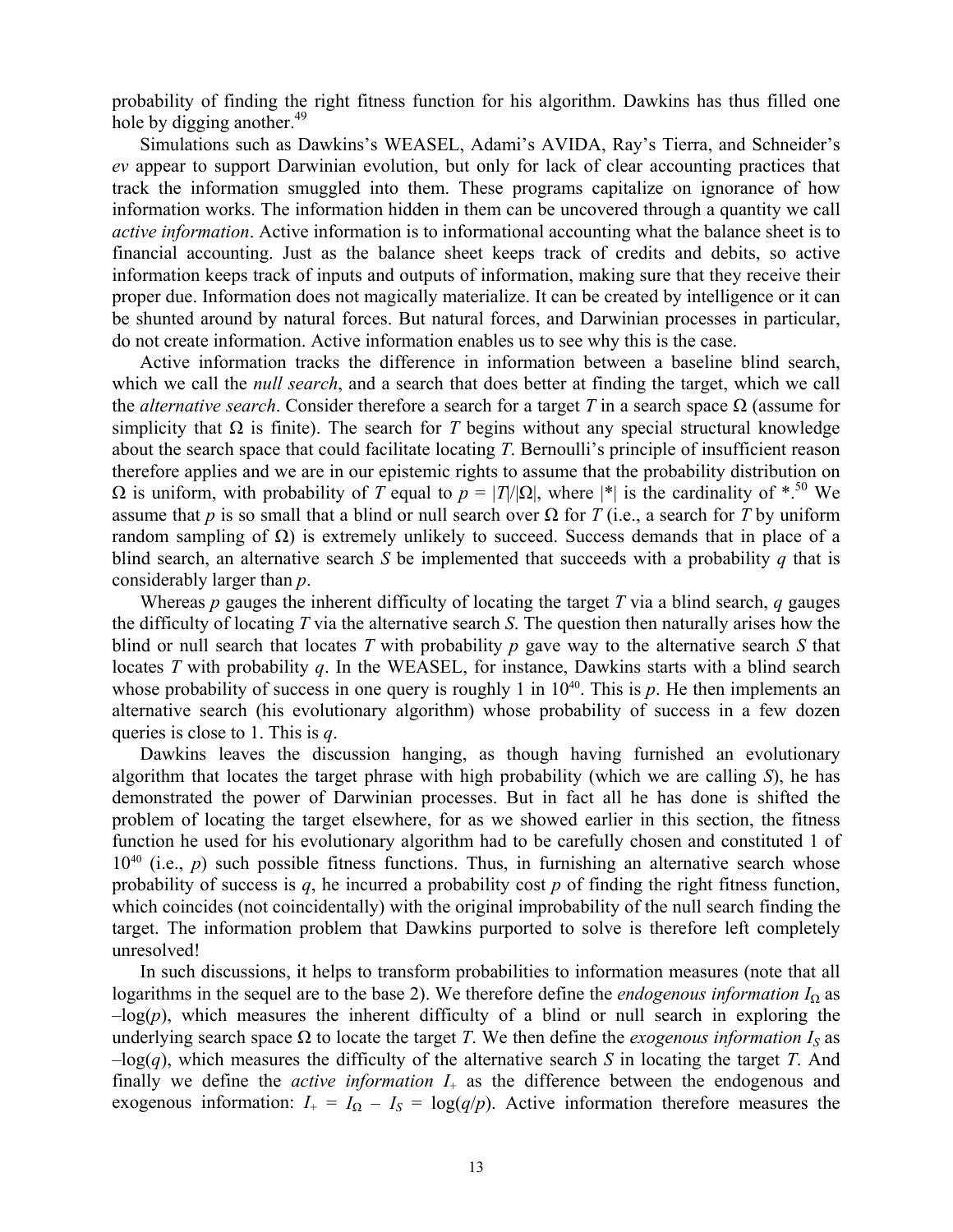information that must be *added* (hence the plus sign in *I*+) on top of a null search to raise an alternative search's probability of success by a factor of *q*/*p*.

Dawkins's WEASEL, Adami's AVIDA, Ray's Tierra, and Schneider's *ev* are alternative searches. As such, they improve on a null search by increasing the probability of successfully locating targets. In information-theoretic terms, these simulations replace  $I_{\Omega}$  with  $I_{S}$ . The endogenous information  $I_{\Omega}$  is large, indicating the extreme difficulty of finding the target with the blind or null search. The exogenous information  $I_{S_2}$  by contrast, is much smaller (possibly zero), indicating the relative ease of finding the target with an alternative search *S*. In replacing  $I_{\Omega}$  with  $I_{S}$ , these simulations fail to account for the difference in these quantities. In other words, they fail to account for the active information *I*+.

#### **6 Three Conservation of Information Theorems**

Active information, though easy to define mathematically, captures a profound truth. We can begin to see this with the following example. Consider an extremely large space  $\Omega$  that we must search in order to find an extremely tiny target *T*. In other words, this is a classic needle-in-thehaystack problem. The probability of *T* with respect to the null search is therefore extremely small, call it *p*. We might picture  $\Omega$  as all the dry land on earth and *T* as a treasure chest buried two feet underground. Next, consider an alternative search *S* for *T* conducted in the subspace Ω´ of  $\Omega$  (i.e.,  $T \subset \Omega' \subset \Omega$ ) for which the probability of successfully searching for *T* within  $\Omega'$  is *q* (which we assume to be much larger than  $p$ ). Thus, we might picture  $\Omega'$  as some small Pacific island (say Bora Bora) on which the treasure *T* is buried. In this case,  $I_{\Omega} = -\log(p) = -\log P(T|\Omega)$ and  $I_S = -\log(q) = -\log P(T|\Omega')$ . (Note that the conditional probability  $P(T|\Omega)$  is by definition **P**(*T* ∩  $\Omega$ )/**P**( $\Omega$ ), which, since *T* is contained in  $\Omega$  and **P**( $\Omega$ ) = 1, is **P**(*T*) = *p*; likewise, because *T* is contained in  $\Omega'$ ,  $P(T|\Omega') = P(T \cap \Omega')/P(\Omega') = P(T)/P(\Omega') = q$ .)

The search has now become much easier, reduced from all the dry land on earth to Bora Bora. But what enabled the search to become easier? Simply listing the endogenous and exogenous information leaves a crucial question unexplained. Indeed, it is not enough to know that the null search has the very high difficulty level  $I_{\Omega} = -\log(p)$ , but that by choosing an appropriate subspace we switch to an alternative search *S* whose difficulty level  $I_S = -\log(q)$  is much lower. The key question that needs to be answered is how we knew to switch the search for *T* from  $\Omega$  to the subspace  $\Omega'$ . In other words, how did we know that of all places on earth where the treasure might be hidden, we needed to look on Bora Bora?

Within the larger space  $\Omega$ , the subspace  $\Omega'$  has probability  $P(\Omega'|\Omega) = p/q$  (this follows from  $T \subset \Omega' \subset \Omega$ ,  $P(T|\Omega) = p$ , and  $P(T|\Omega') = q$ ). So the information associated with this subspace is  $-\log P(\Omega'|\Omega) = \log(q/p) = I_+$ . Accordingly, when an alternative search improves performance over a null search by reducing the original search space, that improved performance must be paid for by the active information associated with knowing which reduction of the original space (i.e., which subspace) contains the target and therefore should be chosen. Indeed, what prompted us to come up with Ω´ in the first place, and how did we know that it contains *T*? Active information assigns a cost to any knowledge that enables us to answer this question.

The preceding example is a special case of the following theorem.

**Conservation of Information Theorem (function-theoretic version).** Let *T* be a target in Ω. Assume that Ω is finite and nonempty, and that *p* = |*T*|/|Ω| (which we take to be extremely small). The endogenous information is therefore  $I_{\Omega} = -\log(p)$ . Next, let  $\Omega'$  be another nonempty finite space,  $\varphi$  be a function that maps  $\Omega'$  to  $\Omega$ , and  $T' = \{y \in \Omega' \mid \varphi(y) \in T\}$ . Or, in standard set-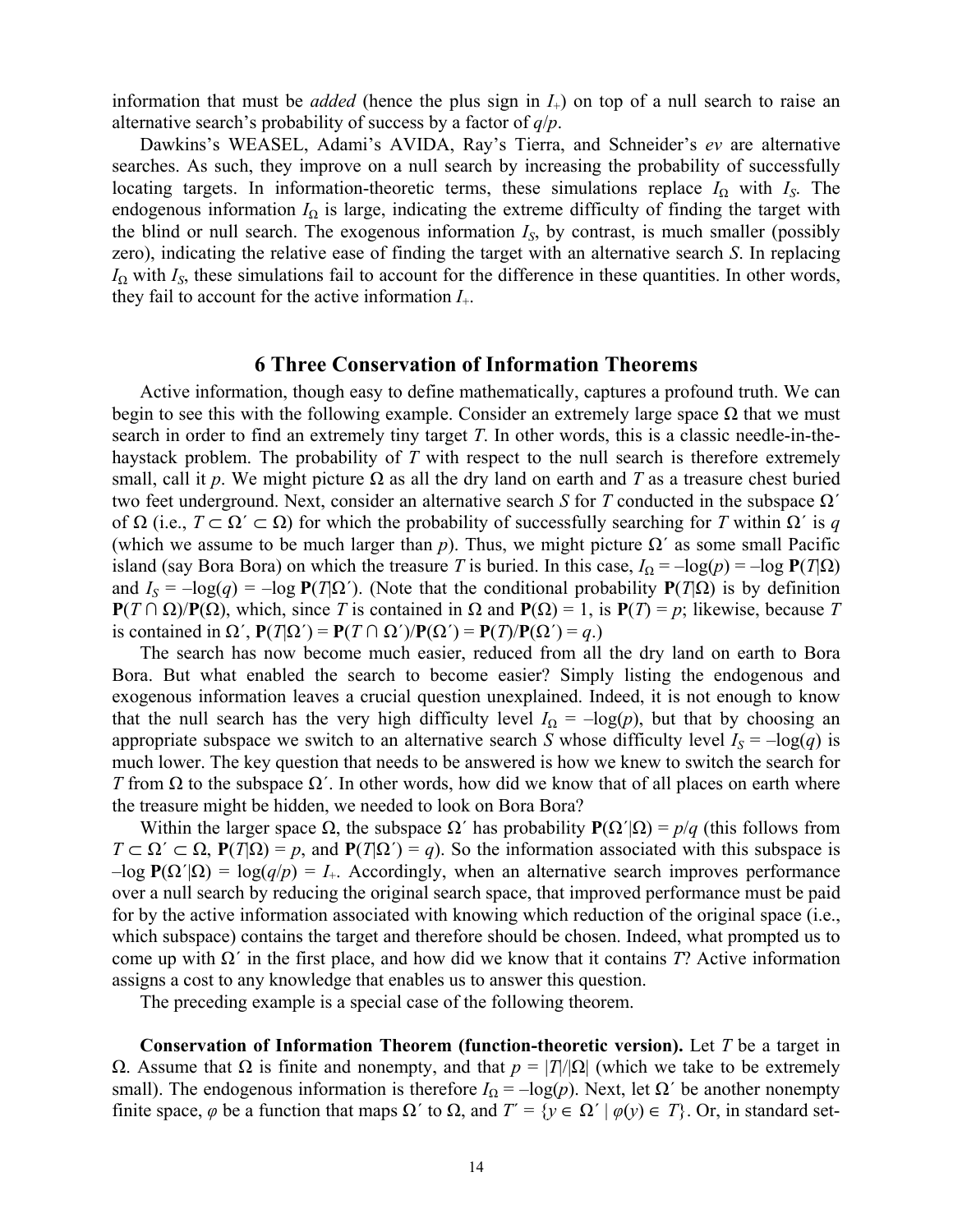theoretic notation,  $T' = \varphi^{-1}(T)$ . Define  $q = |T'|/|\Omega'|$  (which we take to be considerably bigger than *p*). Given a null search for *T*<sup> $\prime$ </sup> in  $\Omega'$ ,  $\varphi$  induces an alternative search *S* for *T* in  $\Omega$ . The exogenous information is therefore  $I_S = -\log(q)$ . Next, define  $\mathcal F$  as the set of all functions from  $\Omega'$  to  $\Omega$  and T as the set of all functions  $\psi$  in F such that  $|\psi^{-1}(T)|/|\Omega'| \ge q$  (i.e., each such  $\psi$  maps at least as many elements of  $\Omega'$  to *T* as  $\varphi$ ). Then  $|\mathcal{T}||\mathcal{F}| \leq p/q$ , or equivalently the (higher-order) endogenous information associated with finding  $\mathcal T$  in  $\mathcal F$ , i.e.,  $-\log(|\mathcal T|/\mathcal F)$ , is bounded below by the (lower-order) active information  $I_+ = \log(q/p)$ .

**Remarks.** To see that this theorem includes the preceding example as a special case, let  $\Omega'$ be a subset of  $\Omega$  and let  $\varphi$  be the embedding function that takes each element in the subset to itself in the superset.

This theorem illustrates that the inherent difficulty of a search never goes away. The original (null) search on Ω for *T* is difficult, characterized by the small probability *p* of finding the target. We might then imagine that if only we could conduct an easier null search on a space  $\Omega'$  for a target *T*<sup> $\prime$ </sup> (the probability of success being *q*  $\gg$  *p*) and if only there were some straightforward way to translate target elements of this alternative search to target elements of the original search, the difficulty of the original search would dissolve. But the translation scheme that connects the two searches (in this case, the function *φ*) resides in its own higher-order search space (the space of functions between the two search spaces), which includes lots of other translation schemes. And how do we search among them?

According to this theorem, finding a translation scheme that maintains the same level of performance as the function  $\varphi$  requires an expenditure of information at least that of the active information. The null search has an inherent difficulty  $I_{\Omega} = -\log(p)$ . The alternative search, by utilizing  $\varphi$ , has a significantly reduced difficulty  $I_s = -\log(q)$ . But finding the  $\varphi$  which enables this reduced difficulty has itself difficulty no less than  $I_{\Omega} - I_{S} = I_{+} = \log(q/p)$ . So constructing the alternative search does nothing to make the original problem easier and quite possibly makes matters worse. It's as though one can never fool the original search.

The significance of this theorem, and of conservation of information theorems generally, is that they track the information that was externally applied to augment the probability of successfully searching for *T* and show that this information is bounded below by the active information. In other words, these theorems show that the improved ease of search, as represented by  $I_S$  superseding  $I_{\Omega}$ , can only be purchased, in informational terms, at the cost of  $I_+$  $= I<sub>O</sub> - I<sub>S</sub>$ . Conservation of information therefore shows that any improvement in the effectiveness of an alternative search over a null search is not a free lunch. Moreover, payment can never dip below the active information. In fact, *active information represents the optimal price for improving a search*.

Finally, a technical remark needs to be made about how we are representing searches. Right now, given our statement of this theorem, it appears that any search consists of exactly one query. But, in general, a search consists of up to *m* queries, where *m* is the maximum number of queries that are practicable (recall section 4). Yet, by redefining the search so that its space consists of the *m*-fold Cartesian product of the original search space and by redefining the target as the set of all *m*-tuples from this *m*-fold product for which at least one coordinate is in the original target, it's possible to reformulate any *m*-query search so that it is mathematically equivalent to a single-query search on this Cartesian product. In consequence, single-query searches such as appear in this theorem entail no loss of generality.

**Proof.** Let  $\Omega = \{x_1, x_2, ..., x_K, x_{K+1}, ..., x_M\}$  so that  $T = \{x_1, x_2, ..., x_K\}$ , and let  $\Omega' = \{y_1, y_2, ..., y_K\}$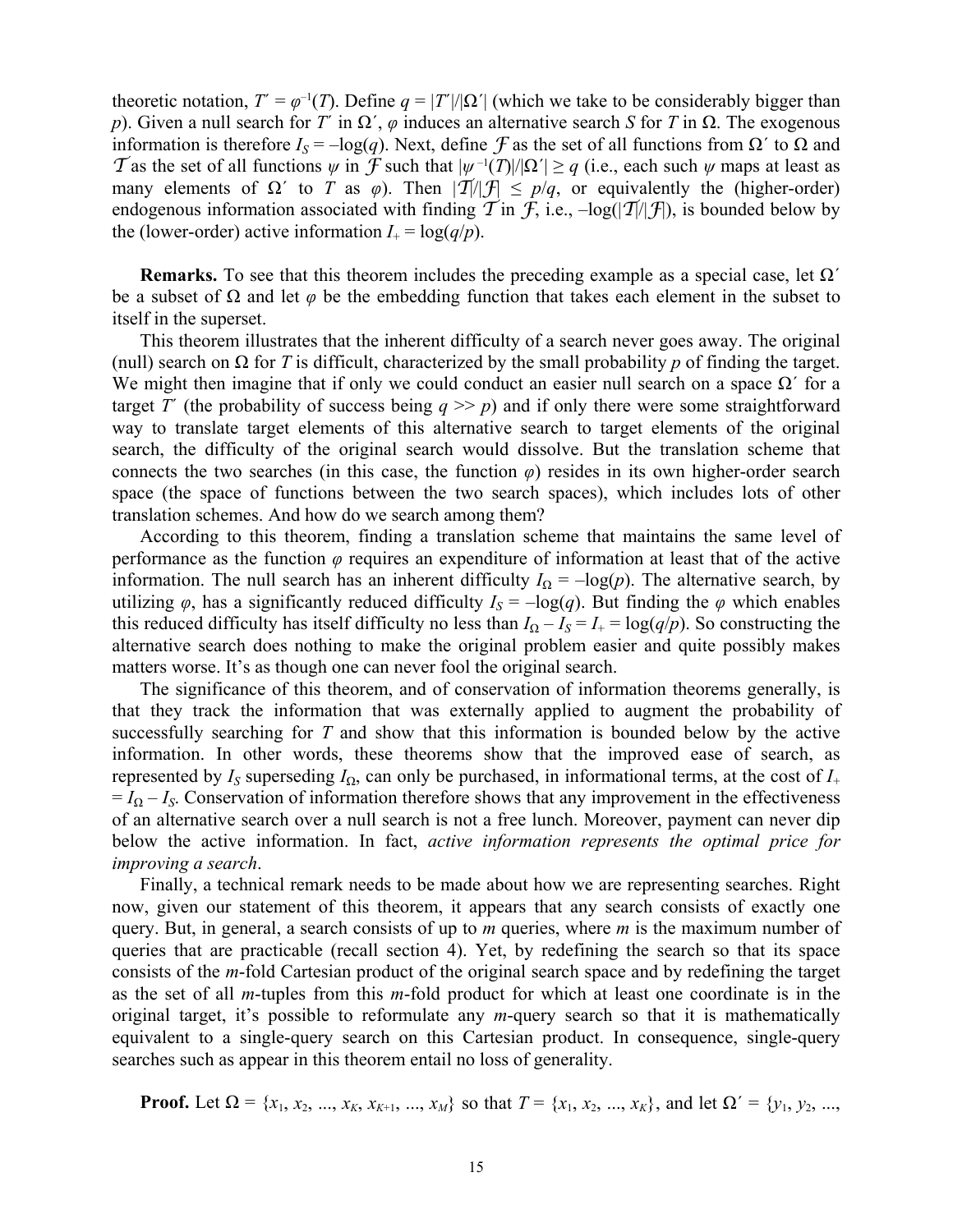*y*<sub>L</sub>, *y*<sub>L+1</sub>, ..., *y*<sub>N</sub>} so that  $T' = \{y_1, y_2, ..., y_L\}$ . Then  $p = K/M$  and  $q = L/N$  and  $|f| = M^N$ . From the binomial theorem it then follows that the number of functions in F that map *L* elements of Ω´ into *T* and the remaining elements of  $\Omega'$  into  $\Omega \setminus T$  is

$$
\binom{N}{L} K^L (M - K)^{N-L}.
$$

From this it follows in turn that the number of functions in  $\mathcal F$  that map  $L$  or more elements of  $\Omega'$ into *T* and the remaining elements of  $\Omega'$  into  $\Omega \setminus T$ 

$$
\sum_{i\geq L} {N \choose i} K^i (M-K)^{N-i}.
$$

Now, if we divide this number by the total number of elements in  $\mathcal{F}$ , i.e., by  $M^N$ , we get

$$
\sum_{i\geq L} {N \choose i} p^i (1-p)^{N-i} ,
$$

which is a cumulative distribution for a binomial random variable with parameters *N* and *p*. It is also the probability of T. Since the mean for such a random variable is *Np* and since  $q = L/N$ , it follows that

$$
\sum_{i\geq L} {N \choose i} p^i (1-p)^{N-i} = \frac{L}{L} \sum_{i\geq L} {N \choose i} p^i (1-p)^{N-i}
$$

$$
= \frac{1}{L} \sum_{i\geq L} L {N \choose i} p^i (1-p)^{N-i}
$$

$$
\leq \frac{1}{L} \sum_{i\geq 0} i {N \choose i} p^i (1-p)^{N-i}
$$

$$
= \frac{Np}{L}
$$

$$
= \frac{p}{q}.
$$

It follows that  $-\log(|\mathcal{T}|/|\mathcal{F}|)$  is bounded below by the active information  $I_+ = \log(q/p)$ . This proves the theorem.

The conservation of information theorem just proved is perhaps the most basic of all the conservation of information theorems. It shows how, in constructing an alternative search that improves on the average performance over a null search, one must pay for the improvement with an amount not below the active information. All conservation of information theorems take this form. Still, one might wonder whether less expensive ways exist for improving search performance, ways that circumvent conservation of information.

Consider, for instance, Steven Pinker's proposal that the mind is a coordinated assembly of computational modules.<sup>51</sup> We might therefore represent the activity of the mind in performing an information-producing act as a search through a Cartesian product of several (finite) search spaces:  $\Omega_1 \times \Omega_2 \times \cdots \times \Omega_n$ , which we denote by  $\Omega$ . The target then, let us say, consists of some set  $T = T_1 \times T_2 \times \cdots \times T_n$  where each  $T_i$  is a nonempty subset of  $\Omega_i$ . We assume that *T* has extremely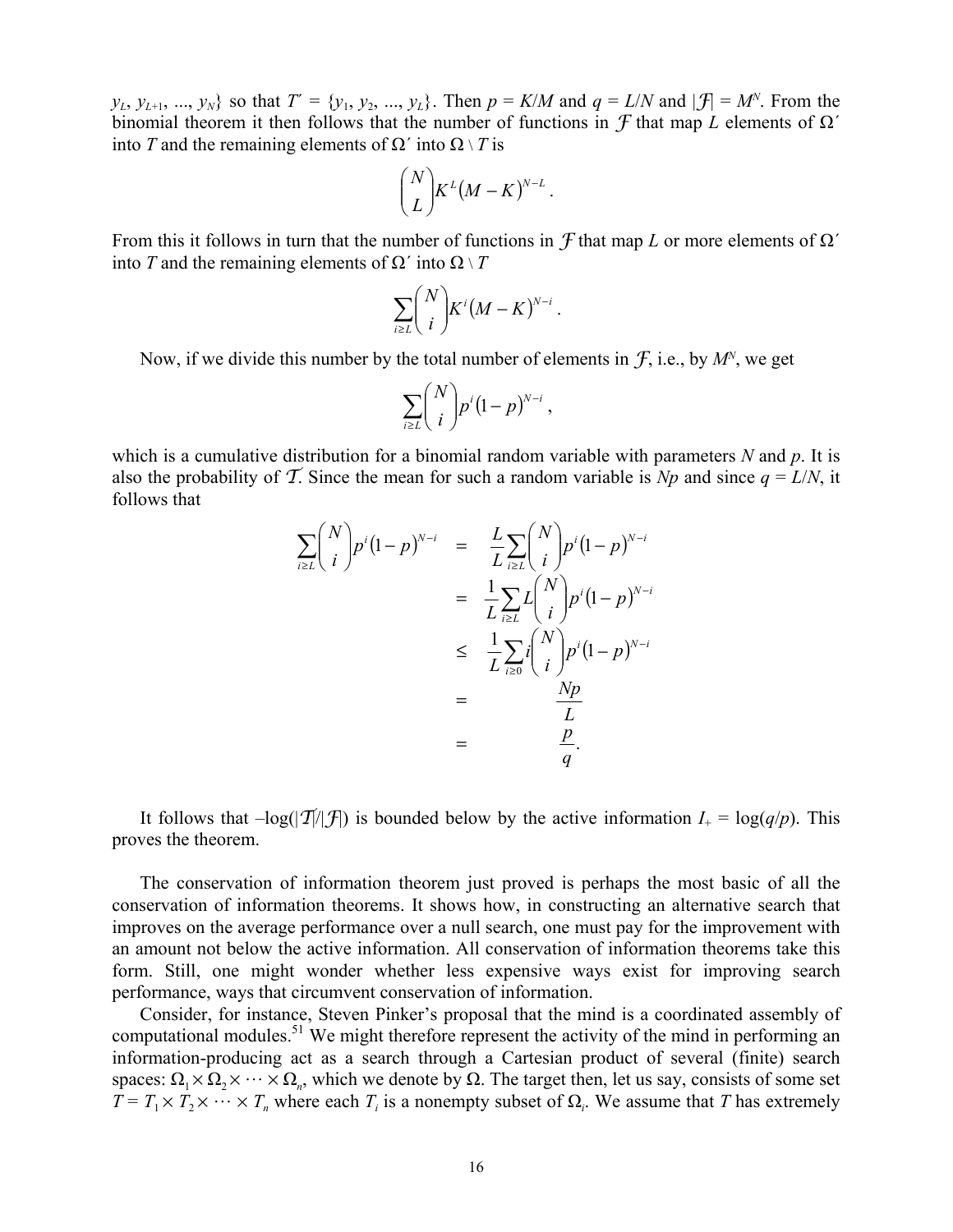small uniform probability in  $Ω$ , which we denote by *p*. This is the probability of a successful null search. Note that the uniform probability on the Cartesian product is the product of the uniform probabilities, and therefore that the uniform probability of *T* is the product of the uniform probabilities of the  $T_i$ s.

Now Pinker, as a materialist and computational reductionist, would refuse to explain the mind's success in locating *T* as some fluke that managed, by sheer dumb luck, to find a needle in the haystack. The chance of the gaps is as scientifically unacceptable as the god of the gaps. Thus instead he would want to attribute any such success to the coordination of computational modules where the computational modules and their coordination are the result of a Darwinian evolutionary process. Think of each of these modules, denoted by  $M_i$ , as working on its respective space  $\Omega_i$  to find a target element in  $T_i$ . In other words, each  $M_i$  delivers an element  $t_i$  in *Ti* and together, as a result of their coordination, these modules induce an alternative search *S* that delivers the *n*-tuple  $(t_1, t_2, \ldots, t_n)$  in the target *T*. In this wise, computational modules representing basic mental functions can be seen to successfully search  $\Omega$  for *T*. Pinker's modular theory of mind would therefore seem well on the road to vindication.

In fact, such an approach raises far more difficulties than it resolves. What, exactly, are these modules and how, specifically, are they coordinated? Pinker never says. But even if he did or could say, the information problem that these modules are supposed to resolve remains as unresolved as ever. To see this, consider that the success of these modules in locating the target depends on them increasing the probability of success well beyond the minuscule probability *p* for success of the null search, characterized by a uniform probability **U** on Ω. Pinker's modules, therefore, induce an alternative search *S* whose probability of success, call it  $q$ , is much bigger than *p*. Thus, his modules replace the uniform probability **U** with a new probability distribution on Ω, call it μ, that assigns probability *q* to *T*.

But where did this  $\mu$  come from? Did it just magically materialize? No, it resides in the space of probability measures on  $\Omega$ , and in that space it has to be found and identified. But how probable is it that we can find, in this space of probability measures, a probability measure (more often called a "probability distribution") at least as effective as  $\mu$  at locating *T*? As the next theorem demonstrates, the (higher-order) probability of finding a probability distribution  $\nu$  that's at least as effective as  $\mu$  at locating *T* is less than or equal to  $p/q$ .

**Conservation of Information Theorem (measure-theoretic version).** Let *T* be a target in Ω. Assume Ω is finite and *T* is nonempty. Let **U** denote the uniform probability distribution on Ω and let  $p = |T|/|\Omega| = U(T)$  (which we take to be extremely small). The endogenous information is therefore  $I_{\Omega} = -\log(p)$ . Next, let  $\mu$  be a probability distribution on  $\Omega$  such that  $q = \mu(T)$  (which we take to be considerably bigger than  $p$ ). Suppose that  $\mu$  characterizes the probabilistic behavior of an alternative search *S*. The exogenous information is therefore  $I_S = -\log(q)$ . Next, let M denote the set of all probability distributions on  $\Omega$  and T be the set of probability distributions  $\nu$  in M such that  $v(T) \geq q$  (i.e., each such *v* assigns at least as much probability to *T* as  $\mu$ —each such *v* therefore represents a search that's at least as effective at locating *T* as  $\mu$ ). Then the (higherorder) uniform probability of  $\mathcal T$  in M, which may be denoted by  $U^*(\mathcal T)$ , is less than or equal to  $p/q$ . Equivalently, the (higher-order) endogenous information associated with finding  $\mathcal T$  in  $\mathcal M$ , i.e.,  $-\log(\mathbf{U}^*(\mathcal{T}))$ , is bounded below by the (lower-order) active information  $I_+ = -\log(\mathbf{U}(T))$  +  $\log(\mu(T)) = \log(q/p).$ 

**Proof.** Let  $\Omega = \{x_1, x_2, ..., x_K, x_{K+1}, ..., x_N\}$  so that  $T = \{x_1, x_2, ..., x_K\}$ . Then  $p = K/N$ . Next, given that  $\mu$  is a probability distribution on  $\Omega$ , it follows that  $\mu$  has the form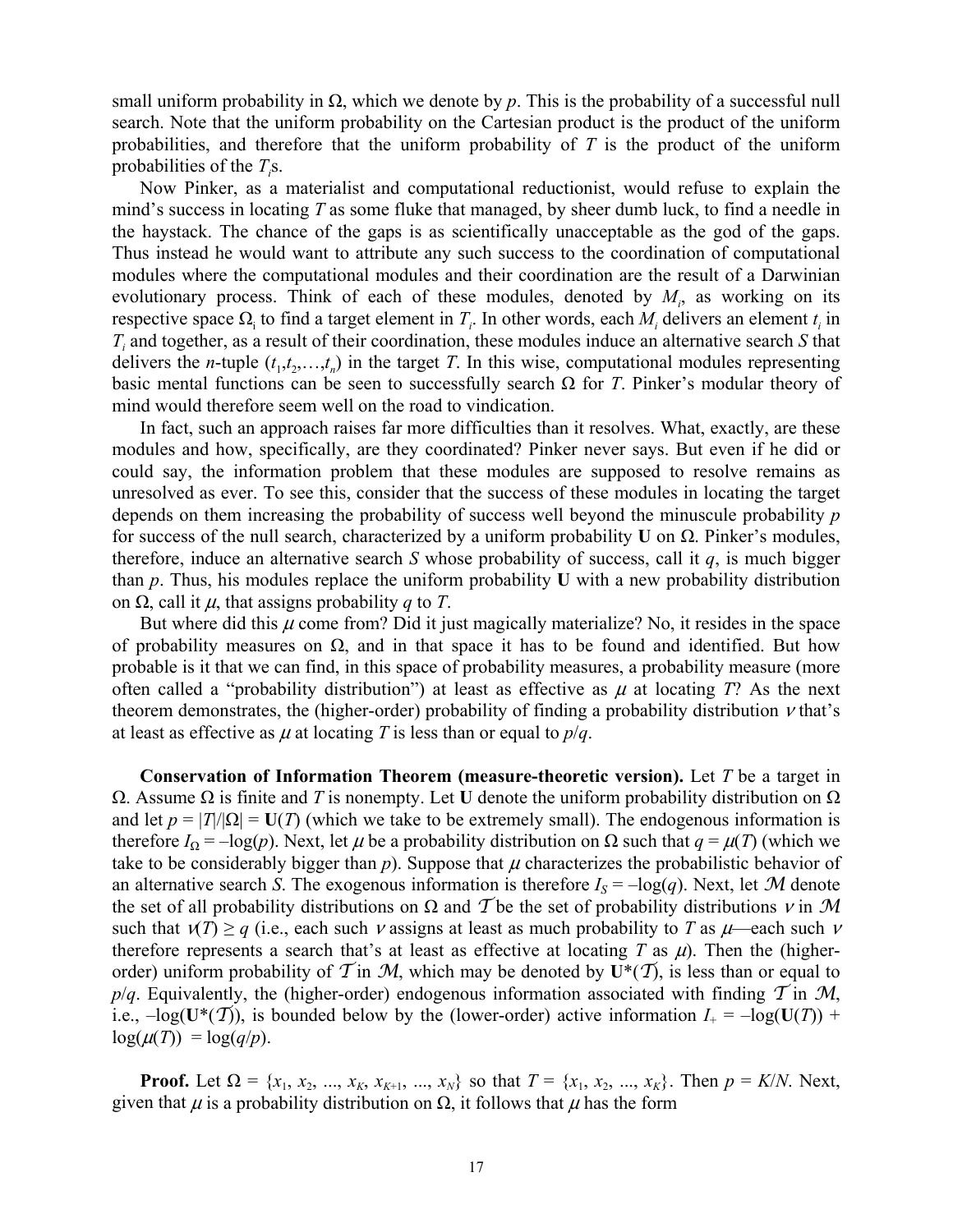$$
\sum_{i=1}^N a_i \delta_{x_i},
$$

where each  $a_i$  is nonnegative, the  $a_i$  together sum to 1, and each  $\delta$  is a point mass (assigning probability 1 to the corresponding  $x_i$ ). Indeed, each element of  $M$  has this form. It follows that M has the geometric structure of an  $(N-1)$ -dimensional simplex consisting of all convex combinations of *N* nonnegative real numbers. Moreover, its uniform probability is given by a normalized Lebesgue measure.

Since  $\mu(T) = q$ , it follows that

$$
\sum_{i=1}^K a_i = q.
$$

Moreover, any distribution  $\nu$  in  $\mathcal T$  of the form

$$
\sum_{i=1}^N b_i \mathcal{S}_{_{\! x_i}}
$$

satisfies

$$
\sum_{i=1}^K b_i \geq q.
$$

From these facts it now follows that the uniform probability  $U^*$  of  $\mathcal T$  in  $\mathcal M$  is given by the following expression: $52$ 

$$
\frac{\Gamma(N)}{\Gamma(N(1-p))\Gamma(Np)}\int_{0}^{1-q}t^{N(1-p)-1}(1-t)^{Np-1}dt.
$$

This last expression describes a cumulative beta distribution with first parameter  $r = N(1-p)$ and second parameter  $s = Np$ . Integration by substitution shows that this expression can be rewritten as

$$
\frac{\Gamma(N)}{\Gamma(Np)\Gamma(N(1-p))}\int_q^1 t^{Np-1}(1-t)^{N(1-p)-1}dt\,,
$$

which describes a cumulative beta distribution with first parameter  $r = Np$  and second parameter  $s = N(1-p)$ . It is well known that the mean for this distribution is  $r/(r+s)$ .<sup>53</sup> In consequence,

$$
\frac{\Gamma(N)}{\Gamma(Np)\Gamma(N(1-p))}\int_{q}^{1} t^{Np-1}(1-t)^{N(1-p)-1}dt = \frac{\Gamma(N)}{\Gamma(Np)\Gamma(N(1-p))}\int_{q}^{1} \frac{q}{q} \cdot t^{Np-1}(1-t)^{N(1-p)-1}dt \n= \frac{1}{q} \cdot \frac{\Gamma(N)}{\Gamma(Np)\Gamma(N(1-p))}\int_{q}^{1} q \cdot t^{Np-1}(1-t)^{N(1-p)-1}dt \n\leq \frac{1}{q} \cdot \frac{\Gamma(N)}{\Gamma(Np)\Gamma(N(1-p))}\int_{0}^{1} t \cdot t^{Np-1}(1-t)^{N(1-p)-1}dt \n= \frac{1}{q} \cdot \frac{Np}{Np+N(1-p)} \n= \frac{p}{q}.
$$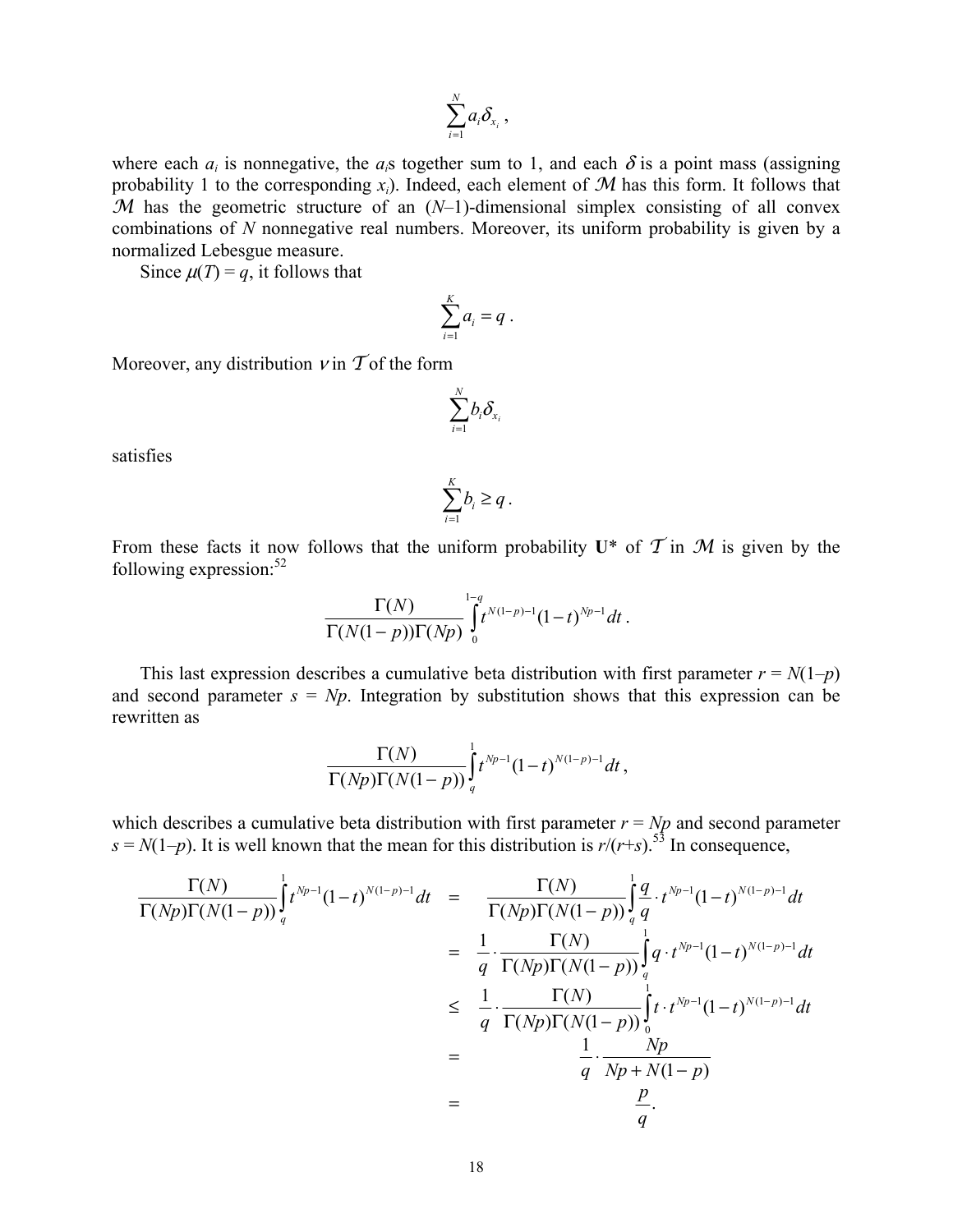It follows that  $-\log(U^*(\mathcal{T}))$  is bounded below by the active information  $I_+ = \log(q/p)$ . This proves the theorem.

Conservation of information is also implicit in a family of mathematical results known as NFL theorems (i.e., no free lunch theorems). Think of an evolutionary search as treating fitness functions as a variable, with each fitness function providing a different representation of selective advantage for the environment. A typical NFL theorem then states that the average performance of an evolutionary search across fitness functions does not exceed blind search. Conservation of information's connection to NFL now becomes evident as soon as one inquires into what enables certain fitness functions to induce alternative (evolutionary) searches that are so much better than blind search, especially given that (by NFL) averaging across fitness functions does no better than blind search. According to conservation of information, active information is required to locate the fitness functions that render evolutionary search effective. The following theorem underscores the connection between conservation of information and no free lunch.

**Conservation of Information Theorem (fitness-theoretic version).** Let *T* be a target in Ω. Assume  $\Omega$  is finite and *T* is nonempty. Let **U** denote the uniform probability distribution on  $\Omega$ and let  $p = |T|/|\Omega| = U(T)$  (which we take to be extremely small). The endogenous information is therefore  $I_0 = -\log(p)$ . Next, let *F* denote a finite collection of fitness functions on Ω and let S<sub>0</sub> denote the symmetric group on  $\Omega$  (i.e., all permutations of this set). Without loss of generality, assume that any *f* in  $\mathcal F$  only takes values in {0, 1/*M*, 2/*M*, ...,  $(M-1)/M$ , 1} for some large fixed *M* and that *F* includes all such *f*. *f* is therefore closed under the symmetric group  $\mathbf{S}_{\Omega}$ , i.e., for any *f* in F and any  $\sigma$  in  $S_{\Omega}$ ,  $f \circ \sigma$  is also in F. Suppose further that any f in F induces a probability distribution  $P_f$  on  $\Omega$  (corresponding to an alternative search). Assume that each such  $P_f$  satisfies the following invariance property: for any  $\sigma$  in  $S_\Omega$  and  $A \subset \Omega$ ,  $P_{f \circ \sigma}(\sigma^{-1}A) = P_{f}(A)$ . An NFL result then follows:

$$
\frac{1}{|\mathcal{F}|}\sum_{f\in\mathcal{F}}\mathbf{P}_f(T)=\mathbf{U}(T).
$$

Assume next that *g* in *f* is such that  $q = P_g(T)$  (which we take to be considerably bigger than *p*) and that *g* induces an alternative search *S* for which the exogenous information is  $I_s = -\log(q)$ . Let T denote the set of all fitness functions *h* in F such that  $P_h(T) \ge q$  (i.e., each such *h* induces a probability distribution that assigns at least as much probability to *T* as **P***g*; equivalently, each such *h* induces an alternative [or evolutionary] search at least as effective at locating *T* as *S*). Then, the (higher-order) uniform probability of T in F, i.e.,  $|\mathcal{I}||\mathcal{F}|$ , which may be denoted by  $U^*(\mathcal{T})$ , is less than or equal to  $p/q$ . Equivalently, the (higher-order) endogenous information associated with finding  $\mathcal T$  in  $\mathcal F$ , i.e.,  $-\log(\mathbf U^*(\mathcal T))$ , is bounded below by the (lower-order) active information  $I_+ = -\log(\mathbf{U}(T)) + \log(\mathbf{P}_e(T)) = \log(q/p)$ .

**Remarks.** This theorem attempts to characterize the informational properties of evolutionary algorithms that use fitness functions *f* in  $\mathcal F$  to search for possible targets in  $\Omega$  (the target of interest being *T*). The assumption that the probability distributions  $P_f$  induced by these fitness functions are invariant under a group action (in this case, the symmetric group  $S<sub>Q</sub>$ ) is customary with such theorems: it ensures that fitness is not correlated with prior knowledge of the target. As Joseph Culberson puts it: "Evolutionary algorithms (EAs) are often touted as 'no prior knowledge' algorithms. This means that we expect EAs to perform without special information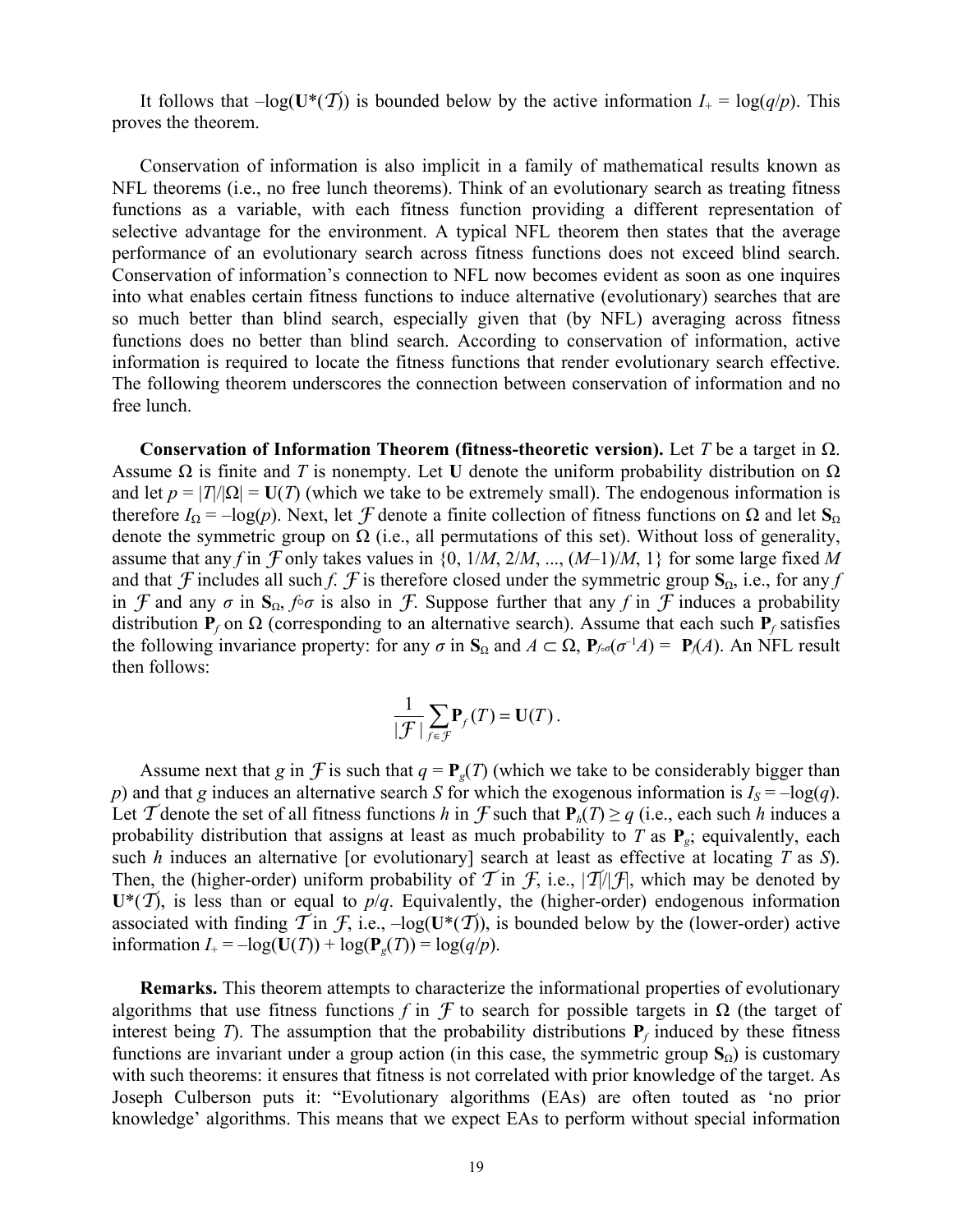from the environment. Similar claims are often made for other adaptive algorithms."54 If *f* and *f* $\sigma$ <sup>*o*</sup>*σ* were not equally effective at locating the targets *T* and  $\sigma$ <sup>-1</sup>*T* respectively, presumably special information from the environment (and thus prior knowledge not available to the fitness function *f*) would account for the difference.

This theorem includes a no free lunch result as well as a conservation of information result (whose proof depends on the no free lunch result). The formula

$$
\frac{1}{|\mathcal{F}|}\sum_{f\in\mathcal{F}}\mathbf{P}_f(T)=\mathbf{U}(T)
$$

expresses a classic instance of NFL: it shows that an evolutionary search, when averaged across fitness functions, does no better at locating a target *T* than blind or null search (in fact, it shows the two are identical). Note that because of the invariance property of the probability distributions **P**<sub>*f*</sub> under the symmetric group  $S_\Omega$ , any constant function *c* over  $\Omega$  that's in *F* induces a probability distribution  $P_c$  that is identical to the uniform probability **U**. This follows because  $c \circ \sigma = c$  for all  $\sigma$  in **S**<sub>Ω</sub>.

**Proof.** Let  $\Omega = \{x_1, x_2, ..., x_K, x_{K+1}, ..., x_N\}$  so that  $T = \{x_1, x_2, ..., x_K\}$ . Then  $p = K/N$ . Without loss of generality, assume that *N* is divisible by *K* so that  $K \times L = N$  for some *L*. If not, simply expand Ω with enough finite elements so that *T* has probability *p* and *K* does divide *N*. Next, find a set of elements  $\sigma_1, \sigma_2, ..., \sigma_L$  in the symmetric group  $S_\Omega$  such that  $T_i = \sigma_i^{-1}(T)$  and the  $T_i$ s partition  $Ω$  with *T*<sub>1</sub> = *T*. In other words, the *T<sub>i</sub>*s are disjoint, include *T*, and their union equals all of  $Ω$ .

Because the probability distributions induced by the fitness functions  $f$  in  $\mathcal F$  are invariant under the symmetric group  $S_Ω$ , it follows that for any *σ* in  $S_Ω$ ,

$$
\sum_{f \in \mathcal{F}} \mathbf{P}_{f \circ \sigma}(\sigma^{-1}T) = \sum_{f \in \mathcal{F}} \mathbf{P}_f(T).
$$

But since as *f* runs through all the fitness functions in  $f, f \circ \sigma$  likewise runs through all the fitness functions in  $\mathcal F$  (that's because  $\mathcal F$  is closed under composition with elements from  $\mathbf S_{\Omega}$ ), it follows that

$$
\sum_{f \in \mathcal{F}} \mathbf{P}_{f \circ \sigma}(\sigma^{-1}T) = \sum_{f \in \mathcal{F}} \mathbf{P}_f(\sigma^{-1}T).
$$

In consequence, summing all the fitness-induced probability measures over  $\mathcal F$  is also invariant under  $S_\Omega$ . And this in turn implies that for each *i* (1 ≤ *i* ≤ *L*)

$$
\frac{1}{|\mathcal{F}|}\sum_{f\in\mathcal{F}}\mathbf{P}_f(\sigma_i^{-1}T)=\frac{1}{|\mathcal{F}|}\sum_{f\in\mathcal{F}}\mathbf{P}_f(T_i)=\frac{1}{|\mathcal{F}|}\sum_{f\in\mathcal{F}}\mathbf{P}_f(T)
$$

is constant. But since the *T<sub>i</sub>*s partition  $\Omega$  with  $T_1 = T$ , it follows that

$$
\sum_{i=1}^{L} \frac{1}{|\mathcal{F}|} \sum_{f \in \mathcal{F}} \mathbf{P}_f(T_i) = 1
$$

and therefore that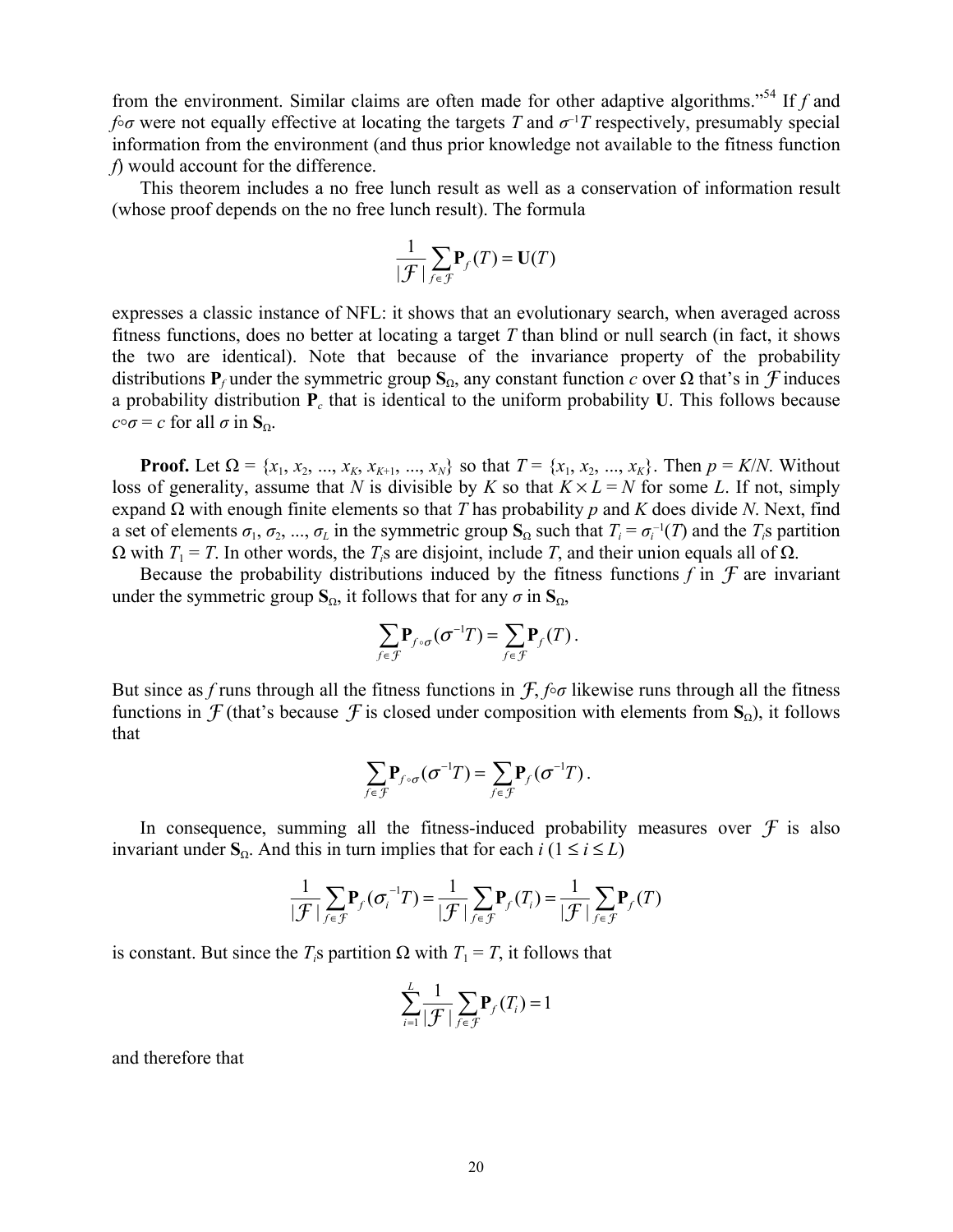$$
\frac{1}{|\mathcal{F}|}\sum_{f\in\mathcal{F}}\mathbf{P}_f(T)=\frac{1}{L}=\frac{K}{K\cdot L}=\frac{K}{N}=p=\mathbf{U}(T).
$$

This establishes the first main claim of the theorem.

As for  $U^*(\mathcal{T}) = |\mathcal{T}| |\mathcal{T}|$  being bounded above by  $p/q$ , suppose, for the sake of a contradiction, that  $|\mathcal{T}| > (p/q)|\mathcal{F}|$ . That would mean that in the sum

$$
\sum_{f\in\mathcal{F}}\mathbf{P}_f(T)\,,
$$

more than  $p/q$  of the summation elements are greater than or equal to  $P_q(T) = q$ . But that in turn would mean that the normalized sum

$$
\frac{1}{|\mathcal{F}|}\sum_{f\in\mathcal{F}}\mathbf{P}_f(T).
$$

would have to be strictly greater than *p*. But we just established that it is equal to *p*.

From this contradiction it follows that  $\mathbf{U}^*(\mathcal{T}) = |\mathcal{T}|/|\mathcal{T}|$  is indeed less than or equal to  $p/q$  and therefore that  $-\log(|\mathcal{T}|/|\mathcal{T}|)$  is bounded below by the active information  $I_+ = \log(q/p)$ . This proves the theorem.

This fitness-theoretic conservation of information theorem is more significant than it might at first appear. One might think that its applicability is limited because it was formulated in such general and seemingly unrealistic terms. What search space, for instance, allows for all possible permutations? Most don't. Yet, insofar as they don't, it's because they exhibit structures that constrain the permissible permutations. Such constraints, however, bespeak the addition of active information. Consider, for instance, that most evolutionary algorithms are used to search not a completely unstructured space  $\Omega$  but an *m*-fold Cartesian product space  $\Omega^m$ , each factor  $\Omega^r$ signifying a single query in an *m*-query search.

In that case, permissible permutations must not scramble query-order or vary from one factor to the next but rather must act the same way on  $\Omega'$  across factors (if a permutation moves a point from one place to another in one factor, then it must do the same in the other factors). Thus, in place of the full symmetric group on  $\Omega^m$ , whose cardinality is the factorial of  $|\Omega'|^m$  (i.e.,  $|\Omega'|^m$ !), the relevant group action would be the symmetric group on  $\Omega'$ , whose cardinality is the factorial of |Ω´| (i.e., |Ω´|!). But in resulting ratio, |Ω´|!/|Ω´|*<sup>m</sup>*!, the denominator completely overwhelms the numerator. It therefore represents a huge input of active information; indeed, unless these spaces are very very small, this ratio will be much less than *p*/*q*.

In a similar vein, one might want to constrain the fitness functions. Thus, one might think that fitness ought to vary gradually with some underlying metric structure on the search space. But where does such a metric structure come from? And how much does it reduce the full space of fitness functions  $\mathcal{F}$ ? If it reduced  $\mathcal F$  to some smaller space of fitness functions  $\mathcal F$ , then  $|f'(t)|$  represents a further addition of active information, as does the metric structure on the underlying search space  $\Omega$  (how many other metric or topological structures were possible and what led to this one taking effect rather than the others?).

Christian Igel and Marc Toussaint have, for instance, argued that NFL theorems are unrealistic because they focus on fitness functions closed under permutation. They suggest that in realistic problems the focus should instead be on classes of fitness functions that are not closed under permutation.<sup>55</sup> All such focusing and constraining, however, imparts active information.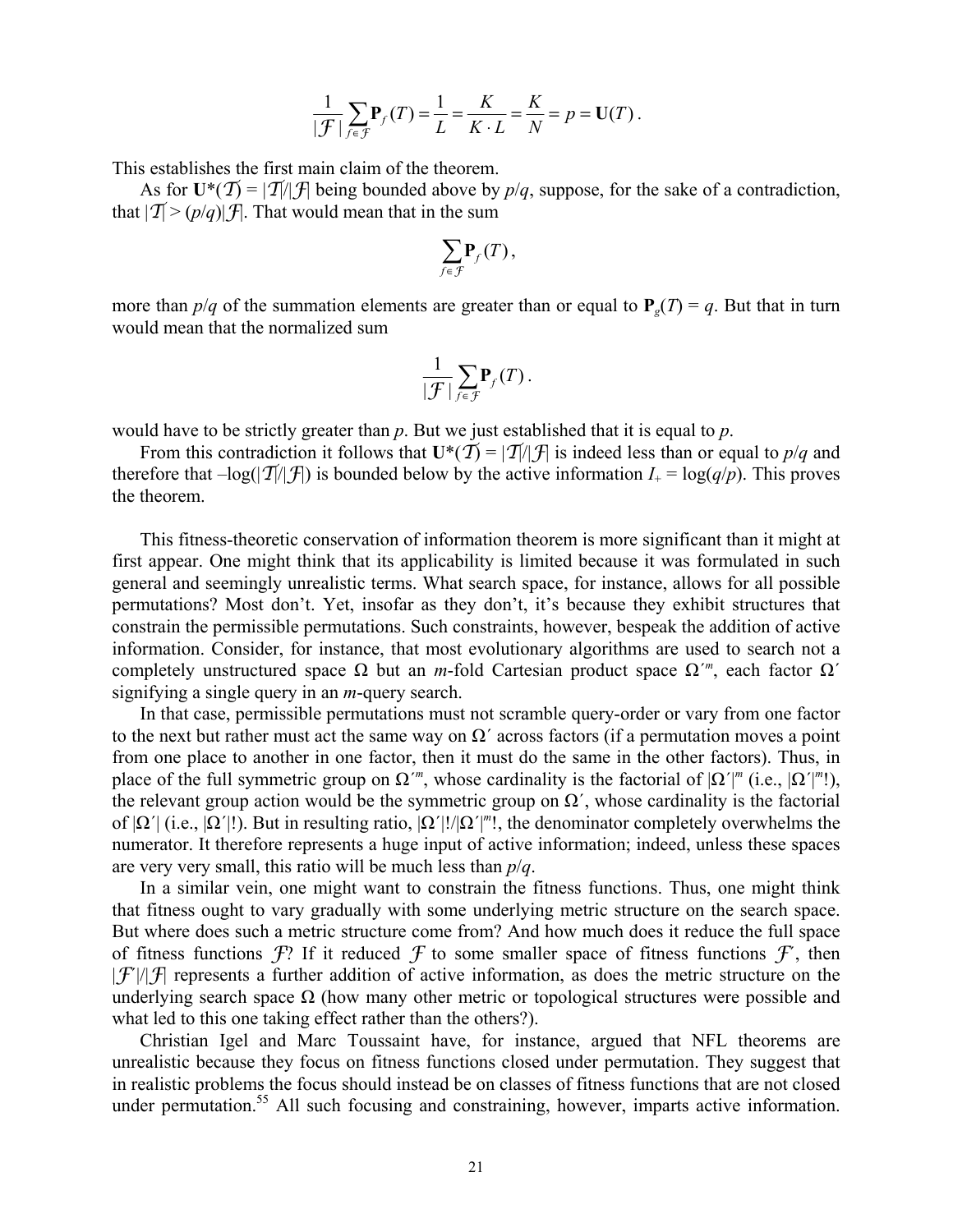Moreover, once such constraints on permissible fitness functions or permissible permutations are fleshed out to the point where we can calculate how much active information was imparted, we find invariably that conservation of information is preserved.

Indeed, all the conservation theorems listed in this section (and those we know of otherwise) give active information as the extreme lower bound on the amount of information that must be imparted to an alternative search to improve it by a given amount over a null search. Take the measure-theoretic conservation of information theorem proved earlier in this section. We have proved a more precise result showing that in the search for probability distributions that represent successful (lower-order) searches, the information cost need not simply be bounded below by the active information  $I_+ = \log(q/p)$  (as we showed in the theorem proved in this section) but can grow exponentially in *I*+, indicating runaway informational inflation as one attempts to account for the information required to render an alternative search successful.<sup>56</sup>

## **7 The Law of Conservation of Information**

Laws of science are supposed to be universal in scope, hold with unfailing regularity, and find support from a wide array of facts and observations. We submit that conservation of information is such a law. It may be formulated as follows:

**The Law of Conservation of Information (LCI)**. Any search that proportionately raises the probability of locating a target by  $q/p$  with respect to blind search requires in its formation an amount of information not less than the active information  $I_+ = \log(q/p)$ .

In short, raise the probability of successful search by a factor of *q*/*p*, incur an information cost of log(*q*/*p*). The rest of this section consists of bullet points devoted to elucidating this law.

**General Setup**. The general setup for LCI is as follows. A null search *B*, which is blind, sets a probabilistic baseline *p* for searching the space Ω for a target *T*. Think of *B* as an Ω-valued random variable that induces a uniform probability distribution on Ω. Regardless of what we know or don't know about *T*, we can always implement *B* and therefore do at least as good as *B* in searching  $\Omega$  for *T*. The question is how much better can we do than *B*. In practice, the probability *p* of *B* locating *T* is so small that *B* stands no reasonable chance of success. We therefore look to an alternative search *S* whose probability *q* of locating *T* is significantly larger than *p*. But where did *S* come from? *S* did not magically materialize. Rather, it had to be brought into existence through some formative process. LCI states that the formation of *S* required an investment of information not less than  $I_+ = \log(q/p)$ .

**A Family of Theorems**. LCI receives support from conservation theorems of the sort proved in the last section. Such theorems confirm that the information needed to improve a search so that its probability of successfully locating a target increases by a factor of  $q/p$  is at least  $I_+$  =  $log(q/p)$ . Even so, LCI is not itself a mathematical theorem. It says that in any circumstance where a null search gives way to an improved alternative search, at least  $I_+$  needs to be imparted to the alternative search. But the specific forms by which null and alternative searches can be instantiated is so endlessly varied that no single mathematical theorem can cover all contingencies.

That's why, in the last section, we offered three substantially different types of conservation of information theorems. Instead of LCI falling under one general mathematical theorem, LCI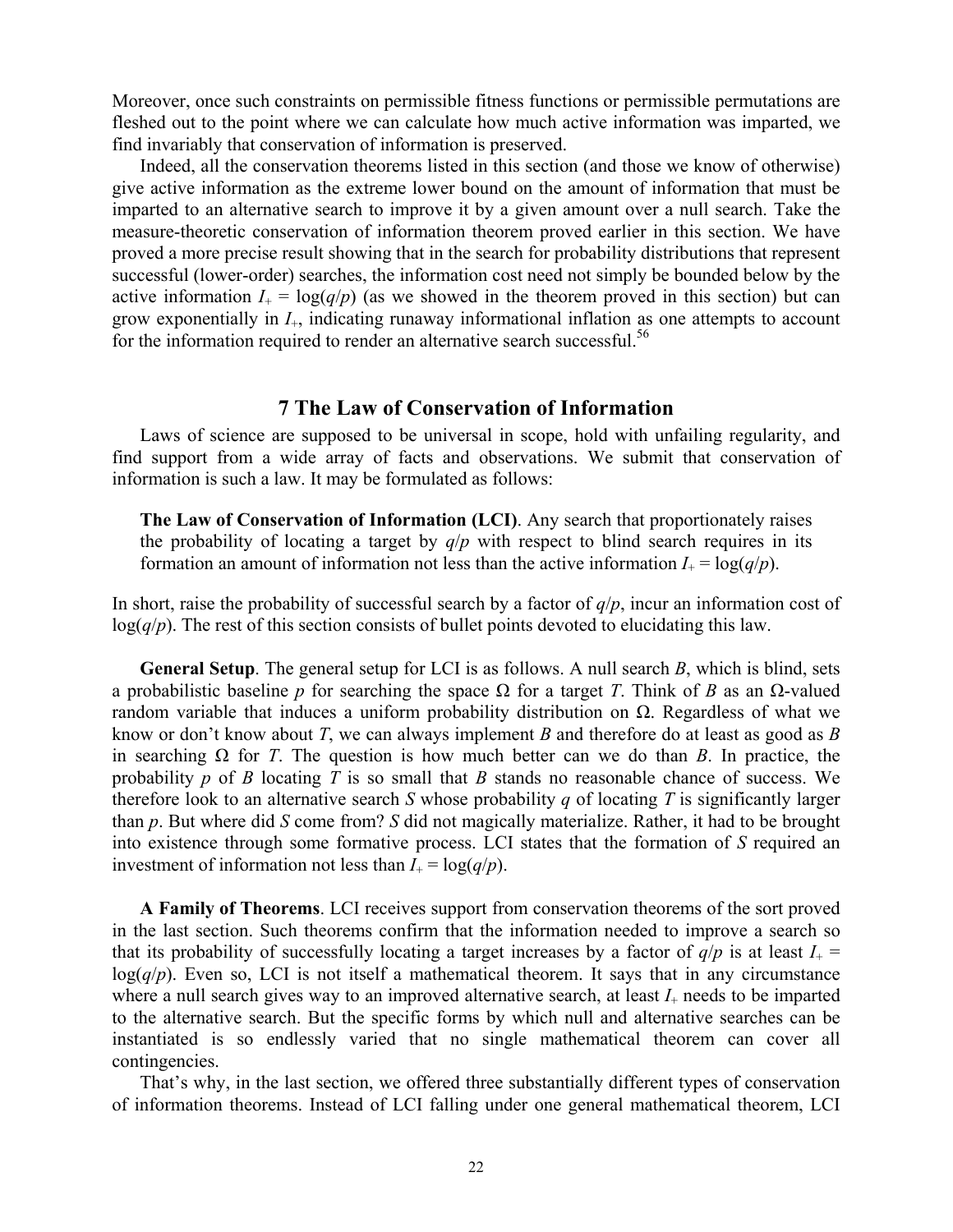says that for any mathematically specific situation in which a blind search gives way to an improved alternative search, a mathematical theorem exists showing that the alternative search required at least  $I_{+}$  to be formed. Thus, instead of LCI constituting a theorem, it characterizes situations in which we may legitimately expect to prove a conservation of information theorem. LCI might therefore be viewed as a family of theorems sharing certain common features.

**No Free Lunch Theorems**. In the 1990s, William Macready and David Wolpert proved several theorems to which they gave the descriptive tag "No Free Lunch" or "NFL."<sup>57</sup> These theorems showed how evolutionary searches, when averaged across fitness functions, did no better at locating targets than blind (or null) search. Their work had precedent. Cullen Schaffer's Law of Conservation of Generalization Performance, proved slightly earlier, compared a learner who can consistently achieve "at least mildly better-than-chance performance" to "a perpetual motion machine."58 Schaffer's point was that just as perpetual motion machines constitute a thermodynamic impossibility, a learner who consistently outperforms chance (even if only mildly so) constitutes an algorithmic impossibility. He elaborated,

An essential property of the problem of inductive generalization is that it admits no general solution. An algorithm that is good for learning certain sets of concepts must necessarily be bad for learning others. Moreover, no algorithm strictly dominates any other. If two learners differ in generalization performance, there must be problems for which each is superior to the other. As a consequence, *every* algorithm is appropriate in some sphere of application and each is thus, in a sense, worthy of study.<sup>59</sup>

After Macready and Wolpert's initial work in this area, other researchers proved additional NFL theorems. Yu-Chi Ho and David Pepyne offered a simplified approach to these theorems.<sup>60</sup> Thomas English formulated an information-theoretic NFL theorem, which he described explicitly in terms of "conservation of information," calling it a "law" as well as a "principle" and relating it to the work of Schaffer. English's approach underscored the futility of attempting to design a generally superior optimizer without problem-specific information about a search.

Work on NFL theorems, in focusing on average performance of search algorithms, leads to a natural follow-up question, namely, what are the informational costs associated with finding algorithms that in practice are better than others? NFL is a great leveler of search algorithms. It is counterintuitive because we know that some search algorithms are much better than others *at specific tasks*. The Law of Conservation of Information, as we develop it here, presupposes the NFL theorems and then quantifies the informational costs that makes some algorithms better than others at performing specific tasks. According to LCI, improved performance of an algorithm at performing a specific task is purchased at the cost of active information. Simply put, NFL says there is a cost for effective search; LCI calculates the cost.

**Church-Turing Analogue.** The Law of Conservation of Information, in both scope and function, parallels the Church-Turing Thesis of theoretical computer science.<sup>61</sup> The Church-Turing Thesis is a deep claim in mathematical logic about the nature of computation. LCI functions within the theory of intelligent design as the Church-Turing Thesis functions within the theory of computation. According to this thesis, given a procedure that is informally computable (i.e., that is finitely specifiable and rule-based), it can be coded as an algorithm running on a Turing machine. According to LCI, given an alternative search that does better than blind search, the alternative search was purchased at an information cost no less than *I*+. The task of the design theorist in that case is to "follow the information trail" and show where the information that this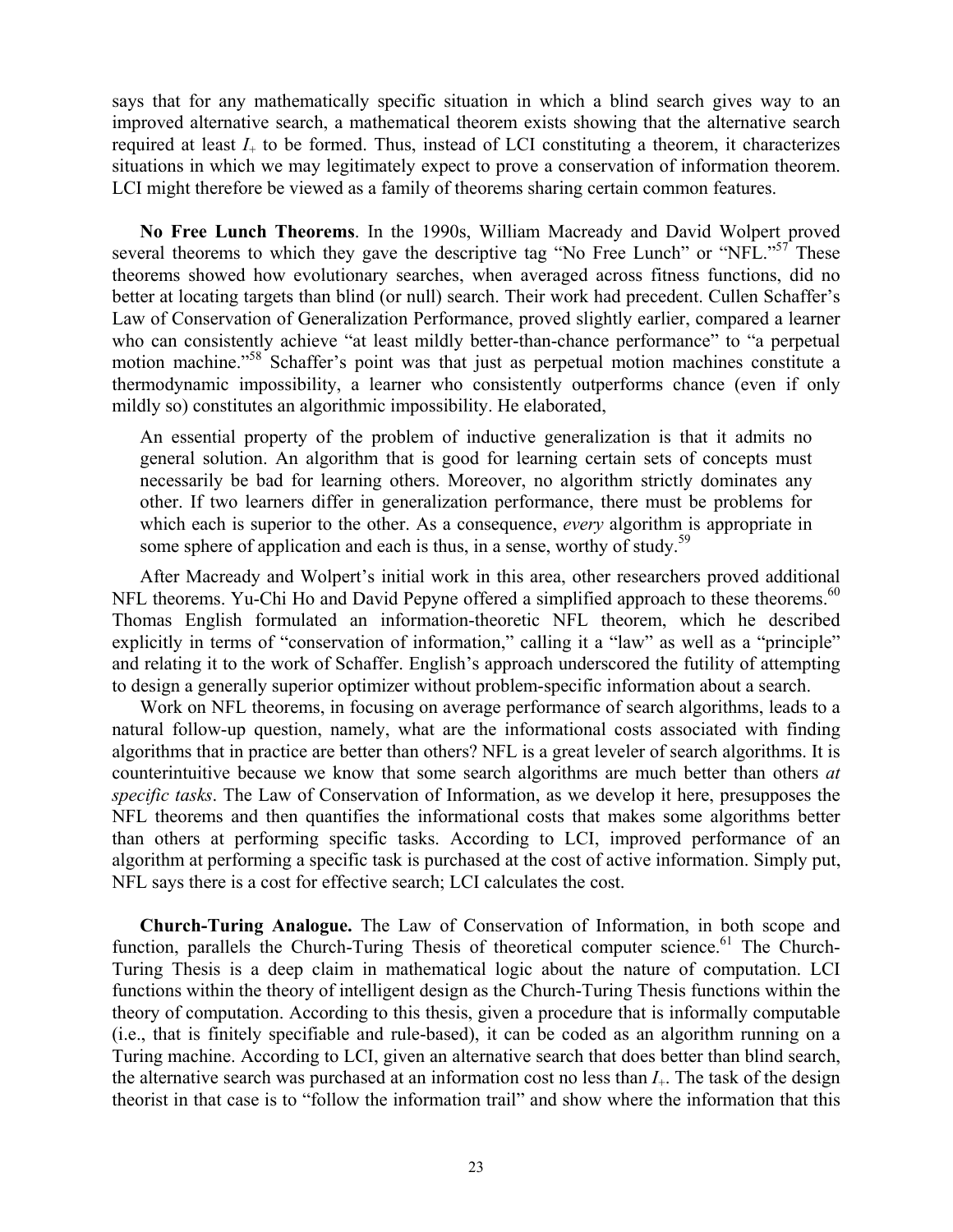search outputs in locating a target was first inputted (much as the task of the computer scientist is to show how some procedure that is informally computable can be explicitly formulated as an algorithm capable of being run on a Turing machine).

It follows that there is no—and indeed can be no—strict mathematical proof of either the Church-Turing Thesis or LCI. Nonetheless, the two are subject to independent verification. With the Church-Turing Thesis, the challenge is to show that any operation that is informally computable is also, upon a close mathematical analysis, formally computable (to date, this has always been confirmed). Likewise with LCI, the challenge is to find where the information that improves an alternative search over a blind search was inputted and then to calculate the amount of this information, showing that it does not fall below  $I_+ = \log(q/p)$  (to date, this has also always been confirmed).

**Probability Distributions vs. Probabilistic Outcomes**. Much of the power of LCI comes from its focus not on particular probabilistic outcomes but on probability distributions. LCI is not saying that certain unlikely outcomes or events do not, or cannot, happen. Rather, it is saying that certain types of probability distributions cannot obtain without the addition of information. LCI begins with the observation that different probability distributions are associated with different searches (distributions which in many instances can be given precise mathematical characterizations based on theoretical or empirical considerations). These distributions can assign very different numbers to the probability of successfully concluding a search. According to LCI, any such differences between an alternative and a null search must be accounted for in terms of the information put into forming the alternative search.

**Not Computational (or Kolmogorov) Complexity**. Given an alternative search that improves on a null search, we might think that simply by inspecting a representation of the alternative search, it would be possible to calculate the information cost that was incurred in its formation. And we would be wrong. When a search is represented computationally, the complexity of its representation may be irrelevant to the information required for its formation. With computational representations of searches, their complexity often depends on idiosyncrasies of the underlying computational environment. Imagine searches whose targets are sequences 1,000-bits in length. These searches might use fitness functions that gauge distance from the target by counting the number of bits that fail to match up (i.e., they might use the Hamming distance).

Now imagine two possible searches in this space of 1,000-bit sequences. In the first, the fitness function gauges distance from a 1,000-bit sequence of high Kolmogorov complexity (i.e., the sequence is highly incompressible computationally, as we would expect with a random sequence of coin tosses). In the other, the fitness function gauges distance from a 1,000-bit sequence of low Kolmogorov complexity (i.e., the sequence is highly compressible, for instance, a sequence of 1,000 zeros). The first fitness function, and thus the search associated with it, will require considerable complexity for its representation. The second one, by contrast, will be much simpler to represent (the main evaluation requiring a line of code that says "add number of bits differing from 0"). And yet both searches, when identified with fitness functions, will require the same amount of information to be located and extracted from the underlying space of fitness functions (compare the fitness-theoretic conservation of information theorem of the last section).

**The Search for a Search**. In characterizing the information cost that alternative searches incur, LCI treats searches as residing in higher-order search spaces (i.e., spaces each of whose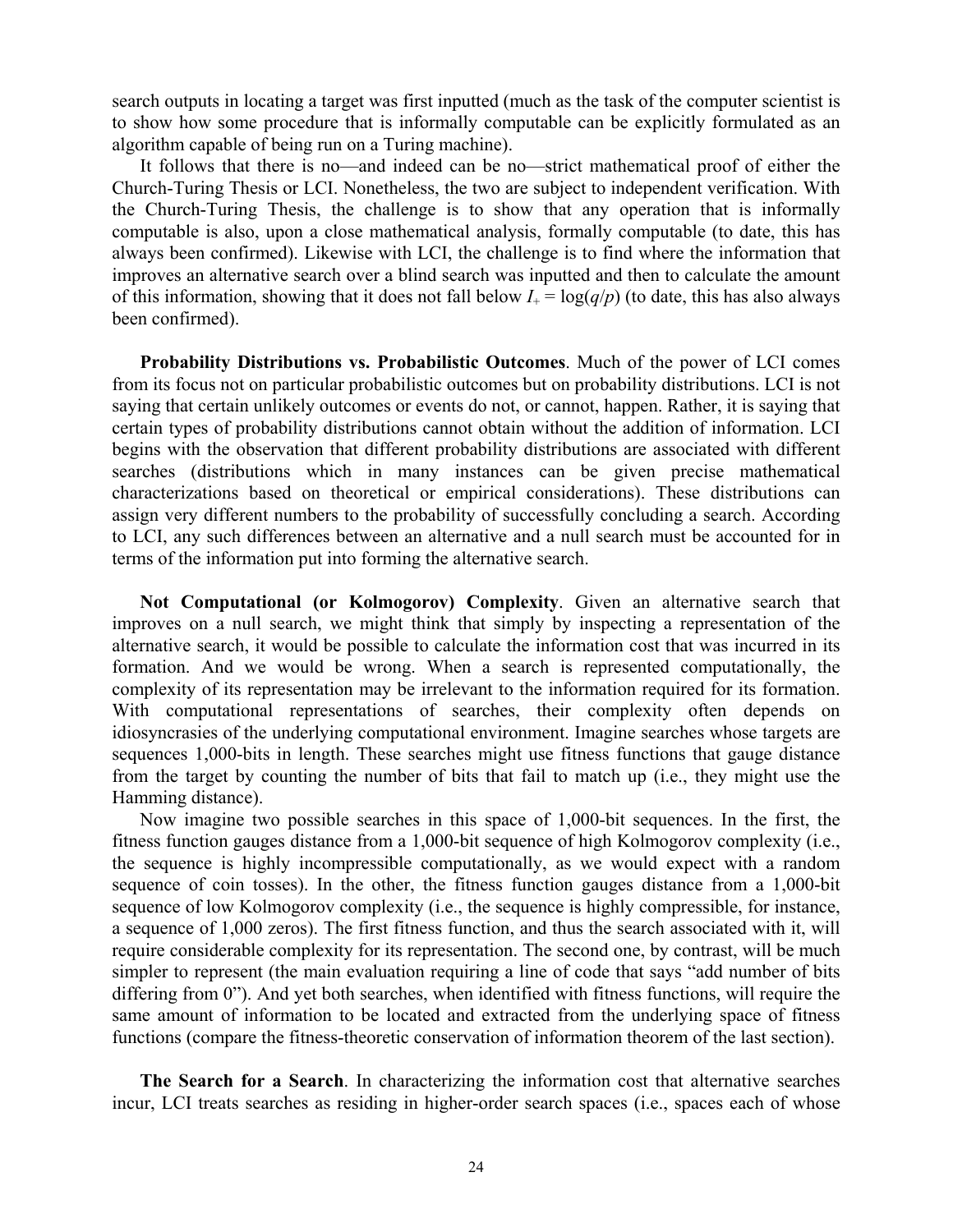elements is a search). Notably, the information imparted to improve a search picks out one class of searches (those that with probability *q* or better locate *T*) to the exclusion of others (those that with probability less than *q* locate *T*). LCI says that searching the original search space  $\Omega$  for a target *T* with probability *q* of success is never more difficult, and possibly much easier, than searching a higher-order search space for a search that, when applied to the lower-order search space  $\Omega$ , finds *T* with that same probability.

To see what's at stake in such a "search for a search," imagine that you are on an island with buried treasure. The island is so large that a blind (null) search is highly unlikely to succeed in finding the treasure. Fortunately, you have a treasure map that will guide you to it. But where did you find the treasure map? Treasure maps reside in a library of possible treasure maps. The vast majority of these will not lead to the treasure. How, then, did you happen to find the right map among all these possible treasure maps? What special information did you need to find it? Conservation of information says that the information required to pick out the right map is never less than the information required to locate the treasure directly.

From the vantage of LCI, *searches are as real as the objects being searched*. Just as the existence and formation of those objects must be explained, so too the existence and formation of the searches that locate those objects must be explained. Thus we might say that searches, by residing in a space of searches, are themselves objects to be searched. This implies a hierarchy of searches: the original search, the search for that search, the search for the search for that search, etc. LCI says that as we regress up this search hierarchy, the search problem never becomes easier and may in fact become more difficult. We clarify this point next.

**The LCI Regress**. Consider again our general setup: A null search *B*, which is blind, sets a probabilistic baseline *p* for searching the space  $\Omega$  for a target *T*. Because *p* is so small that *B* stands no practical possibility of locating *T*, success in searching for *T* requires an alternative search *S* that has probability *q* of locating *T*, where *q* is much larger than *p*. But that raises the question, how did we find *S*? *S* resides in a higher-order search space, call it  $\Omega^{(2)}$ , and specifically in a higher-order target  $T^{(2)}$  consisting of all searches that have probability at least *q* of locating the original target *T* (for consistency let  $\Omega^{(1)} = \Omega$  and let  $T^{(1)} = T$ ). But how easy is it to find  $T^{(2)}$  in  $\Omega^{(2)}$ ? LCI tells us that doing so requires at least  $I_+ = \log(q/p)$ . Moreover, once we've found the alternative search *S* in  $T^{(2)}$ , we still have to use it to search for the original target *T* in  $\Omega$ . This lower-order search has probability *q* of success, which corresponds to the exogenous information  $I_s = -\log(q)$ .

Thus, the information required to successfully locate the original target *T* by first searching a higher-order search space for *S* and then using *S* to search for *T* requires at least  $I_+ + I_s = \log(q/p)$  $-\log(q) = -\log(p) = I_0$ . This shows that the endogenous information (i.e., inherent difficulty) of using a higher-order search to locate the original target  $T$  is at least as great as the original endogenous information. We represent this fact by the inequality

$$
I_{\Omega^{(\mathrm{l})}}\leq I_{\Omega^{(\mathrm{2})}}\,,
$$

where the first term denotes the original lower-order endogenous information of finding *T* directly (i.e.,  $I_{\Omega}$  since  $\Omega = \Omega^{(1)}$ ) and the second denotes the higher-order endogenous information of finding *T* indirectly by first searching  $\Omega^{(2)}$  for a higher-order target  $T^{(2)}$ .

Given LCI, this inequality implies (by mathematical induction) that as we move up the search hierarchy to search for higher-order targets  $T^{(3)}$ ,  $T^{(4)}$ , etc. within higher-order search spaces  $\Omega^{(3)}$ ,  $\Omega^{(4)}$ , etc., higher-order endogenous information associated with locating the original target *T* will never diminish and may well increase. We call this the LCI Regress and write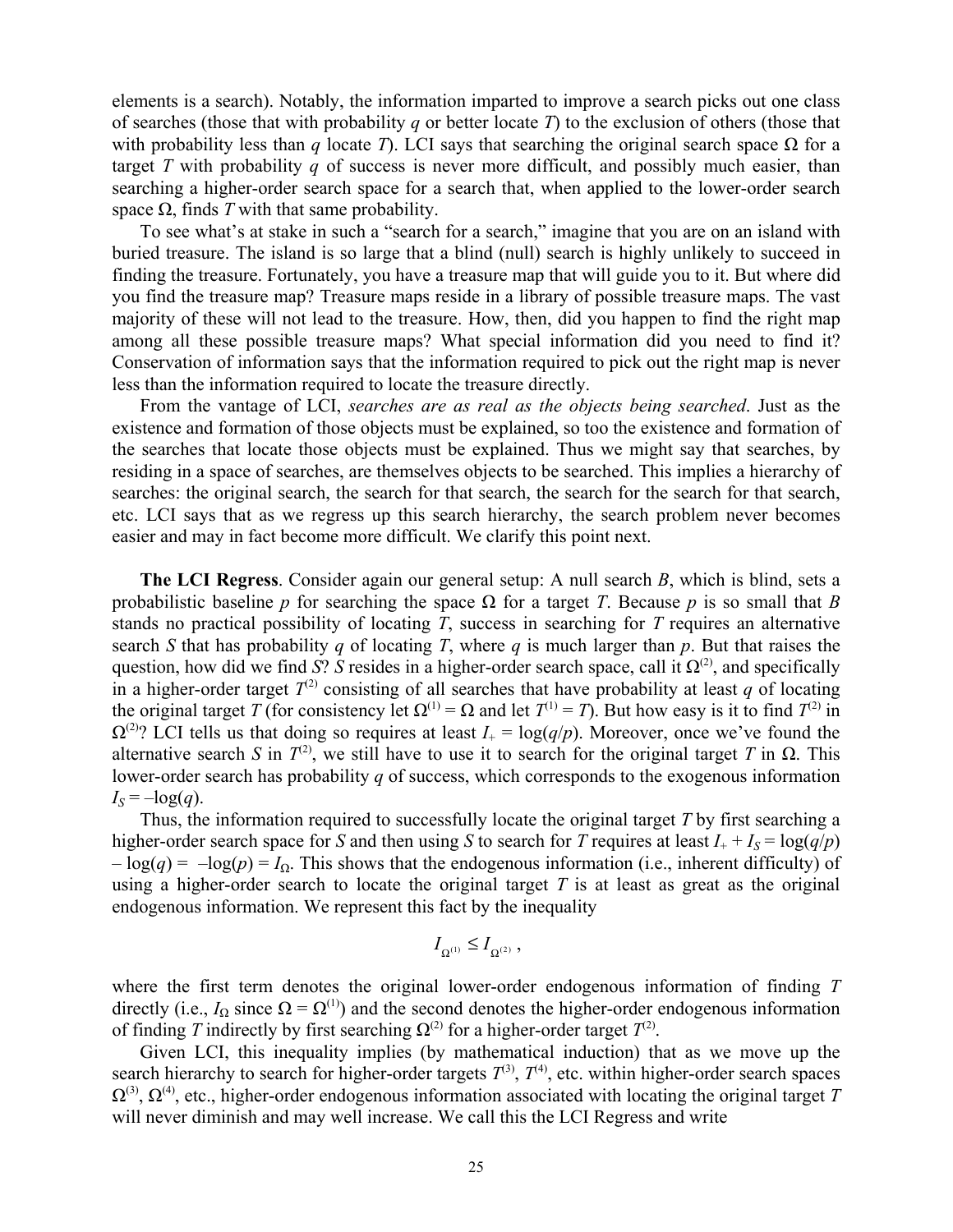$$
I_{\Omega^{(\mathrm{l})}}\leq I_{\Omega^{(\mathrm{2})}}\leq I_{\Omega^{(\mathrm{3})}}\leq\cdots.
$$

Here  $I_{\Omega^{(3)}}$  sums the information needed to locate  $T^{(3)}$  plus the information needed to locate  $T^{(2)}$ using a search in  $T^{(3)}$  plus the information needed to locate the original *T* using a search in  $T^{(2)}$ .

So, we may ask, if an alternative search achieves a high probability of locating a target *T* that is extremely improbable with respect to a null (or blind) search, where did the information that enables the alternative search to be successful come from? From a higher-order search? But, as the LCI Regress shows, a higher-order search requires at least as much information to locate *T* as any lower-order search. Borrowing from Peter to pay Paul at best maintains, and may even intensify, the debt now owed to Peter. Likewise borrowing from Andrew to pay Peter maintains or intensifies the debt still further. Indeed, borrowing from one lender to pay another does nothing to redress a debt. Where, then, does the LCI Regress end? In fact, it may not end, implying that the information that enables an alternative search to succeed in locating *T* was present always. Alternatively, it may end because an external information source added the information needed to locate *T*. One option suggests front-loading of information, the other direct input. Both options evoke intelligent design.

**Entropy**. The LCI regress suggests a deep connection between the Law of Conservation of Information and the Second Law of Thermodynamics. In *Logic and Information*, Keith Devlin considers the thermodynamic significance of information:

Perhaps *information* should be regarded as (or maybe is) a basic property of the universe, alongside matter and energy (and being ultimately interconvertible with them). In such a theory (or suggestion for a theory, to be more precise), information would be an intrinsic measure of the structure and order in parts or all of the universe, being closely related to entropy (and in some sense its inverse). $62$ 

According to the LCI Regress, the information needed for effective search tends to increase as time moves backward (that's because searches proceed in time and the search for a given search necessarily precedes the given search). Yet, according to the Second Law of Thermodynamics, the unavailability of energy for conducting useful work in an isolated nonequilibrium system, as measured by entropy, tends to increase as times moves forward. It seems, then, that information as characterized by the Law of Conservation of Information may be regarded as inverse to entropy: increased information indicates an increased capacity for conducting successful search whereas increased entropy indicates a decreased capacity for doing the work necessary to conduct a search.

Given the paradox of Maxwell's Demon,  $63$  which indicates the ability of an information source to decrease entropy over time, the Law of Conservation of Information might actually prove more basic than the Second Law of Thermodynamics. The title of Leo Szilard's celebrated 1929 paper on Maxwell's Demon is worth recalling here: "On the Decrease of Entropy in a Thermodynamic System by the Intervention of Intelligent Beings."64 The information source that for Szilard reverses entropy is intelligent. Likewise, the LCI Regress, as noted in the last bullet point, suggests that intelligence is ultimately the source of the information that accounts for successful search.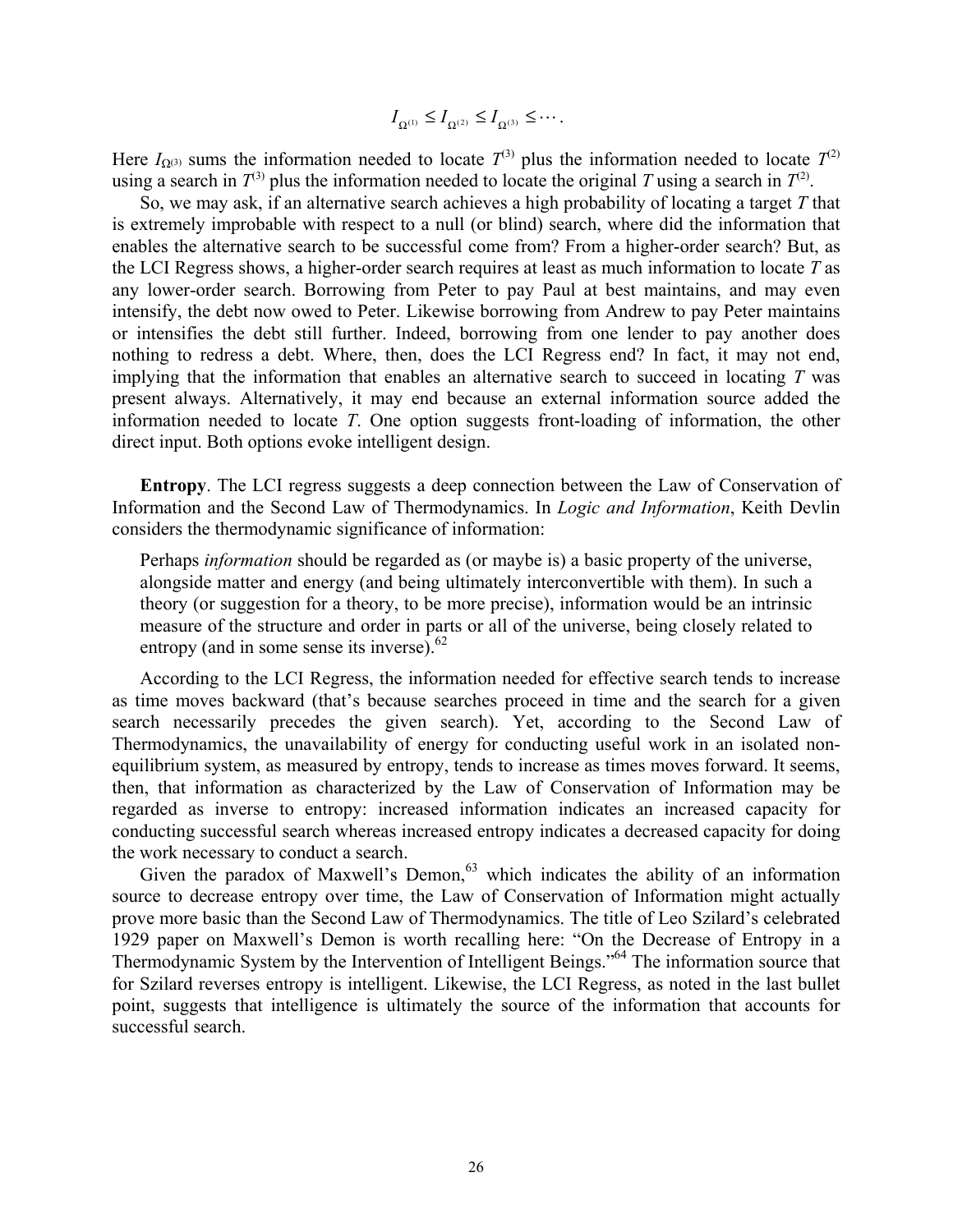# **8 Applying LCI to Biology**

Biology's reception of Darwinism might have been less favorable had scientists heeded Darwin's contemporary John Stuart Mill. In 1843, sixteen years before the publication of Darwin's *Origin of Species*, Mill published the first edition of his *System of Logic* (which by the 1880s had gone through eight editions).<sup>65</sup> In that work Mill lays out various methods of induction. The one that interests us here is his *method of difference*. Mill described this method as follows:

If an instance in which the phenomenon under investigation occurs, and an instance in which it does not occur, have every circumstance in common save one, that one occurring only in the former; the circumstance in which alone the two instances differ is the effect, or the cause, or an indispensable part of the cause, of the phenomenon.<sup>66</sup>

Essentially this method says that to discover which of a set of circumstances is responsible for an observed difference in outcomes requires finding a difference in the circumstances associated with each outcome. An immediate corollary of this method is that common circumstances cannot explain a difference in outcomes.

Suppose you and a friend have been watching TV, eating popcorn, and lounging on a vibrating couch. Yet your friend is now staggering about bleary-eyed whereas you are moving and seeing just fine. Precisely because the TV, popcorn, and vibrating couch are common to both your experience, they do not explain why your friend is having difficulties and you are doing fine. To explain the difference, you need to find not what's common to your circumstances but what's different. When you remember that your friend also consumed an inordinate amount of alcohol whereas you simply drank water, you've applied Mill's method to explain the difference.

This method, so widely used in everyday life, is crucially relevant to biological evolution. Indeed, it helps bring some sense of proportion and reality to the inflated claims so frequently made on behalf of Darwinian processes. We've already cited (in section 5) Kenneth Miller's overselling of Darwinism, where he claims that "what's needed to drive" increases in biological information is "just three things: selection, replication, and mutation,"67 Mill's method of difference gives the lie to Miller's claim. It's easy to write computer simulations that feature selection, replication, and mutation—*and that go absolutely nowhere*. It's also possible to write such simulations that solve interesting problems and produce salient patterns. But because selection, replication, and mutation are common to both such simulations, they can't, as Mill's method makes clear, account for the difference.

Nils Barricelli, writing about computer simulations of evolution as far back as 1961, understood this point:

The *selection* principle of Darwin's theory is not sufficient to explain the evolution of living organisms if one starts with entities having only the property to *reproduce* and *mutate*. At least one more theoretical principle is needed, a principle which would explain how self-reproducing entities could give rise to organisms with the variability and evolutionary possibilities which characterize living organisms.<sup>68</sup>

Barricelli's point here is exactly correct: Miller's holy trinity of selection, replication, and mutation are "not sufficient"; "at least one more theoretical principle is needed." Unfortunately, Barricelli's subsequent proposal for the missing theoretical principle is mistaken. What was his proposal? Symbiogenesis, the idea that organisms or simple replicators can combine to form new, more complex organisms or replicators.<sup>69</sup>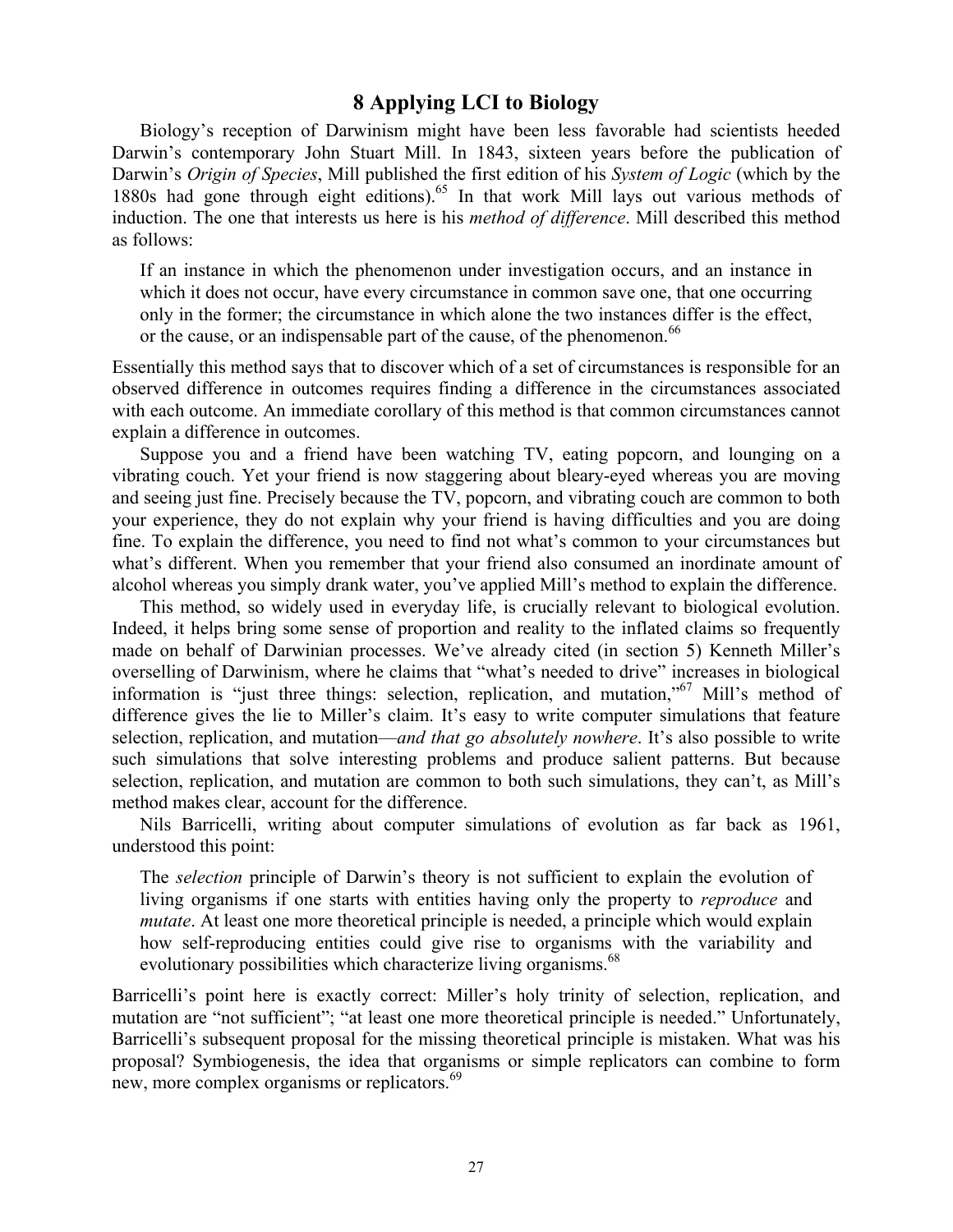These days, symbiogenesis is most closely associated with the research of biologist Lynn Margulis, who has been working on this topic for several decades.<sup>70</sup> Although she describes many interesting cases of symbiogenesis, she hasn't shown how this process constitutes a general solution to biology's information problem. Symbiogenesis, whether operating in real or in virtual biology, can at best mix existing traits; it cannot create fundamentally new ones. For instance, when two organisms merge in symbiogenesis, the genetic complement of the newly formed organism is simply the sum of the genes from the original two organisms—no new genes are created. Genuine novelty is therefore beyond symbiogenesis' reach. And yet, genuine novelty is precisely what the steady increase of biological information over the course of natural history exhibits.

Neither Barricelli's nor Margulis's proposals have won the day. The reason they haven't is that symbiogenesis, like genetic mutation, is simply another undirected way of producing raw variation in biological structures. To resolve biology's information problem requires harnessing that variation. For most evolutionary biologists, that's the job of natural selection. Thus Margulis, though an outspoken critic of neo-Darwinism (which locates the source of evolutionary variation in genetic mutation), will admit, "I am definitely a Darwinist." Yet with no apparent sense of irony, she immediately added "I think we are *missing important information* about the origins of variation."71 The missing ingredient in her account of evolution is in fact staring her in the face: information! Yet rather than focus on the role of information in guiding evolution, Margulis continues to focus on undirected sources of variation. Supplementing Miller's "mutation" with other nonteleological sources of variation such as symbiogenesis does nothing to meet the challenge raised by Mill's method of difference.

The failure of selection, replication, and mutation (or undirected variation more generally include here symbiogenesis, genetic drift, lateral gene transfer, etc.) to drive evolution is evident not just in computer simulations but also in actual biological experiments. Consider, for instance, Sol Spiegelman's work on the evolution of polynucleotides in a replicase environment. To evolve his polynucleotides, Spiegelman inserted information: the replicase protein was supplied by the investigator from a viral genome as were the activated mononucleotides needed to feed polynucleotide synthesis. Yet even without such investigator interference, which has no analogue in a Darwinian conception of natural history, a deeper problem remains. According to Miller, selection, replication, and mutation (or variation) increase information. Yet Spiegelman demonstrated that even with all these factors at play, information steadily *decreased* over the course of his experiment. Brian Goodwin, in his summary of Spiegelman's work, underscores this point:

In a classic experiment, Spiegelman in 1967 showed what happens to a molecular replicating system in a test tube, without any cellular organization around it. The replicating molecules (the nucleic acid templates) require an energy source, building blocks (i.e., nucleotide bases), and an enzyme to help the polymerization process that is involved in self-copying of the templates. Then away it goes, making more copies of the specific nucleotide sequences that define the initial templates. But the interesting result was that these initial templates did not stay the same; they were not accurately copied. They got shorter and shorter until they reached the minimal size compatible with the sequence retaining self-copying properties. And as they got shorter, the copying process went faster. So what happened with natural selection in a test tube: the shorter templates that copied themselves faster became more numerous, while the larger ones were gradually eliminated. This looks like Darwinian evolution in a test tube. But the interesting result was that this evolution went one way: toward greater simplicity.<sup>72</sup>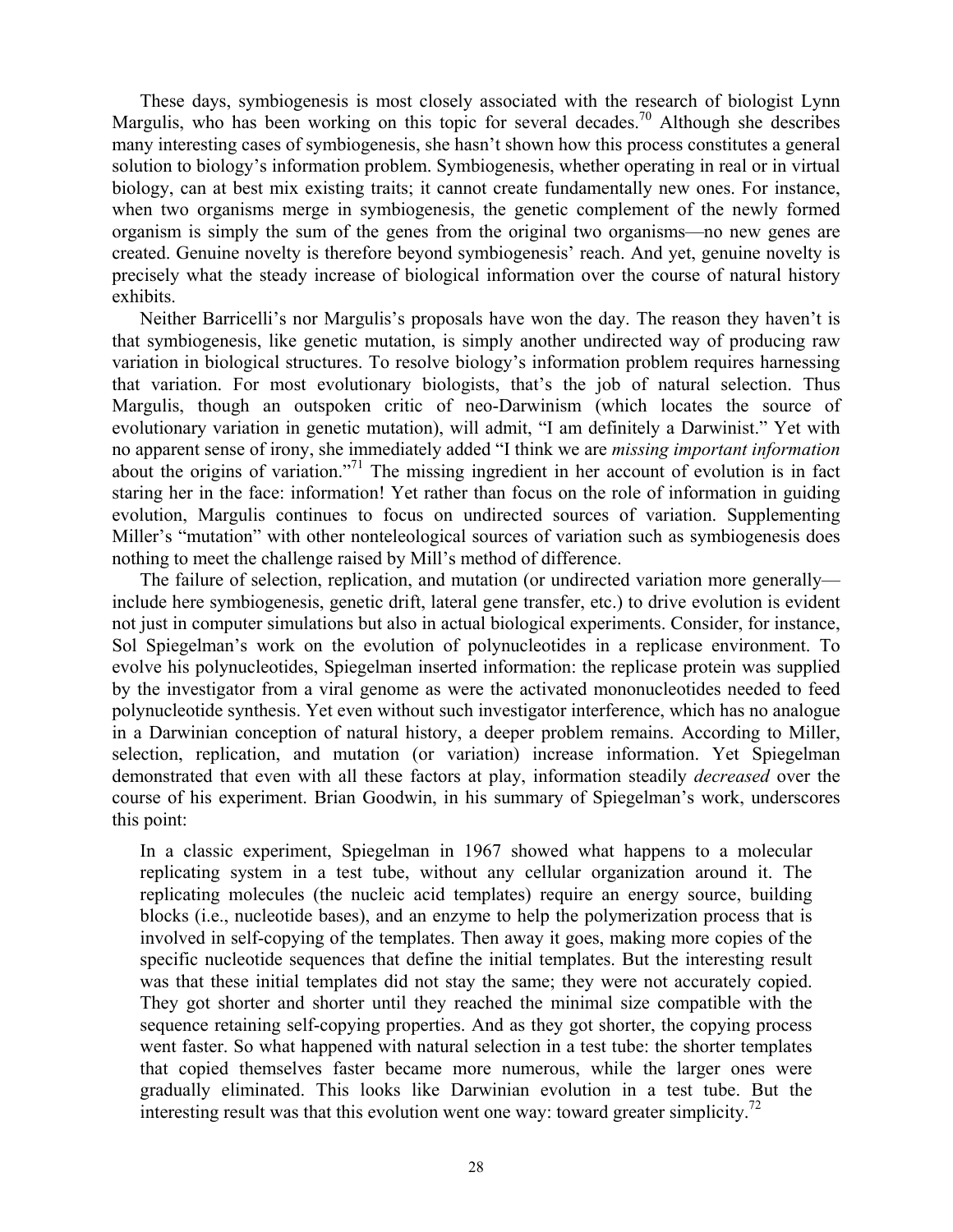The problem that Spiegelman identified here is merely the tip of the iceberg. Yes, evolution had better be complexity-increasing if it is to deserve all the attention it receives. But complexity also needs to be going somewhere. In fact, in the history of life, increasing complexity has been in the service of building magnificent structures of incredible sophistication and elegance. How could evolution accomplish all this, especially given NFL and LCI? Complexity theorist Stuart Kauffman understands the challenge:

The no-free-lunch theorem says that, averaged over all possible fitness landscapes, no search procedure outperforms any other.... In the absence of any knowledge, or constraint, [read "information"] on the fitness landscape, on average, any search procedure is as good as any other. But life uses mutation, recombination, and selection. These search procedures seem to be working quite well. Your typical bat or butterfly has managed to get itself evolved and seems a rather impressive entity. The no-free-lunch theorem brings into high relief the puzzle. If mutation, recombination, and selection only work well on certain kinds of fitness landscapes, yet most organisms are sexual, and hence use recombination, and all organisms use mutation as a search mechanism, where did these well-wrought fitness landscapes come from, such that evolution manages to produce the fancy stuff around us?<sup>73</sup>

According to Kauffman, "No one knows."74

Let's be clear where our argument is headed. We are not here challenging common descent, the claim that all organisms trace their lineage to a universal common ancestor. Nor are we challenging evolutionary gradualism, that organisms have evolved gradually over time. Nor are we even challenging that natural selection may be the principal mechanism by which organisms have evolved. Rather, we are challenging the claim that evolution can create information from scratch where previously it did not exist. The conclusion we are after is that natural selection, even if it is the mechanism by which organisms evolved, achieves its successes by incorporating and using existing information.

Mechanisms are never self-explanatory. For instance, your Chevy Impala may be the principal mechanism by which you travel to and from work. Yet explaining how that mechanism gets you from home to work and back again does not explain the information required to build it. Likewise, if natural selection, as operating in conjunction with replication, mutation, and other sources of variation, constitutes the primary mechanism responsible for the evolution of life, the information required to originate this mechanism must still be explained. Moreover, by the Law of Conservation of Information, that information cannot be less than the mechanism gives out in searching for and successfully finding biological form and function.

It follows that Dawkins's characterization of evolution as a mechanism for building up complexity from simplicity fails. For Dawkins, proper scientific explanation is "hierarchically reductionistic," by which he means that "a complex entity at any particular level in the hierarchy of organization" must be explained "in terms of entities only one level down the hierarchy."<sup>75</sup> Thus, according to Dawkins, "the one thing that makes evolution such a neat theory is that it explains how organized complexity can arise out of primeval simplicity."<sup>76</sup> This is also why Dawkins regards intelligent design as unacceptable:

To explain the origin of the DNA/protein machine by invoking a supernatural [*sic*] Designer is to explain precisely nothing, for it leaves unexplained the origin of the Designer. You have to say something like "God was always there," and if you allow yourself that kind of lazy way out, you might as well just say "DNA was always there," or "Life was always there," and be done with it. $^{77}$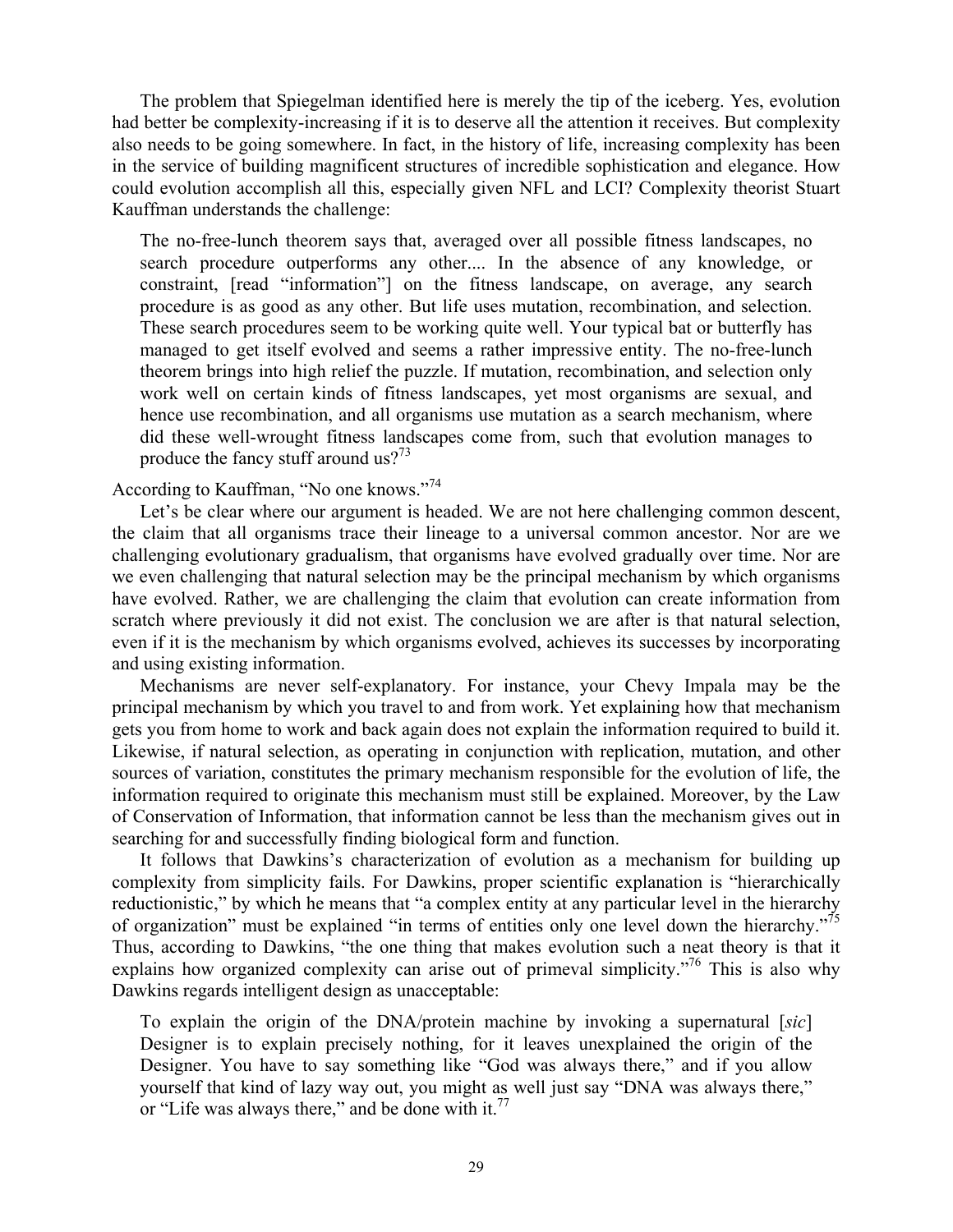Conservation of information shows that Dawkins's primeval simplicity is not as nearly simple as he makes out. Indeed, what Dawkins regards as intelligent design's predicament of failing to explain complexity in terms of simplicity now confronts materialist theories of evolution as well. In *Climbing Mount Improbable*, Dawkins argues that biological structures that at first blush seem vastly improbable with respect to a blind search become quite probable once the appropriate evolutionary mechanism is factored in to revise the probabilities.<sup>78</sup> But this revision of probabilities just means that a null search has given way to an alternative search. And the information that enables the alternative search to be successful now needs itself to be explained. Moreover, by the Law of Conservation of Information, that information is no less than the information that the evolutionary mechanism exhibits in outperforming blind search. The preceding block quote, which was intended as a refutation of intelligent design, could therefore, with small modifications, be turned against natural selection as well:

To explain the origin of the DNA/protein machine by invoking *natural selection* is to explain precisely nothing, for it leaves unexplained the origin of *the information that natural selection requires to execute evolutionary searches*. You have to say something like "*the information* was always there," and if you allow yourself that kind of lazy way out, you might as well just say "DNA was always there," or "Life was always there," and be done with it.<sup>79</sup>

Conservation of information therefore points to an information source behind evolution that imparts at least as much information to the evolutionary process as this process in turn is capable of expressing by producing biological form and function. As a consequence, such an information source has three remarkable properties: (1) it cannot be reduced to purely material or natural causes; (2) it shows that we live in an informationally porous universe; and (3) it may rightly be regarded as intelligent. The Law of Conservation of Information therefore counts as a positive reason to accept intelligent design. In particular, it establishes ID's scientific bona fides.

Several attempts have been made to block NFL- and LCI-inspired design inferences as they apply to biology. Olle Häggström, a Swedish mathematician, thinks that the no free lunch theorems have been, as he puts it, "hype[d]." According to him, "any realistic model for a fitness landscape will have to exhibit a considerable amount of what" he calls "*clustering*, meaning that similar DNA sequences will tend to produce similar fitness values much more often than could be expected under [a model that allows all possible fitness landscapes].<sup>80</sup> For Häggström, "realistic models" of fitness presuppose "geographical structures," "link structures," search space "clustering," and smooth surfaces conducive to "hill climbing."81 All such structures, however, merely reinforce the teleological conclusion we are drawing, which is that the success of evolutionary search depends on the front-loading or environmental contribution of active information. Simply put, if a realistic model of evolutionary processes employs less than the full complement of fitness functions, that's because active information was employed to constrain their permissible range.

Building on Häggström's criticism, statistician Ronald Meester also questions the applicability of NFL (and by implication LCI) to biology. Like Häggström, Meester sees the NFL theorems as dealing "with an extreme situation: averaging over all fitness functions."  $82 A$ less "extreme," or more "realistic," model would focus on fewer fitness functions. But, as already noted, any such model, by focusing on fewer fitness functions, needs to constrain the total space of fitness functions, and any such constraint entails an imposition of active information. Yet Meester also extends Häggström's argument:

In a search algorithm as defined in the present article, a sufficiently special target set can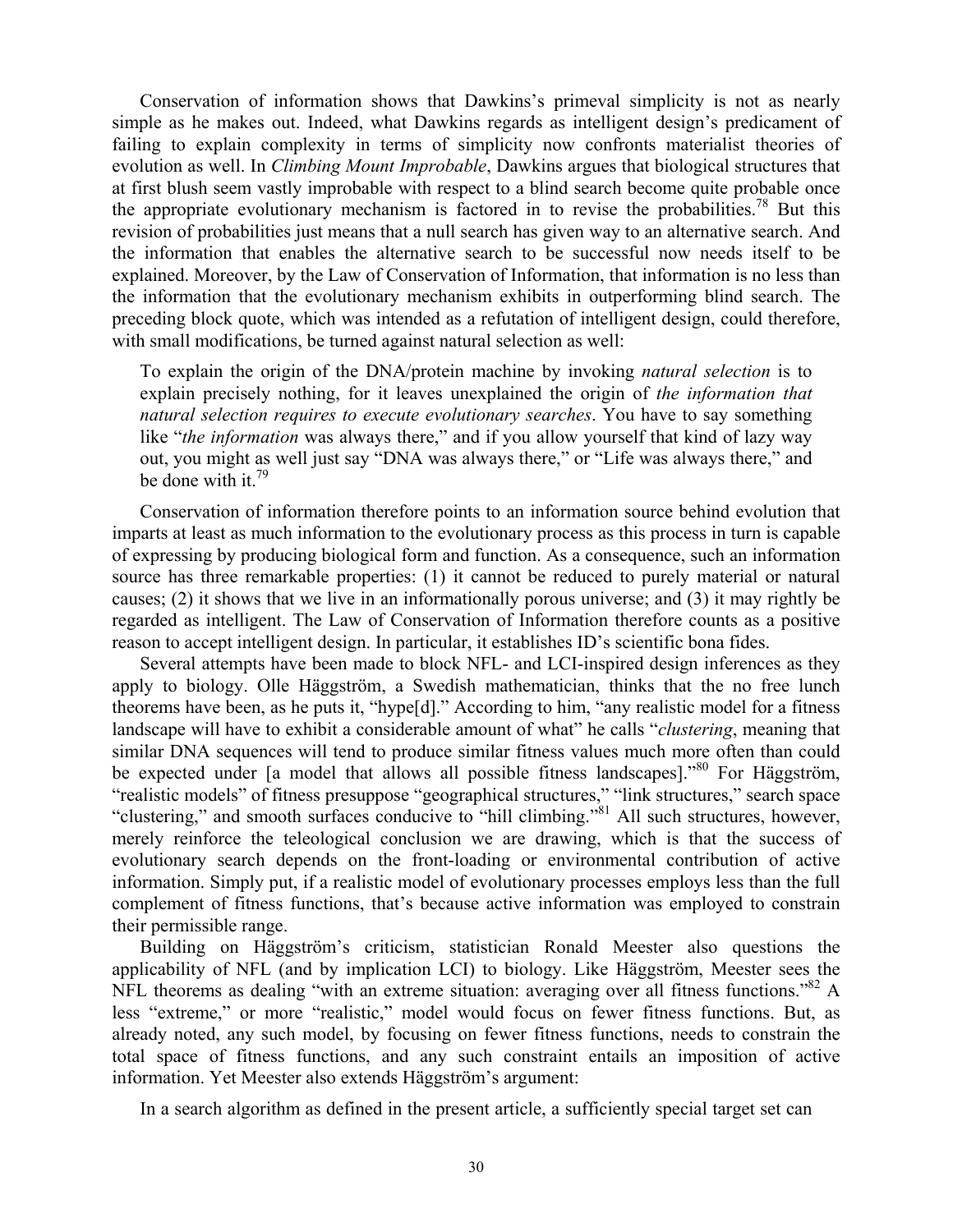only be reached when the search algorithm is very carefully tailored around the fitness function. This conclusion is a direct consequence of our discussion of the NFL theorems and beyond. This implies that this special target can only be reached by programming with insight into the future. Since Darwinian evolution cannot look into the future, this forces us to conclude that simulations cannot be used for the purpose of explaining how complex features arise into the universe.<sup>83</sup>

But how does Meester know that Darwinian evolution cannot look into the future? Certainly it is part of the popular mythology associated with Darwinism that it is a nonteleological theory. We quoted Jerry Coyne to that effect in section 1. Such quotes appear across the Darwinian literature. But how do we know that evolution is nonteleological or that any teleology in it must be scientifically unascertainable. Imagine you are on an ancient ship and observe a steersman at the helm. The ship traverses difficult waters and reaches port. You conclude that the vessel's trajectory at sea was teleological. Why? Two things: you see a steersman controlling the ship's rudder who, on independent grounds, you know to be a teleological agent; also, you witness the goal-directed behavior of the ship in finding its way home.

Now imagine a variation on this story. An ancient sailor comes on board a twenty-first century ship that is completely automated so that a computer directly controls the rudder and guides the vessel to port. No humans are on board other than this sailor. Being technologically challenged, he will have no direct evidence of a teleological agent guiding the ship—no steersman of the sort that he is used to will be evident. And yet, by seeing the ship traverse difficult channels and find its way home by exactly the same routes he took with ancient ships guided by human steersmen, he will be in his rights to conclude that a purpose is guiding the ship even if he cannot uncover direct empirical evidence of an embodied teleological agent at the helm  $84$ 

Now, the Law of Conservation of Information gives this conclusion extra quantitative teeth. According to LCI, any search process that exhibits information by successfully locating a target must have been programmed with no less than what we defined as the active information. Thus, armed with LCI, our ancient steersman, however technologically challenged otherwise, could reasonably infer that a teleological agent had put the necessary active information into the ship (the ship, after all, is not eternal and thus its information could not have resided in it forever). Like the ancient sailor, we are not in a position to, as it were, open the hood of the universe and see precisely how the information that runs evolution was programmed (any more than the sailor can peer into the ship's computers and see how it was programmed). But LCI guarantees that the programming that inserts the necessary information is nonetheless there in both instances.

Stricter Darwinists may resist this conclusion, but consider the alternative. When we run search algorithms in evolutionary computing, we find that these searches are inherently teleological (Meester readily concedes this point). So, we may ask, do such mathematical models adequately represent biological evolution? In these models, careful tailoring of fitness functions that assist in locating targets is always present and clearly teleological. If these models adequately represent biological evolution, then this teleological feature of fitness ought to be preserved in nature, implying that Darwinian evolution is itself teleological.

To avoid this conclusion, we must therefore hold that these models somehow fail to capture something fundamental about the inherent nonteleological character of nature. But on what basis? It's only in virtue of such models that we can be said to have a scientific theory of evolution at all. But no nonteleological mathematical models of Darwinian evolution are known. All of them readily submit to the Law of Conservation of Information. Thus, to deny that these models adequately represent biological evolution is to deny that we have an adequate model of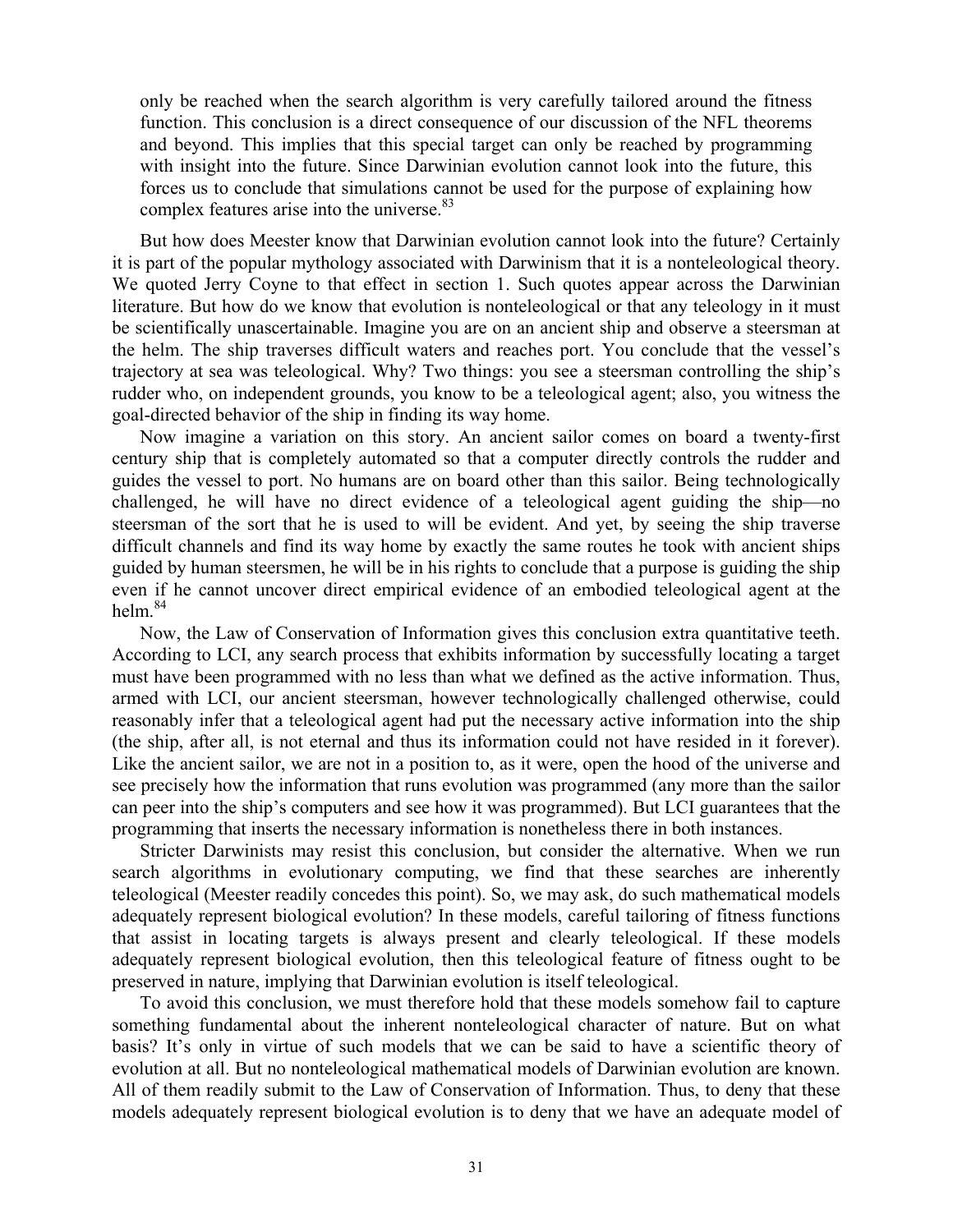evolution at all. But in that case, we have no scientific basis for rejecting teleology in evolution. Without a clear mathematical underpinning, evolution degenerates into speculation and mysterymongering.

Meester claims that these models are irrelevant to biology because Darwinian evolution is inherently nonteleological. But he simply begs the question. Darwinian evolution, as it plays out in real life, could potentially look into the future (and thus be teleological) if the fitness it employed were, as Meester puts it, "programmed with insight into the future." And how do we know that it isn't? The search algorithms in evolutionary computing give rampant evidence of teleology—from their construction to their execution to the very problems they solve. So too, when we turn to evolutionary biology, we find clear evidence of teleology: despite Dawkins's denials, biological evolution is locating targets. Indeed, function and viability determine evolution's targets (recall section 3) and evolution seems to be doing a terrific job finding them. Moreover, given that Darwinian evolution is able to locate such targets, LCI underwrites the conclusion that Darwinian evolution is teleologically programmed with active information.

Häggström and Meester, in mistakenly criticizing the applicability of NFL- and LCI-inspired design inferences to biology, are at least asking the right questions. Biologists Allen Orr and Richard Dawkins, in criticizing such inferences, display conceptual and technical confusion. Orr's criticism centers on the capacity of fitness to change as populations evolve. Fitness coevolves with an evolving population, and this, for Orr, allows natural selection to work wonders where otherwise it might be hampered. In reviewing William Dembski's *No Free Lunch*, Orr writes,

Consider fitness functions that are as unsmooth as you like, i.e., rugged ones, having lots of peaks and few long paths up high hills. (These are the best studied of all fitness landscapes.) Now drop many geographically separate populations on these landscapes and let them evolve independently. Each will quickly get stuck atop a nearby peak. You might think then that Dembski's right; we don't get much that's interesting. But now change the environment. This shifts the landscape's topography: a sequence's fitness isn't cast in stone but depends on the environment it finds itself in. Each population may now find it's no longer at the best sequence and so can evolve somewhat even if the new landscape is still rugged. Different populations will go to different sequences as they live in different environments. Now repeat this for 3.5 billion years. Will this process yield interesting products? Will we get different looking beasts, living different kinds of lives? My guess is yes. $85$ 

Guessing aside, a straightforward mathematical analysis settles the matter.<sup>86</sup> It is quite true that fitness can change over time. But nothing in our mathematical development of LCI requires static, time-independent fitness functions. Given an *m*-query search of a space  $\Omega$ , it can be represented as a 1-query search of the *m*-fold Cartesian product  $Ω<sup>m</sup>$ . Fitness on this product may well change from factor to factor. But this observation poses no challenge to LCI. Mathematics is well able to accommodate Orr's coevolving fitness functions. Coevolving fitness functions leave the Law of Conservation of Information intact. Note that Wolpert and Macready, when they first stated the NFL theorems, proved them for time-independent as well as for timedependent fitness functions. $87$  Both NFL and LCI apply to coevolving fitness functions.

Finally, we consider a criticism by Richard Dawkins. According to it, design inferences in biology are rendered superfluous because of the presumed ability of selection to cumulate biological function and complexity by small incremental steps (each of which is quite probable). Dawkins's WEASEL is his best known illustration of cumulative selection. We analyzed the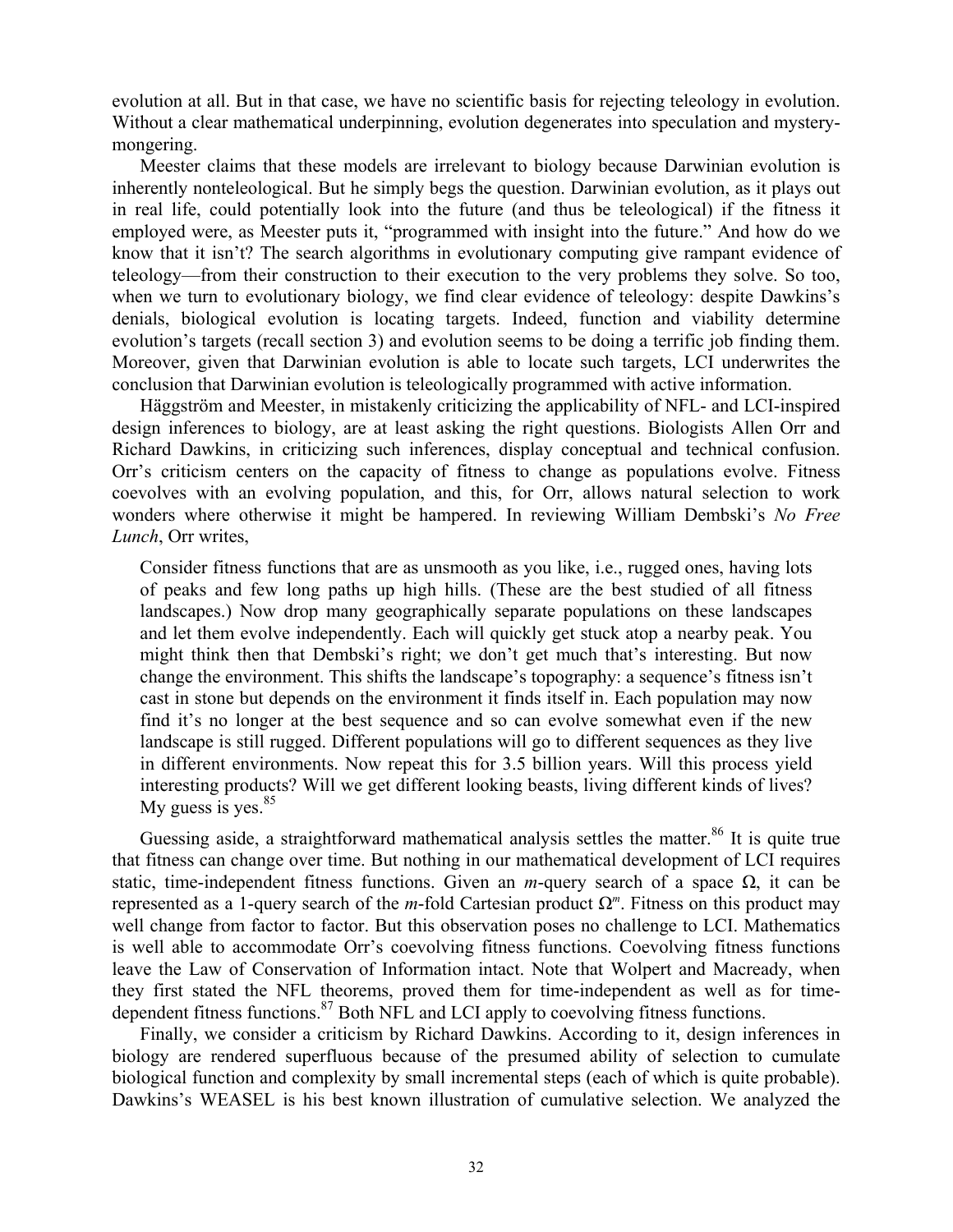WEASEL program in sections 3 and 5, showing how active information was inserted into it to ensure that it located the target phrase METHINKS•IT•IS•LIKE•A•WEASEL. Dawkins has asserted the cumulative power of natural selection for over twenty years, going back to his 1986 book *The Blind Watchmaker*, repeating the claim in his 1996 book *Climbing Mount Improbable*, and repeating it yet again in his most recent 2006 book *The God Delusion*, where he writes,

What is it that makes natural selection succeed as a solution to the problem of improbability, where chance and design both fail at the starting gate? The answer is that natural selection is a cumulative process, which breaks the improbability up into small pieces. Each of the small pieces is slightly improbable, but not prohibitively so.<sup>88</sup>

This claim cannot be sustained in the face of LCI. Dawkins here describes an evolutionary process of, let us say, *m* steps (or "pieces"), each of which is sufficiently probable that it could reasonably happen by chance. But even *m* highly probable events, if occurring independently, can have a joint probability that's extremely low. Dawkins himself makes this point: "When large numbers of these slightly improbable events are stacked up in series, the end product of the accumulation is very very improbable indeed, improbable enough to be far beyond the reach of chance."89 Dawkins here tacitly presupposes an evolutionary search space that consists of an *m*fold Cartesian product. Moreover, he rightly notes that uniform probability on this space (which is the product of uniform probabilities on the individual factors—this is elementary probability theory) assigns a very low probability (high endogenous information) to such evolutionary events.

In consequence, for natural selection to be a powerful cumulative force, it's not enough that the individual steps in Dawkins's evolutionary process be reasonably probable (or only "slightly improbable"); rather, all these reasonably probable steps must, *when considered jointly*, also be reasonably probable. And this just means the Dawkins has, with zero justification, substituted an alternative search for a null search. But whence this alternative search? Darwinian theory has no answer to this question. To paraphrase Dawkins, "You have to say something like 'the alternative search just magically appeared or was always there,' and if you allow yourself that kind of lazy way out, you might as well just say 'DNA was always there,' or 'Life was always there,' and be done with it."90 Cumulative selection, as Dawkins characterizes it, does nothing to explain the source of evolution's creative potential. LCI, by contrast, shows that evolution's creative potential lies in its incorporation and use of active information.

## **9 Conclusion: "A Plan for Experimental Verification"**

In a 2002 address to the American Scientific Affiliation, Francis Collins, then director of the NIH's National Human Genome Research Institute, posed the following challenge to intelligent design: "A major problem with the Intelligent Design theory is its lack of a plan for experimental verification."<sup>91</sup> We submit that the Law of Conservation of Information makes such a plan feasible.

The Law of Conservation of Information states that active information, like money or energy, is a commodity that obeys strict accounting principles. Just as corporations require money to power their enterprises and machines require energy to power their motions, so searches require active information to power their success. Moreover, just as corporations need to balance their books and machines cannot output more energy than they take in, so searches, in successfully locating a target, cannot give out more information than they take in.

It follows from the Law of Conservation of Information that active information cannot be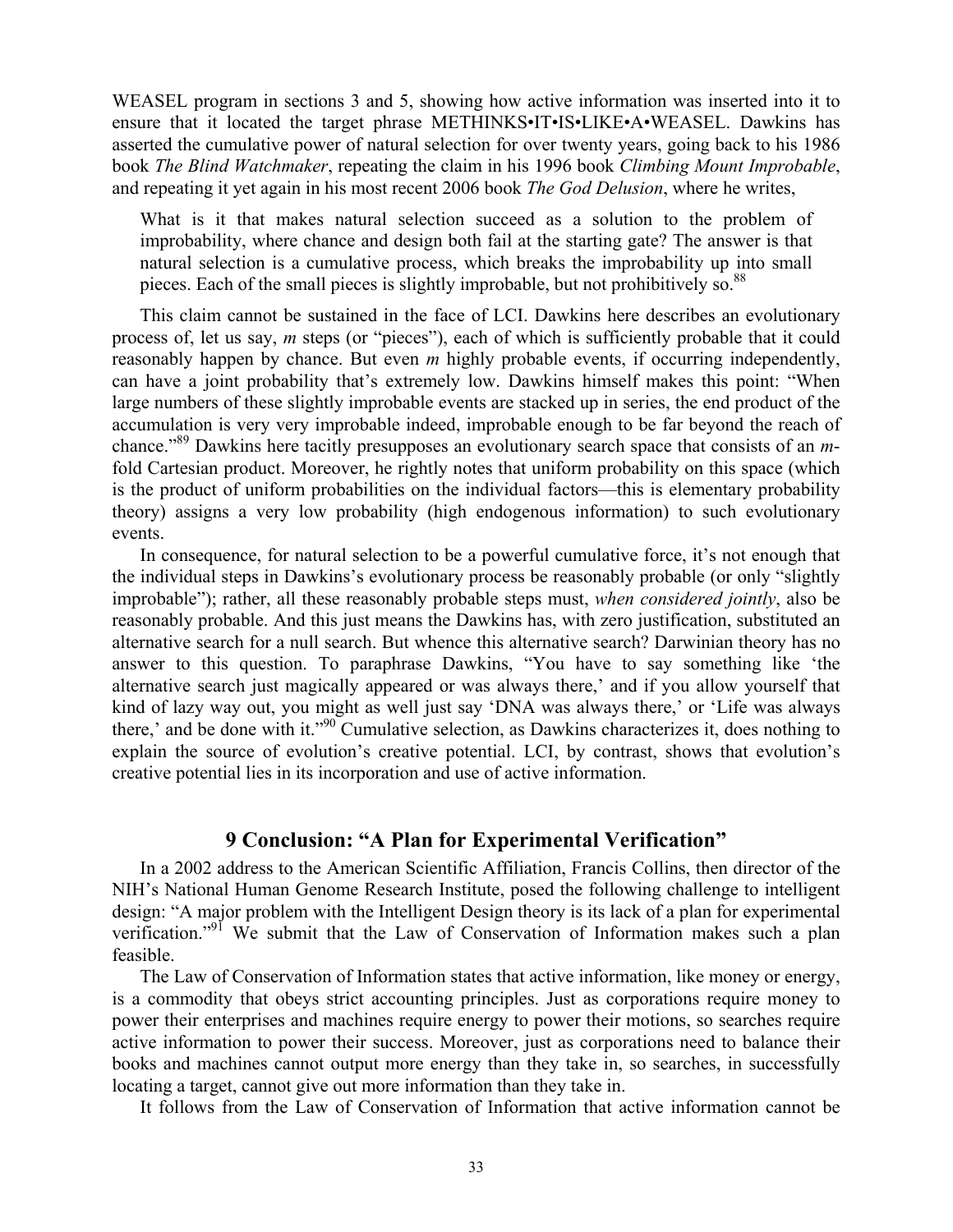gotten on the cheap but must always be paid for in kind. As such, this law has far reaching implications for evolutionary theory, pointing up that the success of evolutionary processes in exploring biological search spaces always depends on preexisting active information. In particular, evolutionary processes cannot create from scratch the active information that they require for successful search.

The Law of Conservation of Information, however, is not merely an accounting tool. Under its aegis, intelligent design merges theories of evolution and information, thereby wedding the natural, engineering, and mathematical sciences. On this view (and there are other views of intelligent design), its main focus becomes how evolving systems incorporate, transform, and export information.<sup>92</sup> Moreover, a principal theme of its research becomes teasing apart the respective roles of internally produced and externally applied information in the performance of evolving systems.

Evolving systems require active information. How much? Where do they get it? And what does this information enable them to accomplish? Tracking and measuring active information in line with the Law of Conservation of Information is the plan we propose for experimentally verifying intelligent design and thus meeting Collins's challenge. Evolution is a theory of process. It connects dots by telling us that one thing changes into another and then specifies the resources by which the transformation is (supposed to be) effected. According to the Law of Conservation of Information, active information will always constitute a crucial resource in driving targeted evolutionary change (and much of that change in biology, we have argued, is indeed targeted—exceptions include cyclic variation and genetic drift).

Tracking and measuring active information to verify intelligent design is readily achieved experimentally. Consider, for instance, that whenever origin-of-life researchers use chemicals from a chemical supply house, they take for granted information-intensive processes that isolate and purify chemicals. These processes typically have no analogue in realistic prebiotic conditions. Moreover, the amount of information these processes (implemented by smart chemists) impart to the chemicals can be calculated. This is especially true for polymers, whose sequential arrangement of certain molecular bases parallels the coded information that is the focus of Shannon's theory of communication.<sup>93</sup> In such experiments, a target invariably exists (e.g., a simple self-replicating molecule, an autocatalytic set, or a lipid membrane).  $94$ 

Just as information needs to be imparted to a golf ball to land it in a hole, so information needs to be imparted to chemicals to render them useful in origin-of-life research. This information can be tracked and measured. Insofar as it obeys the Law of Conservation of Information, it confirms intelligent design, showing that the information problem either intensifies as we track material causes back in time or terminates in an intelligent information source. Insofar as this information seems to be created for free, LCI calls for closer scrutiny of just where the information that was given out was in fact put in.

In such information-tracking experiments, the opponent of intelligent design hopes to discover a free lunch. The proponent of intelligent design, by contrast, attempts to track down hidden information costs and thereby confirm that the Law of Conservation of Information was preserved. There is no great mystery in any of this. Nor do such experiments to confirm intelligent design merely apply to the origin of life. Insofar as evolution (whether chemical or biological) is an exact experimental science, it will exhibit certain informational properties. Are those properties more akin to alchemy, where more information comes out than was put in? Or are they more akin to accounting, where no more information comes out than was put in? A systematic attempt to resolve such questions constitutes a plan for experimentally verifying intelligent design.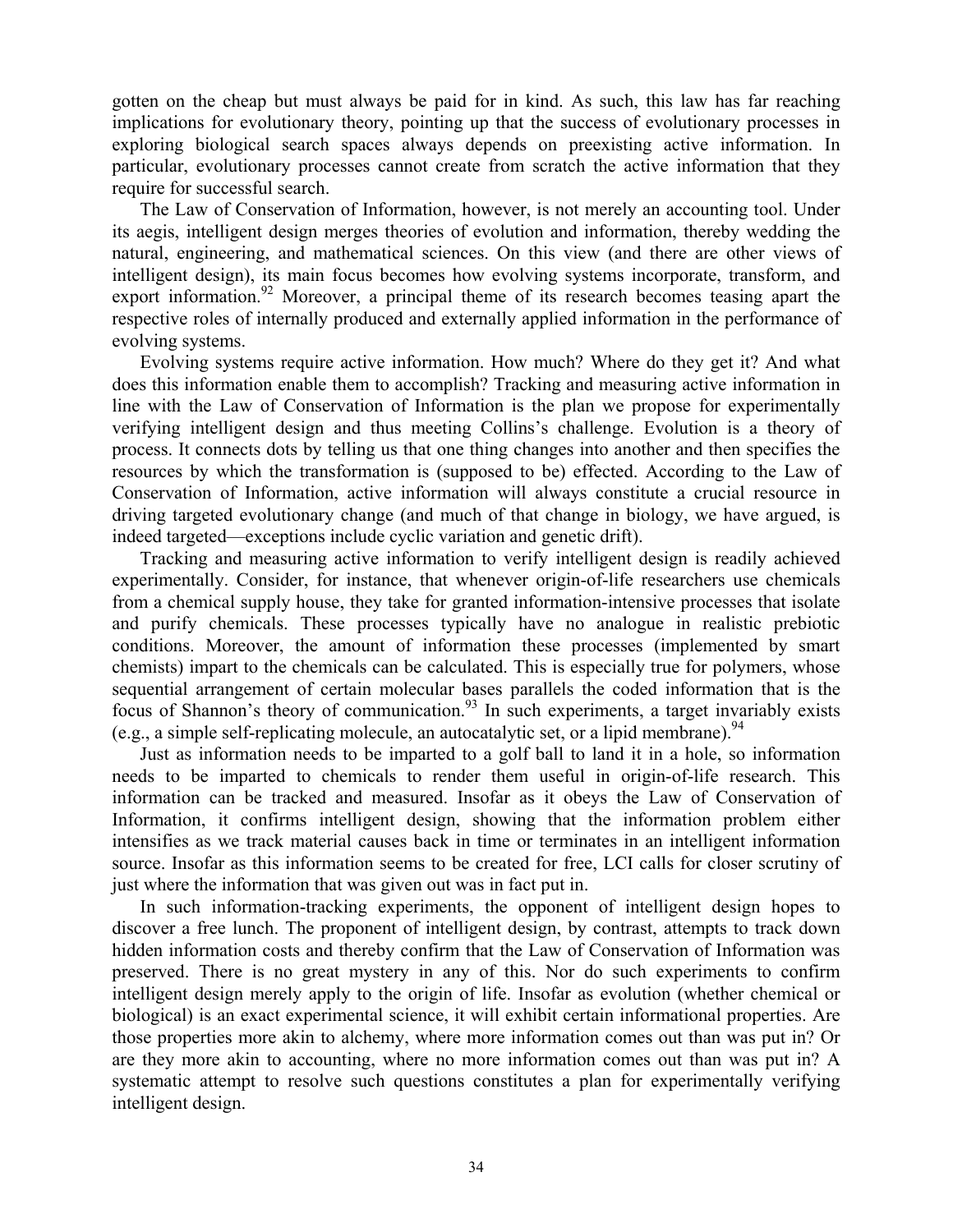#### **Notes**

<sup>1</sup>Robert Stalnaker, *Inquiry* (Cambridge, Mass.: MIT Press, 1984), p. 85.

2 Fred Dretske, *Knowledge and the Flow of Information* (Cambridge, Mass.: MIT Press, 1981), p. 4.

3 Douglas Robertson, "Algorithmic Information theory, Free Will, and the Turing Test," *Complexity* 4(3), 1999:  $25 - 34.$ 

4 G. K. Chesterton, *Orthodoxy*, in *Collected Works of G. K. Chesterton*, vol. 1 (San Francisco: Ignatius, 1986), 243.

<sup>5</sup>Jerry Coyne, "Truckling to the Faithful: A Spoonful of Jesus Makes Darwin Go Down," posted on his blog Why Evolution Is True on April 22, 2009 at http://whyevolutionistrue.wordpress.com (last accessed April 27, 2009). Emphasis added. "Genetic drift" here refers to random changes in population gene frequencies. It too is nonteleological.

6 Darwinist philosopher of biology David Hull explicitly confirms this point: "He [Darwin] dismissed it [design] not because it was an incorrect scientific explanation, but because it was not a proper scientific explanation at all." David Hull, *Darwin and His Critics: The Reception of Darwin's Theory of Evolution by the Scientific Community* (Cambridge, Mass.: Harvard University Press, 1973), 26.

7 See, for instance, F. H. Sandbach, *The Stoics*, 2nd ed. (Indianapolis: Hackett, 1989), 72–75.

8 Aristotle, *Metaphysics*, trans. W. D. Ross, XII.3 (1070a, 5–10), in Richard McKeon, ed., *The Basic Works of Aristotle* (New York: Random House, 1941), 874.

9 Aristotle, *Physics*, trans. R. P. Hardie and R. K. Gaye, II.8 (199a, 15–20), in Richard McKeon, ed., *The Basic Works of Aristotle* (New York: Random House, 1941), 250.

 $10$ Ibid., II.8 (199b, 25–30), 251.

<sup>11</sup>Compare Jacques Monod, *Chance and Necessity* (New York: Vintage, 1972).

12David Baltimore, "DNA Is a Reality beyond Metaphor," *Caltech and the Human Genome Project* (2000): available online at http://pr.caltech.edu:16080/events/dna /dnabalt2.html (last accessed April 23, 2007).

13Manfred Eigen, *Steps Towards Life: A Perspective on Evolution*, trans. Paul Woolley (Oxford: Oxford University Press, 1992), 12.

14Eörs Szathmáry and John Maynard Smith, "The Major Evolutionary Transitions," *Nature* 374 (1995): 227– 232.

15Holmes Rolston III, *Genes, Genesis and God: Values and Their Origins in Natural and Human History* (Cambridge: Cambridge University Press, 1999), 352.

<sup>16"</sup>Give me twenty-six lead soldiers and I will conquer the world." The "lead soldiers" are the typefaces used in printing. This quote has variously been attributed to Karl Marx, William Caxton, and Benjamin Franklin. Reliable references appear to be lacking.

<sup>17</sup>Francisco J. Ayala, "Darwin's Revolution," in *Creative Evolution?!*, eds. J. H. Campbell and J. W. Schopf (Boston: Jones and Bartlett, 1994), 4. The subsection from which this quote is taken is titled "Darwin's Discovery: Design without Designer."

18Richard Dawkins, *The Blind Watchmaker: Why the Evidence of Evolution Reveals a Universe without Design* (New York: Norton, 1987), 6.

19Francis S. Collins, *The Language of God: A Scientist Presents Evidence for Belief* (New York: Free Press, 2006), 201.

 $^{20}$ Theistic evolutionist Kenneth Miller justifies the scientific undetectability of divine action as follows: "The indeterminate nature of quantum events would allow a clever and subtle God to influence events in ways that are profound, but *scientifically undetectable* to us. Those events could include the appearance of mutations, the activation of individual neurons in the brain, and even the survival of individual cells and organisms affected by the chance processes of radioactive decay." Kenneth R. Miller, *Finding Darwin's God: A Scientist's Search for Common Ground between God and Evolution* (New York: Harper, 1999), 241. Emphasis added.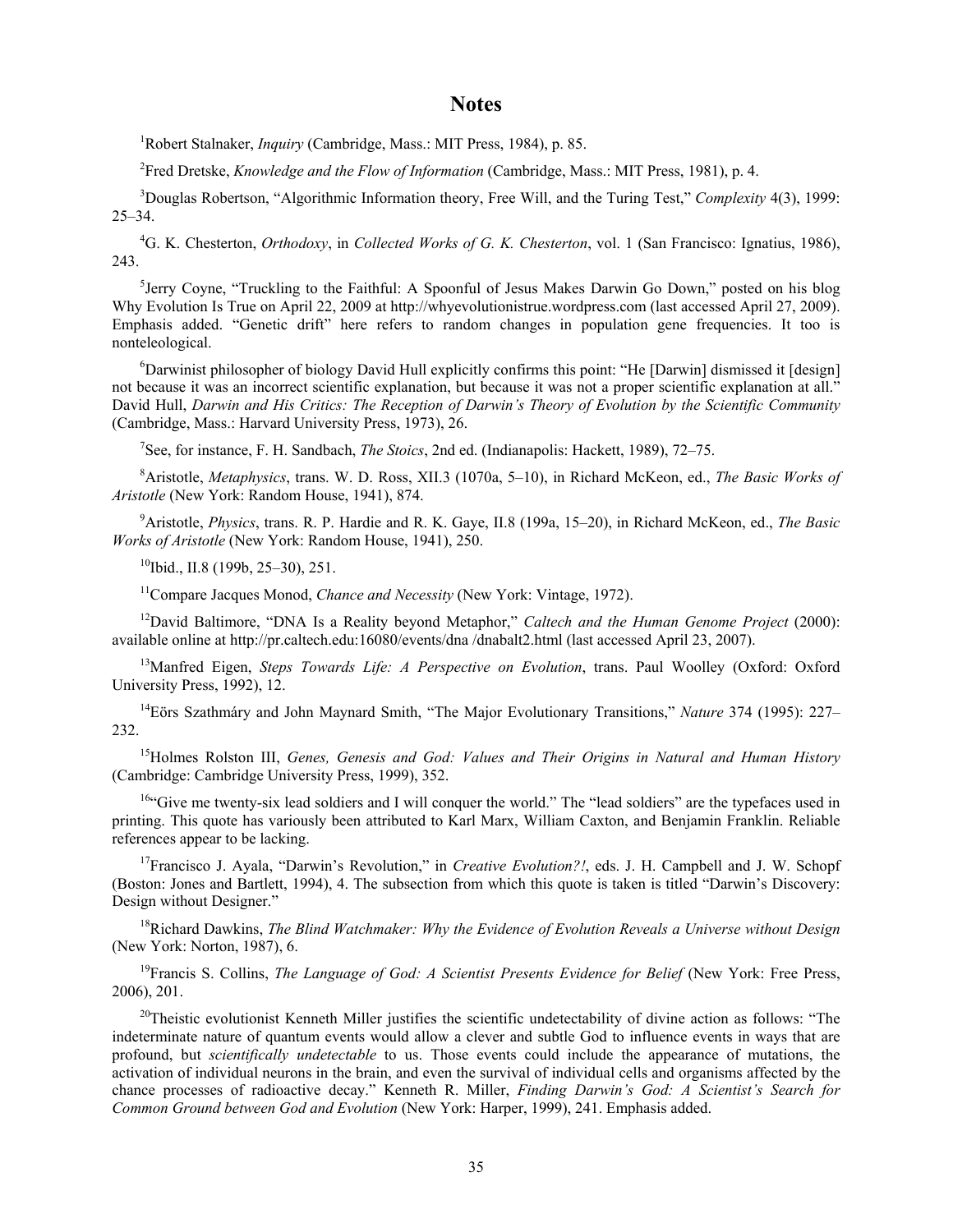21Richard Dawkins, *The Blind Watchmaker* (New York: Norton, 1986), pp. 47–48.

<sup>22</sup>For an event of probability *p* to occur at least once in *k* independent trials has probability  $1 - (1-p)^k$ —see Geoffrey Grimmett and David Stirzaker, *Probability and Random Processes* (Oxford: Clarendon, 1982), 38. If *p* is small and  $k = 1/p$ , then this probability is greater than  $1/2$ . But if k is much smaller than  $1/p$ , this probability will be quite small (i.e., close to 0).

23Dawkins, *Blind Watchmaker*, p. 48.

24Richard Dawkins, *The Blind Watchmaker* (New York: Norton, 1987), 50.

<sup>25</sup>See http://www.top500.org/lists/2008/11 (last accessed April 20, 2009).

 $^{26}$ "Workers at the University of Georgia estimate that  $10^{30}$  single-celled organisms are produced every year; over the billion-year-plus history of the earth, the total number of cells that have existed may be close to  $10^{40}$ ." Michael J. Behe, *The Edge of Evolution: The Search for the Limits of Darwinism* (New York: Free Press, 2007), 153.

27Seth Lloyd, "Computational Capacity of the Universe," *Physical Review Letters* 88(23) (2002): 7901–7904.

 $^{28}$ J. Bowie and R. Sauer, "Identifying Determinants of Folding and Activity for a Protein of Unknown Sequences: Tolerance to Amino Acid Substitution," *Proceedings of the National Academy of Sciences* 86 (1989): 2152–56. J. Bowie, J. Reidhaar-Olson, W. Lim, and R. Sauer, "Deciphering the Message in Protein Sequences: Tolerance to Amino Acid Substitution," *Science* 247 (1990):1306–10. J. Reidhaar-Olson and R. Sauer, "Functionally Acceptable Solutions in Two Alpha-Helical Regions of Lambda Repressor," *Proteins, Structure, Function, and Genetics* 7 (1990): 306–10. See also Michael Behe, "Experimental Support for Regarding Functional Classes of Proteins to be Highly Isolated from Each Other," in *Darwinism: Science or Philosophy?,* eds. J. Buell, and G. Hearn (Dallas: Foundation for Thought and Ethics, 1994), 60–71; and Hubert Yockey, *Information Theory and Molecular Biology* (Cambridge: Cambridge University Press, 1992), 246–58

<sup>29</sup>Nils Aall Barricelli, "Numerical Testing of Evolution Theories, Part I: Theoretical Introduction and Basic Tests," *Acta Biotheoretica* 16(1–2) (1962): 69–98. Reprinted in David B. Fogel, ed., *Evolutionary Computation: The Fossil Record* (Piscataway, N.J.: IEEE Press, 1998), 166.

30J. L. Crosby, "Computers in the Study of Evolution," *Science Progress, Oxford* 55 (1967): 279–292. Reprinted in Fogel, *Evolutionary Computation*, 95.

<sup>31</sup>Heinz R. Pagels, *The Dreams of Reason: The Computer and the Rise of Sciences of Complexity (New York:* Simon and Schuster, 1989), 104.

32Robert T. Pennock, "DNA by Design?" in W. A. Dembski and M. Ruse, eds., *Debating Design: From Darwin to DNA* (Cambridge: Cambridge University Press, 2004), 141. Pennock's work on AVIDA is summarized in Richard Lenski, Charles Ofria, Robert T. Pennock, and Christoph Adami, "The Evolutionary Origin of Complex Features," *Nature* 423 (May 8, 2003): 139–144.

<sup>33</sup>MESA, which stands for Monotonic Evolutionary Simulation Algorithm, is available at http://www.iscid.org/mesa (last accessed April 6, 2009).

 $34$ See http://www.i2cam.org (last accessed April 6, 2009).

 $35$ Richard E. Lenski, "Phenotypic and Genomic Evolution during a 20,000-Generation Experiment with the Bacterium *Escherichia coli*," *Plant Breeding Reviews* 24 (2004): 225–265.

36Michael Behe, *Darwin's Black Box: The Biochemical Challenge to Evolution* (New York: Free Press, 1996).

<sup>37</sup>Lenski et al., "The Evolutionary Origin of Complex Features."

<sup>38</sup>Quoted in John Horgan, "From Complexity to Perplexity: xxx," Scientific American

39David Berlinski, *The Devil's Delusion: Atheism and Its Scientific Pretensions* (New York: Crown Forum, 2008), 190.

<sup>40</sup>For Adami's AVIDA, visit his Digital Life Lab at Caltech at http://dllab.caltech.edu. For Ray's Tierra, go to http://life.ou.edu/tierra. For Schneider's *ev*, go to http://www-lmmb.ncifcrf.gov/~toms/paper/ev. Each of these sites was last accessed April 6, 2009. See also Thomas D. Schneider, "Evolution of Biological Information," *Nucleic Acids Research* 28(14) (2000): 2794–2799.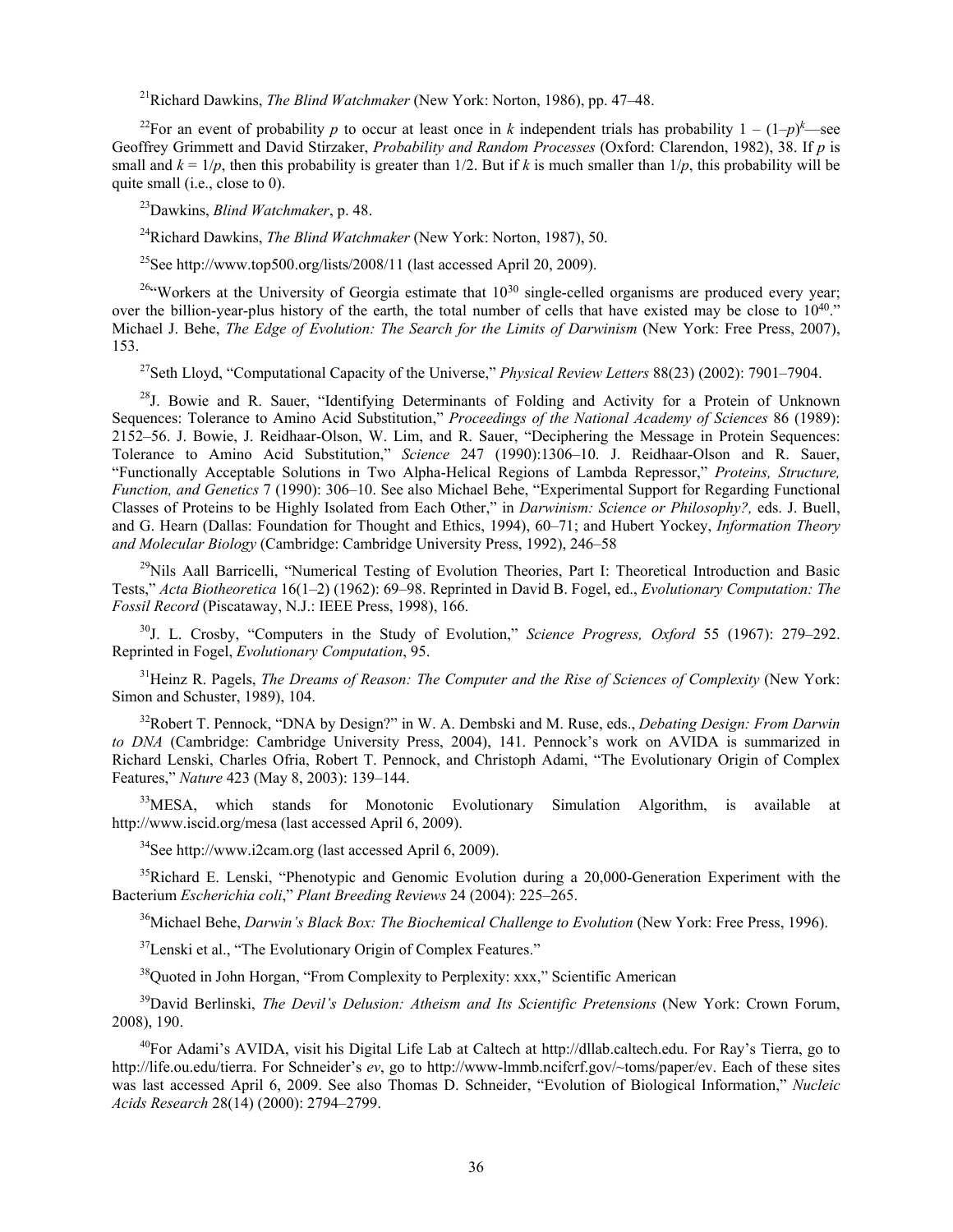<sup>41</sup>These computer programs that suggest sharp limits to the power of the Darwinian selection mechanism. For Mendel's Accountant visit http://mendelsaccount.sourceforge.net and for MutationWorks visit http://www.mutationworks.com. Both these sites were last accessed April 6, 2009.

 $42$ The alternative is for evolution to constitute an inexact historical science: "To obtain its answers, particularly in cases in which experiments are inappropriate, evolutionary biology has developed its own methodology, that of *historical narratives* (tentative scenarios)." Quoted from Ernst Mayr, *What Makes Biology Unique? Considerations on the Autonomy of a Scientific Discipline* (Cambridge: Cambridge University Press, 2004), 24–25. Emphasis in the original.

43Kenneth R. Miller, *Only a Theory: Evolution and the Battle for America's Soul* (New York: Viking, 2008), 77–78.

<sup>44</sup>See the Evolutionary Informatic Lab's "EV Ware: Dissection of a Digital Organism" at http://www.evoinfo.org/Resources/EvWare/index.html (last accessed April 6, 2009).

45For the details see William A. Dembski, *No Free Lunch: Why Specified Complexity Cannot Be Purchased without Intelligence* (Lanham, Md.: Rowman and Littlefield, 2002), sec. 4.9.

46Leon Brillouin, *Science and Information Theory*, 2nd ed. (New York: Academic Press, 1962), 269.

47Peter Medawar, *The Limits of Science* (Oxford: Oxford University Press, 1984), 79.

<sup>48</sup>William A. Dembski and Robert J. Marks II, "The Search for a Search: Measuring the Information Cost of the Level Search." Higher Level Search," *International Search*, forthcoming. William A. Dembski and Robert J. Marks II, "The Conservation of Information: Measuring the Information Cost of Successful Search," *International Search*, for these example  $\alpha$  is the *International Games – International of these*  $\alpha$ and additional papers on tracking the active information in intelligent computing see the publications page at http://www.evoinfo.org.

<sup>49</sup>Actually, the problem of identifying an appropriate fitness function for locating Dawkins's target phrase is much worse than sketched here. We focused entirely on the subset of single-hill fitness functions, which could have its peak at any of 1040 places. But there are many more fitness functions than those gauging distance from a target sequence. Indeed, the total space of fitness functions is exponential in the underlying sequence space (see the fitness-theoretic version of the conservation of information theorem in section 6) and, properly speaking, would have to be searched. In limiting ourselves to fitness functions based on the Hamming distance from a target sequence, we've already incurred a heavy informational cost.

50Jakob Bernoulli, *Ars Conjectandi* (1713; reprinted Ann Arbor, Mich.: University of Michigan Library, 2006). For the applicability of Bernoulli's principle of insufficient reason in the information-theoretic context, see William A. Dembski and Robert J. Marks II, "Bernoulli's *Principle of Insufficient Reason* and Conservation of Information in Computer Search," available at http://www.evoinfo.org.

51Steven Pinker, *How the Mind Works* (New York: Norton, 1999), 90–92.

52This result is proved in Appendix C of Dembski and Marks, "The Search for a Search." A proof is also available online in William A. Dembski, "Searching Large Spaces: Displacement and the No Free Lunch Regress," (2005): http://www.designinference.com/documents/2005.03.Searching\_Large\_Spaces.pdf.

53See Robert J. Marks II, *Handbook of Fourier Analysis and Its Applications* (Oxford: Oxford University Press, 2009), 165.

<sup>54</sup>Joseph C. Culberson "On the Futility of Blind Search: An Algorithmic View of 'No Free Lunch'," *Evolutionary Computation* 6(2) (1998): 109–127.

<sup>55</sup>Christian Igel and Marc Toussaint, "On Classes of Functions for Which No Free Lunch Results Hold," *Information Processing Letters* 86 (2003): 317–321. An earlier version of this paper is available online at http://www.marc-toussaint.net/publications/igel-toussaint-01.pdf (last accessed April 13, 2009).

 $56$ See the information bounds that come up in the Vertical No Free Lunch Theorem that is proved in Dembski and Marks, "The Search for a Search."

57David H. Wolpert and William G. Macready, "No Free Lunch Theorems for Optimization," *IEEE Transactions on Evolutionary Computation* 1(1) (1997): 67–82.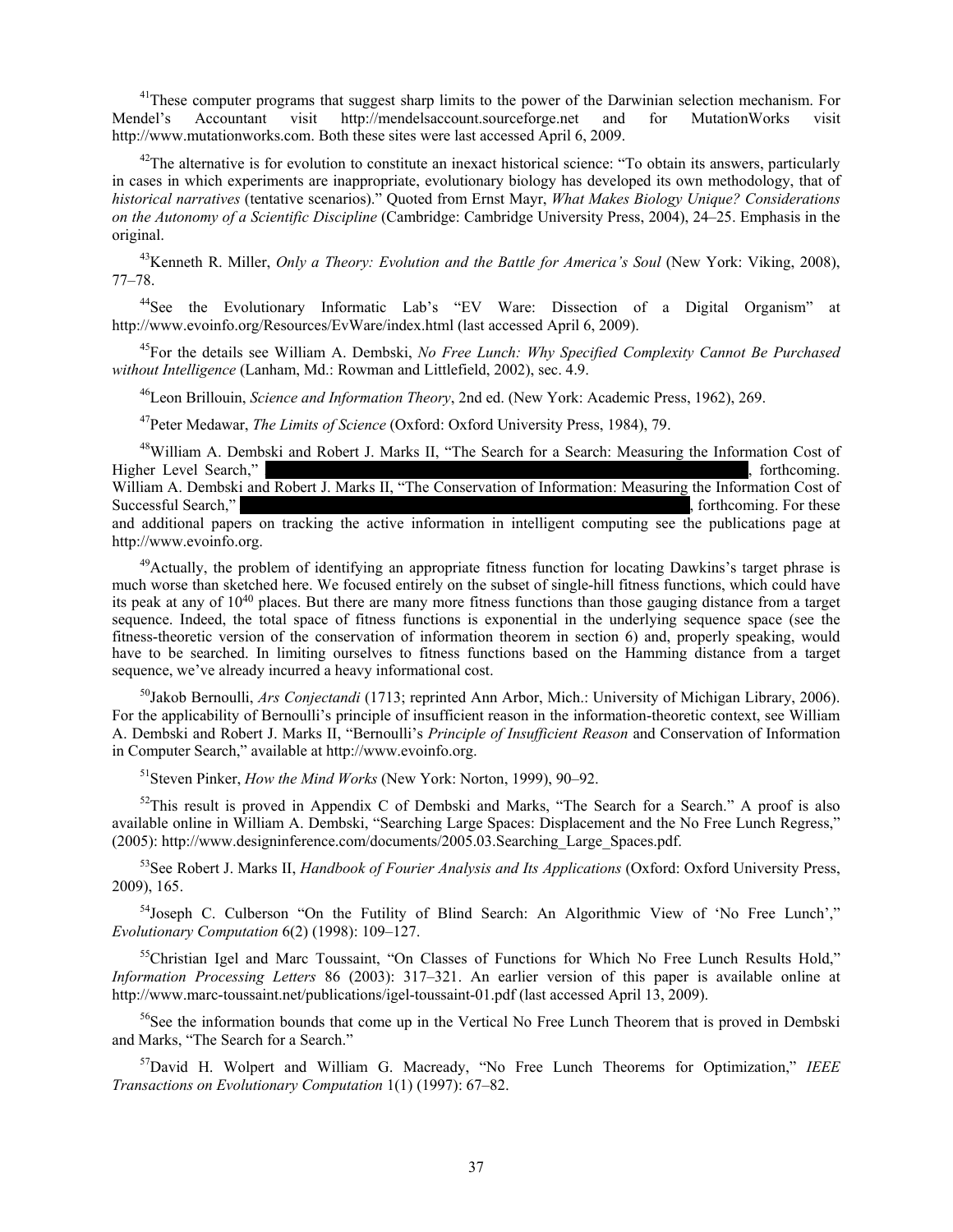58Cullen Schaffer, "A Conservation Law for Generalization Performance," *Machine Learning: Proceedings of the Eleventh International Conference*, eds. H. Hirsh and W. W. Cohen, 259–265 (San Francisco: Morgan Kaufmann, 1994).

<sup>59</sup>Cullen Schaffer, "Conservation of Generalization: A Case Study," typescript (1995): available online at http://citeseerx.ist.psu.edu/viewdoc/summary?doi=10.1.1.41.672 (last accessed April 23, 2009). Emphasis in the original.

60Yu-Chi Ho and David L. Pepyne, "Simple Explanation of the No Free Lunch Theorem," *Proceedings of the 40th IEEE Conference on Decision and Control*, Orlando, Florida (2001): 4409–4414.

61For the Church-Turing Thesis, often simply called Church's Thesis, see Klaus Weihrauch, *Computability* (Berlin: Springer-Verlag, 1987), sec. 1.7.

62Keith Devlin, *Logic and Information* (Cambridge: Cambridge University Press, 1991), 2.

 $63$ "Maxwell's demon inhabits a divided box and operates a small door connecting the two chambers of the box. When he sees a fast molecule heading toward the door from the far side, he opens the door and lets it into his side. When he sees a slow molecule heading toward the door from his side he lets it through. He keeps the slow molecules from entering his side and the fast molecules from leaving his side. Soon, the gas in his side is made up of fast molecules. It is hot, while the gas on the other side is made up of slow molecules and it is cool. Maxwell's demon makes heat flow from the cool chamber to the hot chamber." John R. Pierce, *An Introduction to Information Theory: Symbols, Signals and Noise*, 2nd rev. ed. (New York: Dover, 1980), 199.

64Leo Szilard, "Über die Entropieverminderung in einem thermodynamischen System bei Eingriff intelligenter Wesen," *Zeitschrift für Physik* 53 (1929): 840–856. For the English translation see John A. Wheeler and Wojciech H. Zurek, eds., *Quantum Theory and Measurement* (Princeton: Princeton University Press, 1983), 539–548.

<sup>65</sup>John Stuart Mill, *A System of Logic: Ratiocinative and Inductive*, 8<sup>th</sup> ed. (1882; reprinted London: Longmans, Green, and Co., 1906).

<sup>66</sup>Ibid., 256.

67Miller, *Only a Theory*, 77.

68Barricelli, "Numerical Testing of Evolution," 170–171. Emphasis added to underscore that Barricelli cites exactly the same three evolutionary mechanisms as Miller: selection, replication (or reproduction), and mutation.

 $^{69}$ Ibid., see especially secs. 3–6.

70See Lynn Margulis and Dorion Sagan, *Acquiring Genomes: A Theory of the Origins of Species* (New York: Basic Books, 2002). Margulis's work on symbiogenesis goes back now over thirty years.

71Quoted in Michael Shermer, "The Woodstock of Evolution," *Scientific American* (June 27, 2005): available online at http://www.sciam.com/article.cfm?id=the-woodstock-of-evolutio&print=true (last accessed April 27, 2009). Emphasis added. The occasion for Margulis's remark was her award of an honorary doctorate at the World Summit on Evolution, Galapagos Islands, June 8 – 12, 2005.

72Brian Goodwin, *How the Leopard Changed Its Spots: The Evolution of Complexity* (New York: Scribner's, 1994), 35–36.

73Stuart Kauffman, *Investigations* (New York: Oxford University Press, 2000), 19.

 $74$ Ibid., 18.

75Dawkins, *Blind Watchmaker*, 13.

 $76$ Ibid., 316.

 $^{77}$ Ibid., 141. Note that intelligent design is not committed to supernaturalism. Stoic and Aristotelian philosophy eschewed the supernatural but were clearly in the ID camp.

78Richard Dawkins, *Climbing Mount Improbable* (New York: Norton, 1996).

79For the original, unedited passage, see Dawkins, *Blind Watchmaker*, 141. The words in italics substitute for words in the original. The words in italics are about natural selection and information; the words in the original that they replace are about God and design.